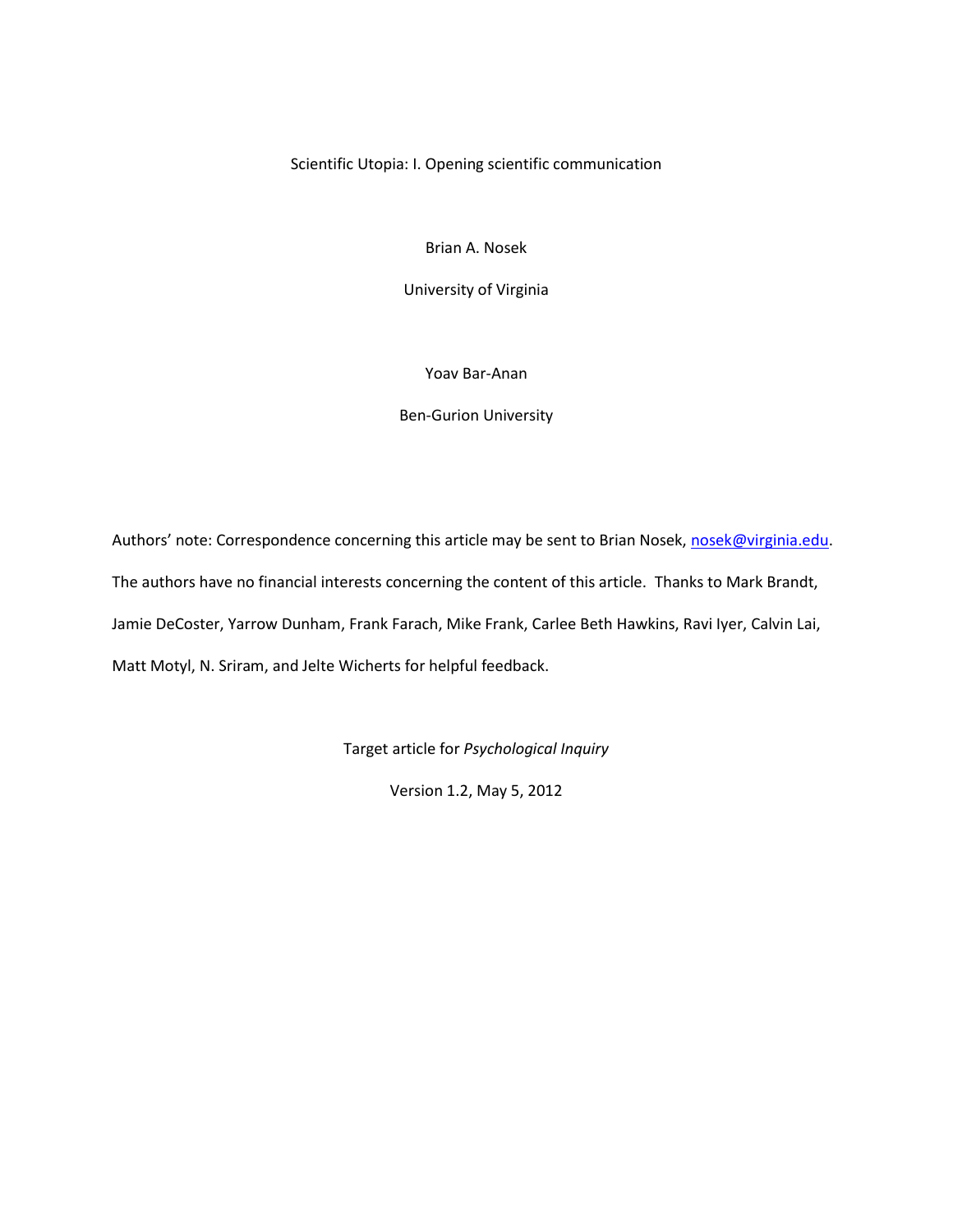#### Abstract

Existing norms for scientific communication are rooted in anachronistic practices of bygone eras, making them needlessly inefficient. We outline a path that moves away from the existing model of scientific communication to improve the efficiency in meeting the purpose of public science – knowledge accumulation. We call for six changes: (1) full embrace of digital communication, (2) open access to all published research, (3) disentangling publication from evaluation, (4) breaking the "one article, one journal" model with a grading system for evaluation and diversified dissemination outlets, (5) publishing peer review, and, (6) allowing open, continuous peer review. We address conceptual and practical barriers to change, and provide examples showing how the suggested practices are being used already. The critical barriers to change are not technical or financial; they are social. While scientists guard the status quo, they also have the power to change it.

Abstract = 143 words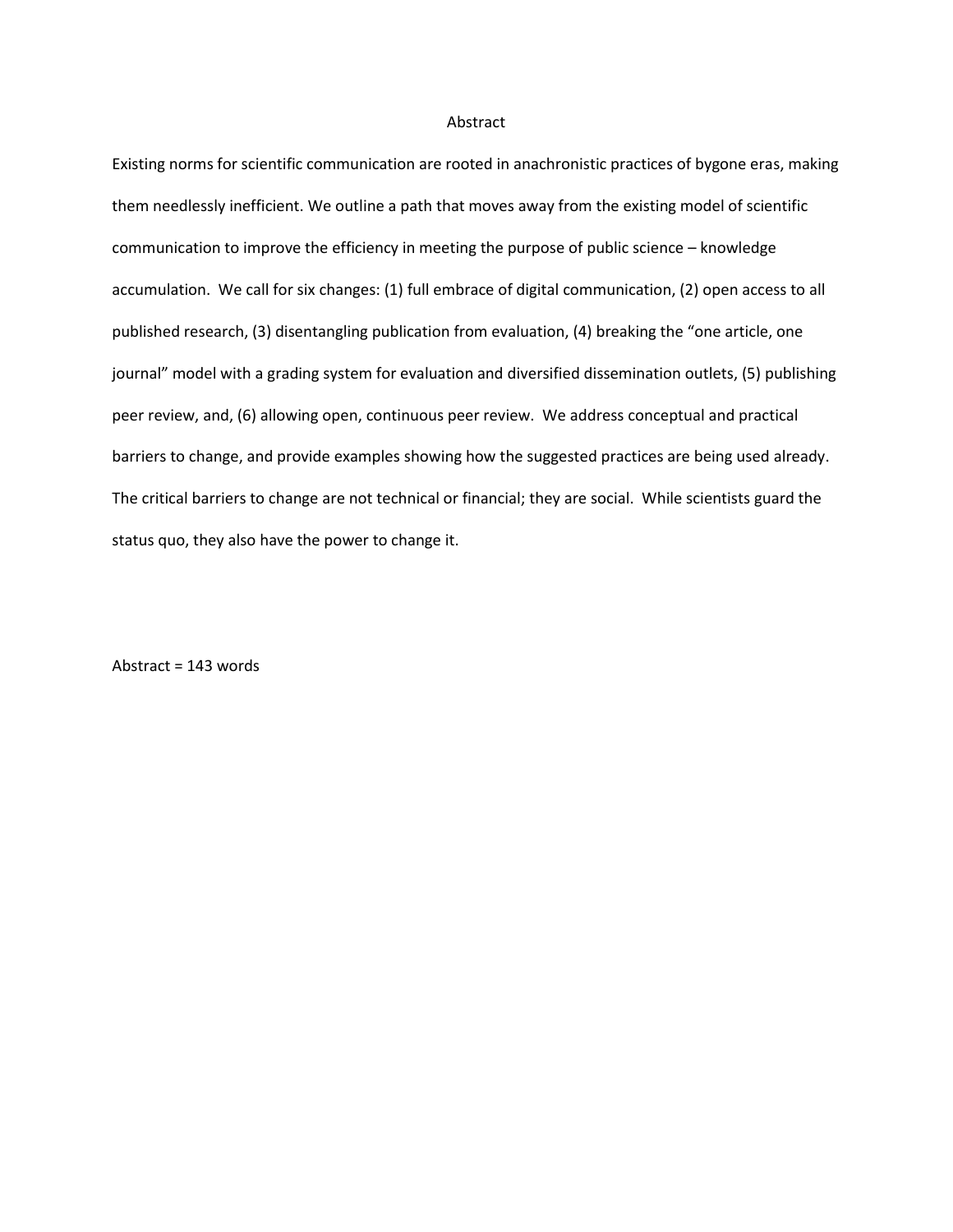The objective of public science is to build a shared body of knowledge about nature (Goodstein, 2011). To meet this objective, scientists have developed methods and practices that facilitate the acquisition of knowledge. But science is not a particular group or organization. Science is an approach, a set of normative practices, and the process of building and organizing knowledge [\(http://en.wikipedia.org/wiki/Science\)](http://en.wikipedia.org/wiki/Science). Scientists, the contributors to knowledge accumulation, operate independently, antagonistically, or collaboratively in (mostly) small groups. Thus, the scientific enterprise is a distributed system of agents operating with minimal hierarchical influence.

Open communication among scientists makes it possible to accumulate a shared body of knowledge. No one scientist or scientific body is the arbiter of "truth." Individual scientists or groups make claims and provide evidence for those claims. The claims and evidence are shared publicly so that others can evaluate, challenge, adapt, and reuse the methods or ideas for additional investigation. Truth emerges as a consequence of public scrutiny – some ideas survive, others die. Thus, science makes progress through the open, free exchange of ideas and evidence.<sup>1</sup>

As a key to progress, openness – as embodied by transparency and accessibility – is a central scientific value. Given the distributed nature of scientific practice, a lack of openness reduces the efficiency and veracity of knowledge construction. Ideally, the systems of scientific communication would facilitate openness. When the systems are not operating optimally, the scientific community can redesign them. The core of present day scientific communication is still rooted in the originating  $17<sup>th</sup>$ century technologies. These technologies do not fully embrace the modern possibilities for openness that would greatly accelerate progress. The question for this article is: How can 21<sup>st</sup> century scientific

l

 $<sup>1</sup>$  There are certainly many examples of scientific practices that are done in closed and non-sharing circumstances</sup> for the development of intellectual property and competitive advantage. These practices are not part of *public* science and are not considered in this article. Also, individual scientists may not share the goals of science as a practice. For example, a scientist's personal goals may be fame or career advancement rather than knowledge building. That is not a problem for science unless the individual's personal goals lead to practices that are in conflict with the goals of science (e.g., faking evidence).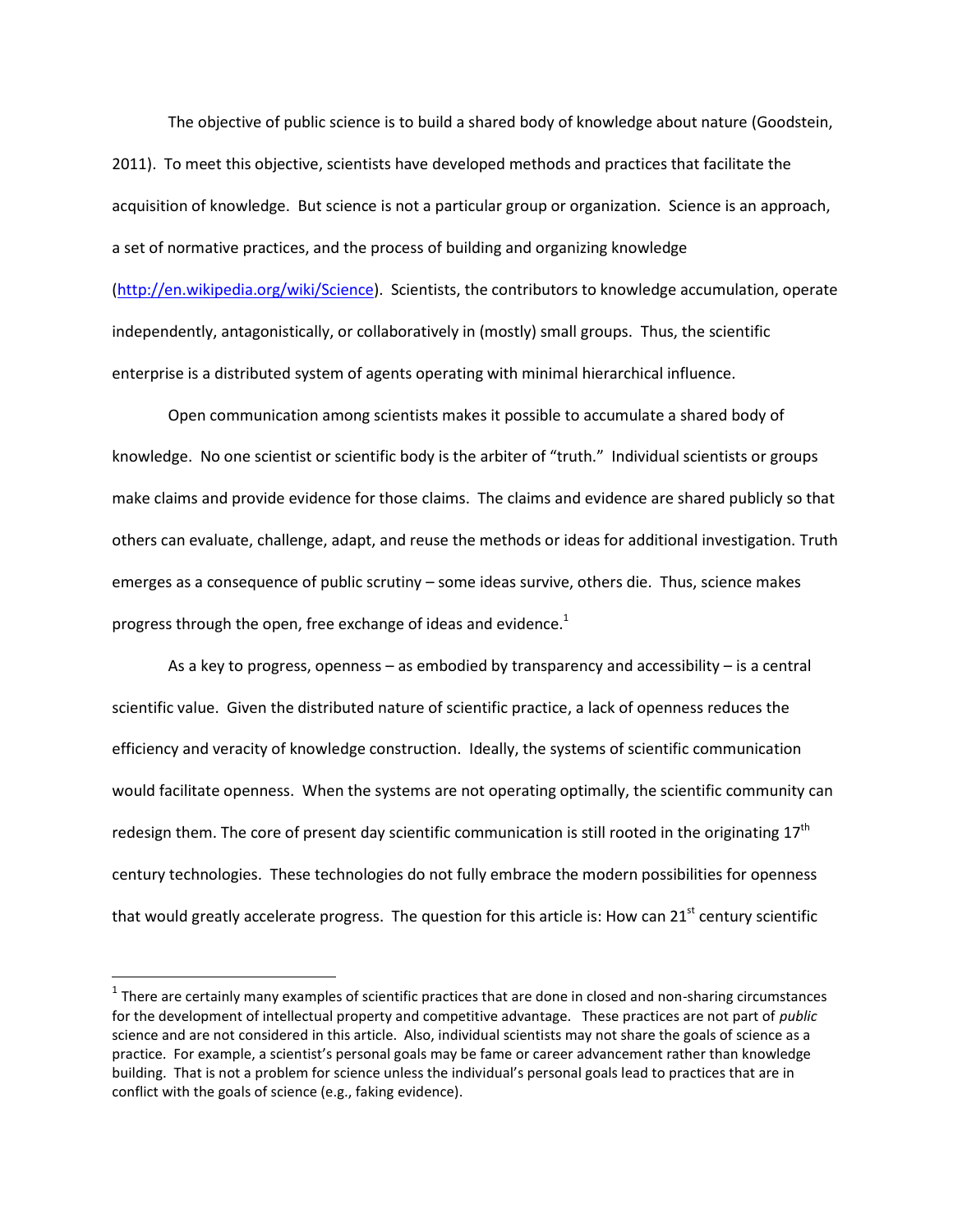communication practices increase openness, transparency, and accessibility in the service of knowledge building?

In this article, we describe changes to scientific communication practices. The changes are cumulative as steps away from the existing reality. We titled this article "Scientific Utopia" in recognition that we present an idealized view. The ideas illustrate inefficiencies in the present, and point toward possibilities for improving on those inefficiencies. While an ideal state is not attainable, it can be the basis for of improving current reality. Our purpose is to provide a practical template for improving the current model. We argue that the barriers to these improvements are not technical or financial; they are social. The barriers to change are a combination of inertia, uncertainty about alternative publication models, and the existence of groups invested in the inefficiencies of the present system. Our ultimate goal is to improve research efficiency by bringing scientific communication practices closer to scientific values.

#### **The Present of Scientific Communication**

Scientists are intimately familiar with the modal model of scientific communication – publishing articles in scientific journals. Here, we summarize the key features of that model to set the stage for potential improvements.

**The standard practice**. A team prepares a report of research they conducted. The report summarizes what they did, what they found, and what they think it means. To influence future research and the development of knowledge, the scientists publish the report in a scientific journal. There are approximately 23,750 scientific journals to choose from (Björk, Roos, & Lauri, 2009). Scientific journals have published more than 50 million scholarly articles since the first in 1665, and more than half of these articles have appeared in the last 25 years (Jinha, 2010). The present rate of publication is more than 1.3 million articles per year.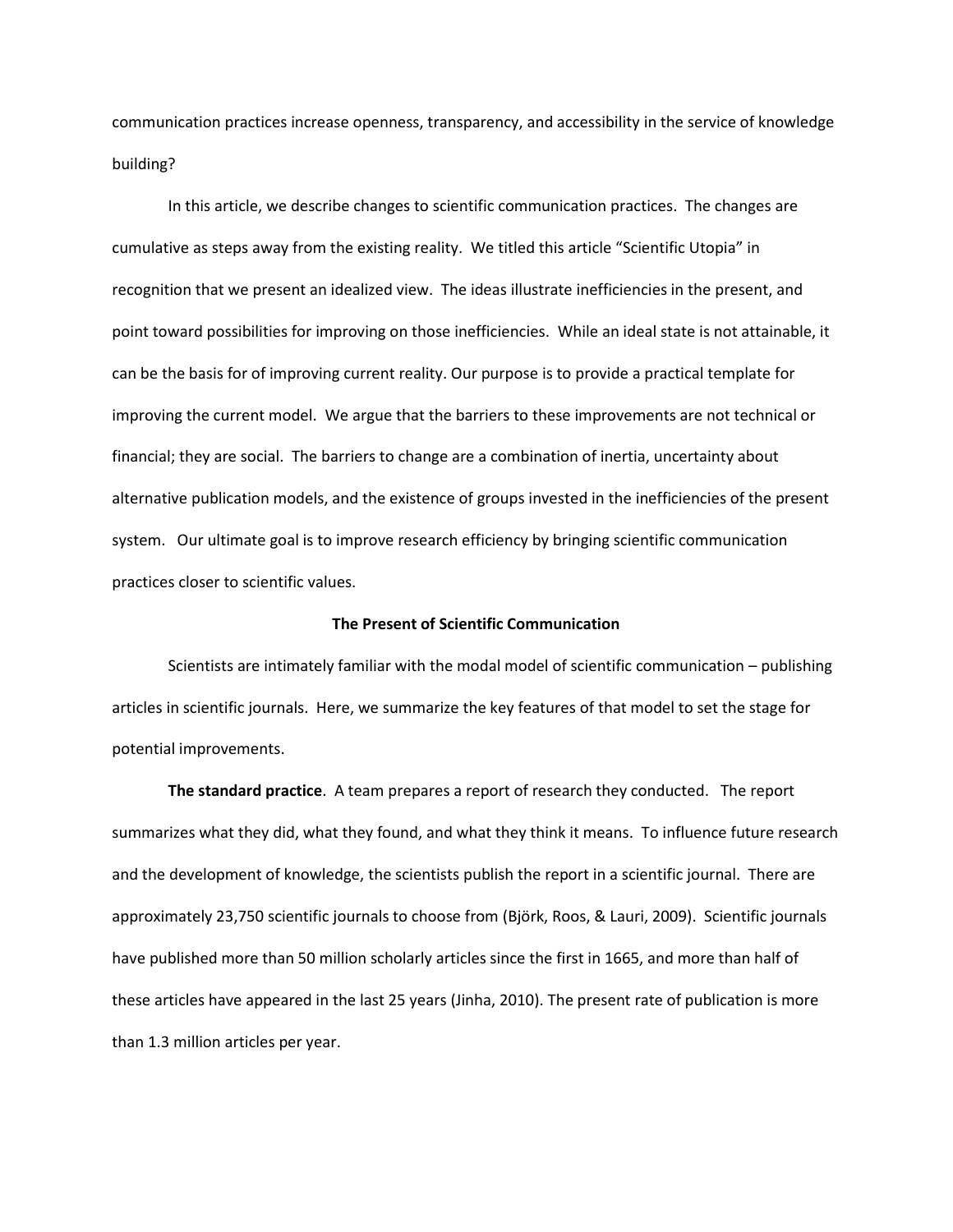Several features influence the authors' selection of journal. Journals differ on prestige, acceptance rates, topical area, methodological emphasis, report format, readership, length, and publication frequency. Researchers make calculated decisions based on these and other factors to get their research published, promote their careers, and maximize the likelihood that their research will have impact. A common strategy is to submit the article to the most prestigious outlet in the relevant content area that might publish it. However, factors that delay publication are also influential, such as the review lag – how long it takes the journal to decide whether to publish the article, publication lag – how long it takes the journal to print the article in one of its issues after accepting it, and patience lag – how long it takes the authors to become exhausted by the publishing process.

Once submitted, the report is assessed by an editor, an established scientist herself who takes on the role for a limited term. The editor evaluates the report for relevance and publication potential in the journal. If the editor does not reject it immediately, she then solicits reviews from one to five experts in the field to judge its suitability for publication. Those reviewers are selected based on *ad hoc* decision-making by the editor – relevance to content area, known to be reliable or high-quality reviewers, or people she has not asked recently. Potential reviewers accept or decline invitations based on their interest in the article, indebtedness to the editor, and availability. Reviews are typically anonymous, almost always completed without compensation, and can be as short as a few sentences or longer than the report itself. The norm is a few paragraphs summarizing the main issues, and a few follow-up comments regarding minor questions or concerns.

Editors set deadlines for reviews that are sometimes adhered to by the reviewers. Short manuscripts tend to have a faster review process than longer manuscripts. The editor compiles the peer reviews, solicits additional reviews if the present ones are not sufficient, and then renders a decision. The editor has discretionary authority on whether to accept, reject, or invite a revision of the submission. However, it is unusual to make a decision opposing the peer reviewers if they are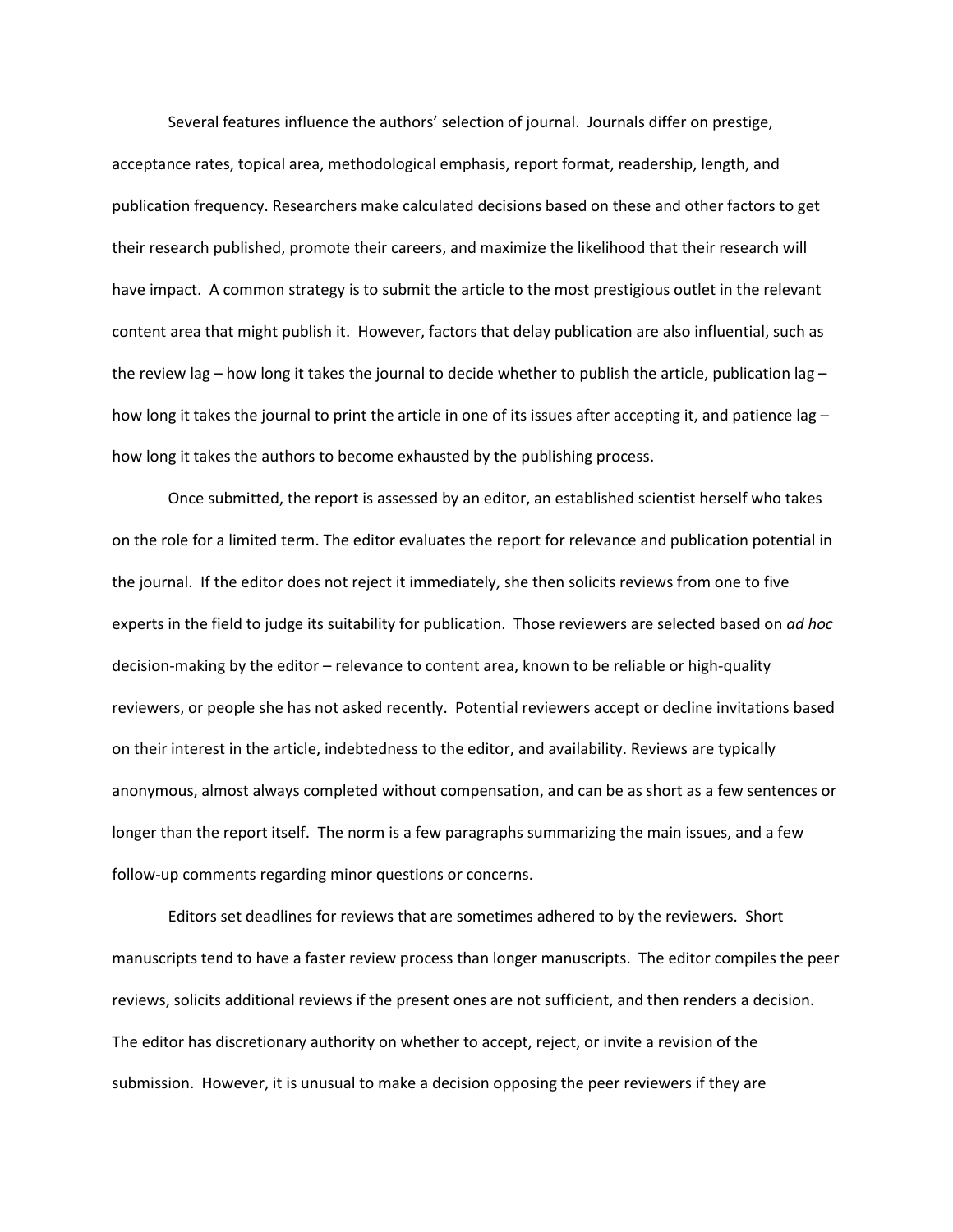unanimous, and lack of unanimity is common (Bornmann, Mutz, & Daniel, 2010; Cicchetti, 1990; Marsh & Ball, 1989; Petty, Fleming & Fabrigar, 1999; Peters & Ceci, 1982). The editor then sends a response to the initial author that includes the peer reviews as well as the editor's summary of those reviews. The editor makes a decision to accept, reject, or ask the author to revise and resubmit the manuscript. Invitations to revise the manuscript do not guarantee publication. If the authors submit a revision, the editor may make a decision herself based on the responsiveness to the prior reviews, send it back to one or more of the previous reviewers, or send the manuscript out to new reviewers for additional assessment. This process repeats until the editor accepts or rejects the manuscript or the researchers tire of revising. There is high variability in acceptance rates across journals, some having rates below 10% and others accepting most of the submissions. There are also disciplinary differences (Cole, 1983). For example, rejection rates of 70%-90% are typical in the social sciences, whereas rejection rates of 20%-40% are typical in the physical sciences (e.g., Hargens, 1988; Zuckerman & Merton, 1971).

If the manuscript is rejected, the researchers decide whether to try another journal, and, if so, which one. The same manuscript may be reviewed by multiple teams at multiple journals before acceptance. Once accepted, the manuscript is typeset and copy-edited. The article is then placed in the production queue and scheduled for publication in a future issue. Journals vary in time between issues (from weekly to yearly) and in the length of the issues (from a few articles to more than one hundred). The length and frequency of journal publication is determined by the publisher. The publisher sells journal subscriptions to individuals and institutions. The primary purchasers of subscriptions are university libraries who provide access to the journal for the members of their institution.

**A case study of one laboratory's scientific communication**. While there is substantial data on the acceptance rates and publication timeline for individual journals, there are no known investigations tracking the path of individual manuscripts for publication across journals. A case study of manuscripts authored or co-authored by the first author of the present article may provide some insight into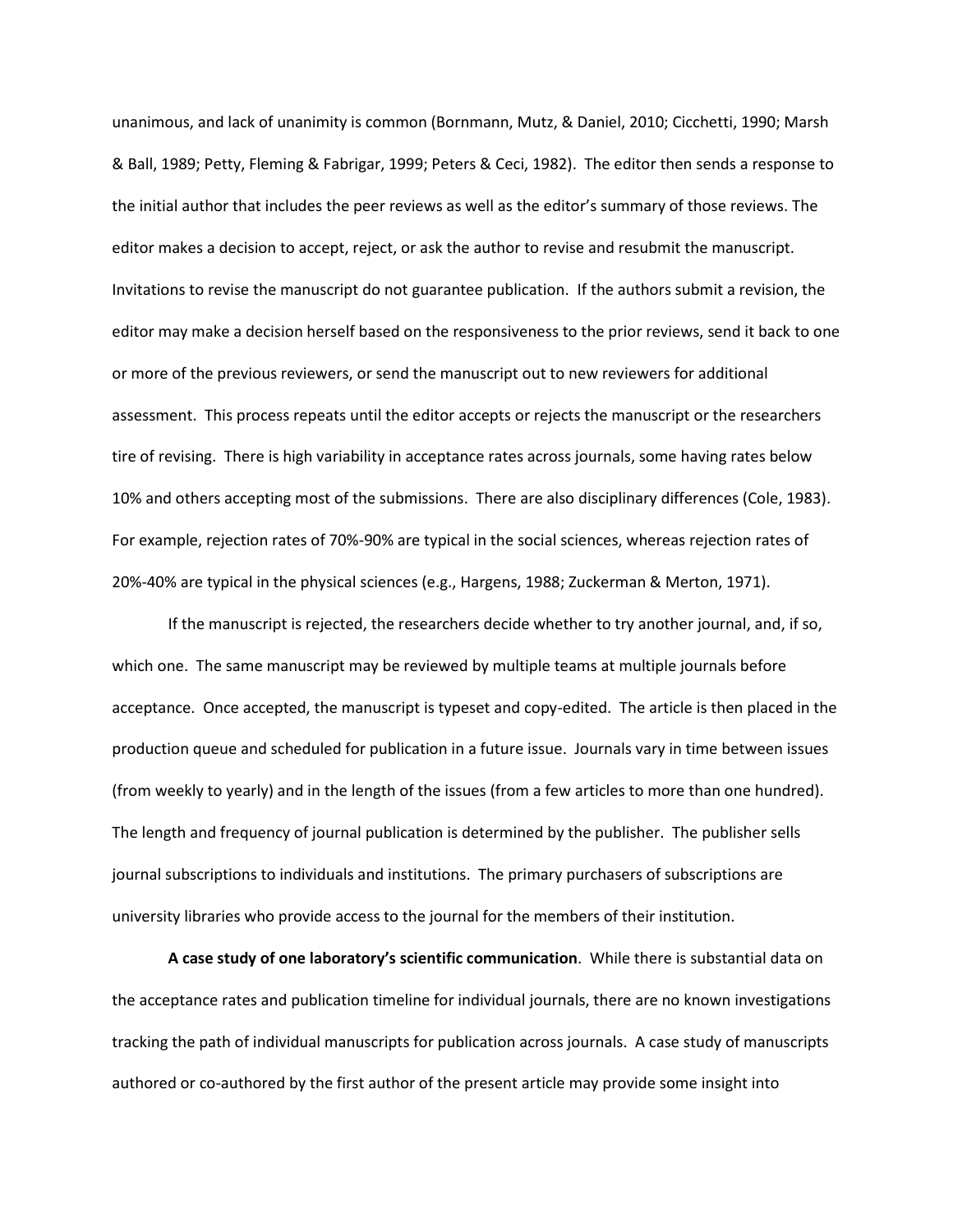publication practices. Table 1 shows Nosek's unsolicited manuscript submissions to scientific journals that have been in at least one round of peer review.<sup>2</sup> It includes, among other indicators, each manuscript's original submission date and journal, the journal's impact factor (IF), outcome of the editorial process, total number of journals that considered the manuscript, and the total number of days between original submission and the appearance of the article in print.

From July 1999 through April 2012, a total of 62 unsolicited manuscripts were submitted to at least one journal for potential publication. Of those, 39 were published (63%), and five are *in press* (8%). These manuscripts were submitted to an average of 2.0 journals each before being accepted for publication (23 to one journal, 12 to two journals, 12 to three journals, 2 to four journals, 1 to five journals, and 2 to six journals). Of the 39 manuscripts in print, the average time between original submission date and appearance in print was 677 days (median = 564 days). Removing the three articles (8%) that were published in digital-only journals changes that average to 721 days (median = 607).

Of the remaining 18 manuscripts, 14 (23%) were actively in review or revisions for potential publication and 4 (6%) were "in stasis" with no active efforts by the authors to publish the manuscript. These manuscripts were submitted to 2.1 journals each on average (7 to one journal, 5 to two journals, 4 to three journals, 1 to four journals, and 1 to five journals). For these manuscripts, as of 5/3/2012, it had been 1297 days (3.5 years) on average since the original submission date (Median = 568). Excluding the four articles "in stasis" reduces the average time since original submission to 649 days. Overall, 37% (23/62) of the manuscripts were accepted at the first journal to which they were submitted, and 52% (32/62) were submitted to at least two journals.

 $\overline{\phantom{a}}$ 

 $^2$  Solicited articles, even if they are peer-reviewed, have a very different publication history. If nothing else, editors are motivated to accept articles that they solicited. In this case example, Nosek had 19 manuscripts solicited by a journal editor for a special issue, as a commentary or review, or for another purpose. 18 (95%) of those were accepted by the original soliciting journal. Also, editors very rarely decline invited chapters for books, articles for encyclopedias, or reports for popular press outlets (case study = 21/21, 100% acceptance rate). While relatively frequent in this case study, *publication-by-direct-invitation* is not addressed in this article.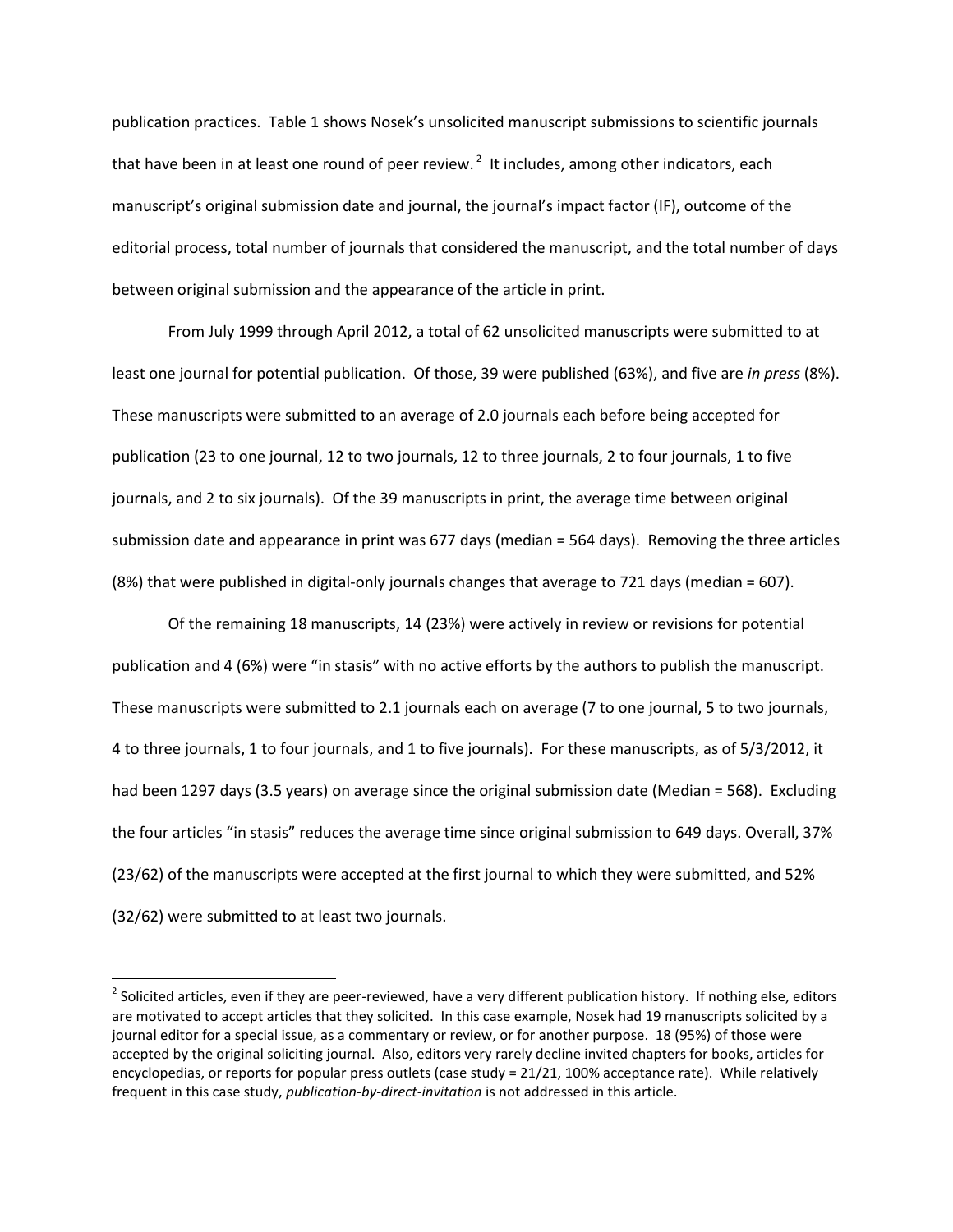For articles that have appeared in print, Table 1 also shows each articles citation impact with three indicators: (1) total times the article was cited according to Google Scholar (http://scholar.google.com/), (2) the average number of citations per year since publication, and (3) the article impact factor (IF; source = ISI to match the journal IF database computation).<sup>3</sup> We correlated article impact with indicators of the publishing process in Table 2. Not surprisingly, date of publication correlated strongly with citation impact. Articles in print for a longer period of time accumulated more citations. More interesting is the fact that none of the three indicators of citation impact correlated significantly with the number of journals attempted or the number of days required to publish the article. The citation impact indices did not correlate with the impact factor of the first journal submitted, but did show a positive correlation with the impact factor of the publishing journal. Those correlations estimate that 12%-18% of an article's citation impact can be predicted by the journal in which it appears. It is not clear from these data if this is due to peer review sorting articles into journals by their importance, a self-fulfilling prophecy (i.e., articles in higher prestige/impact outlets are cited more because they are in higher prestige/impact outlets), or both. It is notable that 19 of the 21 available article IFs were greater than the IF's of the first and publishing journals. That suggests most articles exceeded the average article impact for the first journal to which they were submitted.

Whether or not this case study of publication patterns is typical is unknown,<sup>4</sup> but it does reveal wide diversity in the fates of manuscripts submitted for scientific publication. In particular, a majority of articles are reviewed by multiple editorial teams, and the mean time from original manuscript to

 $\overline{a}$ 

 $3$  The article IF is calculated similarly to the journal IF. The article IF is the average number of times the article was cited per year for the two years following its publication (e.g., the average number of citations in 2010 and 2011 for an article published in 2009). The journal IF is the number of times cited in a year for the articles published in the two years preceding (i.e., the average number of citations in 2011 for articles published in 2009 and 2010). To the extent that the journal IF is steady across time, the average article IF should be similar to the journal IF for any particular journal.

<sup>&</sup>lt;sup>4</sup> Social psychologist, Daryl Bem, anchors one extreme. Over the course of his long career and provocative articles, all of his submitted manuscripts were eventually accepted at the first journal to which he submitted them (Bem, personal communication). We are confident (hopeful?) that Bem is more unusual than Nosek.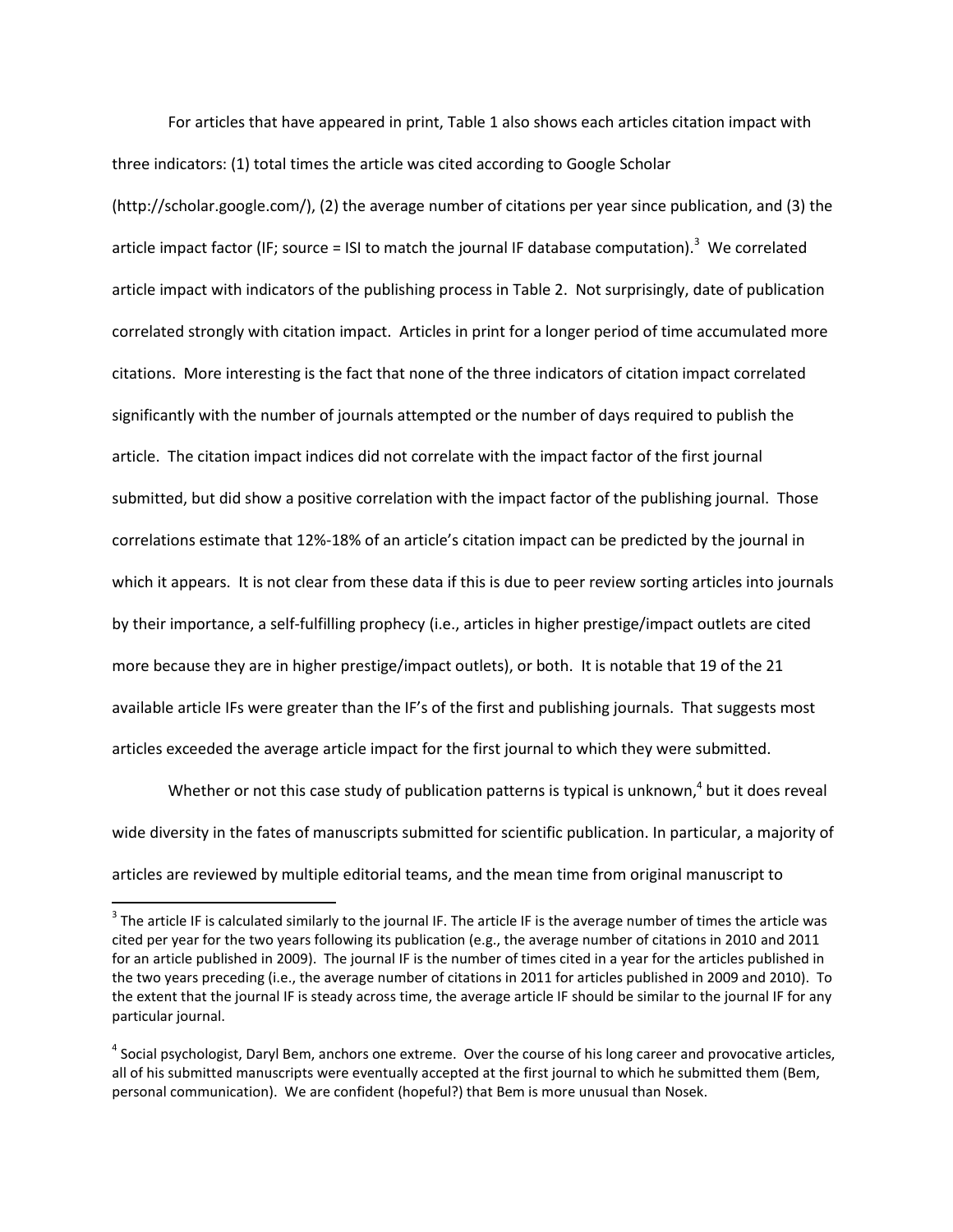publication (or to present if not yet published) is more than 2.3 years. We will return to the case study as illustration of important features of the present scientific communication process throughout the article.

# **Inefficiencies in Scientific Communication**

The focus of the present article is on scientific communication, particularly communication through the scientific journal article. The present system is obviously effective in that science happens and knowledge accumulates. However, there are many ways in which the standard practice does not operate at maximum efficiency in a digital era. The general problems of present scientific communication include:

**A.** *No communication*: Researchers do not always write-up what they did or learned, and some written reports are never published. Rosenthal (1979) named this the "file-drawer effect," which can be very costly for knowledge accumulation. In particular, normative publishing practices make obtaining positive (i.e., significant) results a near necessity for publication (Fanelli, 2010, 2012; Sterling, 1959, 1995). As a result, negative (i.e., nonsignificant) results are much more likely to end up in the file drawer (Greenwald, 1975). This can result in an inflated false-positive rate in the published literature (Ioannidis, 2005), misestimation of meta-analytic effects (Begg, 1994; Egger et al., 1997; Rothstein, Sutton, & Borenstein, 2005; Sutton, Duval, Tweedie, Abrams, & Jones, 2000), and confirmation bias in knowledge building. It is not uncommon for colleagues working in the same field to discover informally that they had all tried an obvious approach to a problem and did not obtain the anticipated effect. Without communication of the initial attempts, there is substantial resource loss on repeated failures, and missed learning opportunities for why an effect does not appear in those anticipated circumstances (Greenwald, Pratkanis, Leippe, & Baumgardner, 1986). Finally, even positive results can fail to be published if the authors do not write a report, or give up on publishing the report because of competing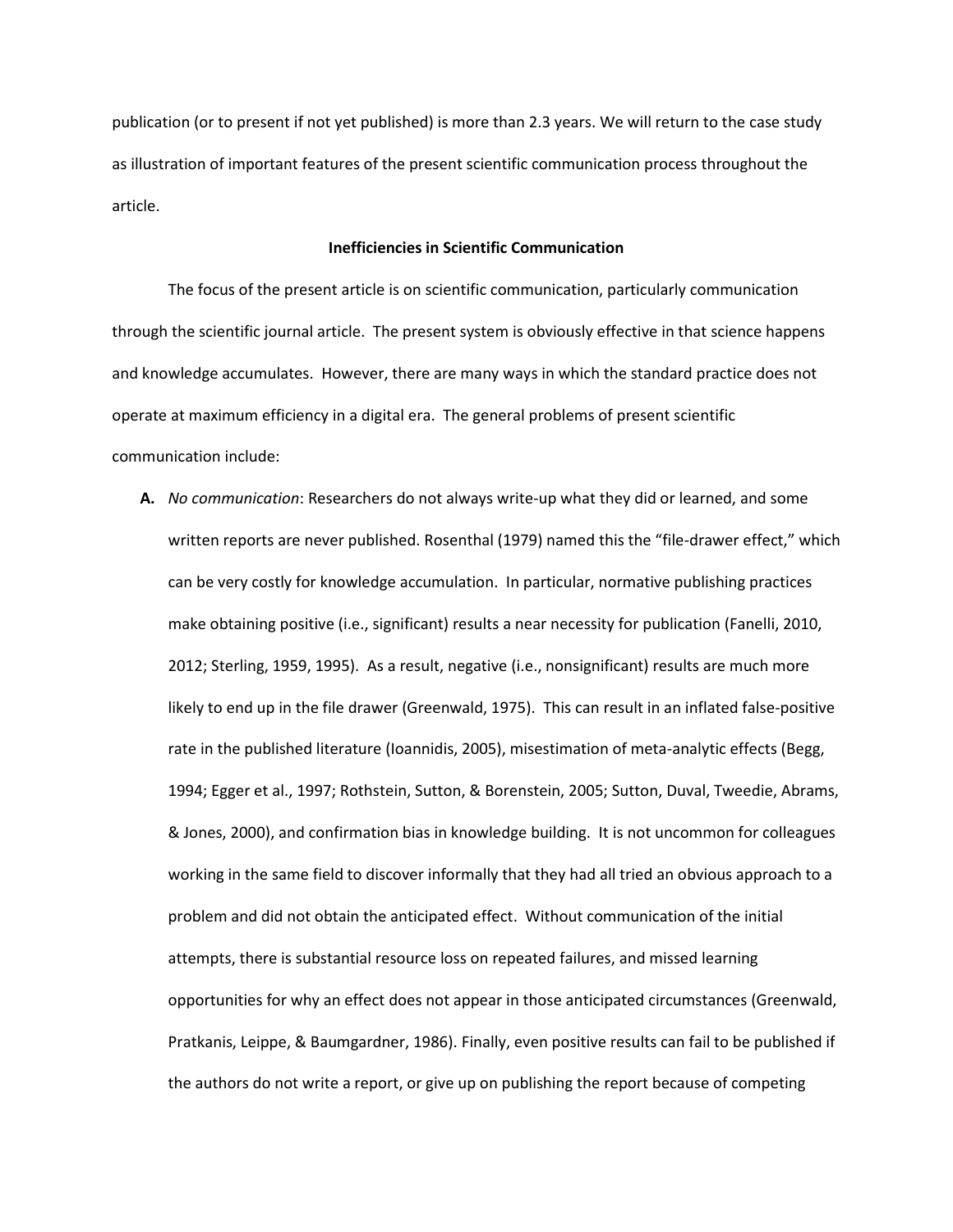time demands, colleagues leaving the field, or other distractions. Four manuscripts (6%) in the case study had positive results, but are unpublished and in stasis (9.7 years since original submission on average). The process of conducting the case study reminded the author of the existence of those manuscripts. At least three of them would still make a unique contribution to the literature, and the fourth would minimally affirm a now published result.

- **B.** *Slow communication*: The case study illustrates that the average published manuscript did not appear in print for nearly two years after it was written. Because science is cumulative, researchers working on similar problems would benefit from learning about each other's results as soon as possible. However, the review process requires time, particularly when the article is reviewed at multiple journals. And, once accepted, publication lags can extend the appearance date by many months.
- **C.** *Incomplete communication*: Published articles do not report everything that was done or found. They cannot do so. Reports of a study's methodology reflect the researchers' best understanding of what is crucial in the design. However, this almost always reflects a qualitative assessment of the key factors of the sample, setting, procedures, measures, and context. In other words, the reported methodology describes what the researcher thinks is important, not necessarily what is actually important.<sup>5</sup>
- **D.** *Inaccurate communication*: Errors happen, and almost surely in greater numbers than authors and readers realize (Rosenthal, 1978; Rossi, 1987). Scientists do complicated work, and there are few error-detection mechanisms beyond the authors' own diligence. Reviewers can only catch a minority of possible errors because they are constrained by what is reported, and the effort they invest in the review. The true rate of errors is unknown. One study examined errors in reported test statistics, degrees of freedom and p-values in psychology publications (Bakker &

 $\overline{\phantom{a}}$ 

 $<sup>5</sup>$  This communication problem is important but not addressed in the present article.</sup>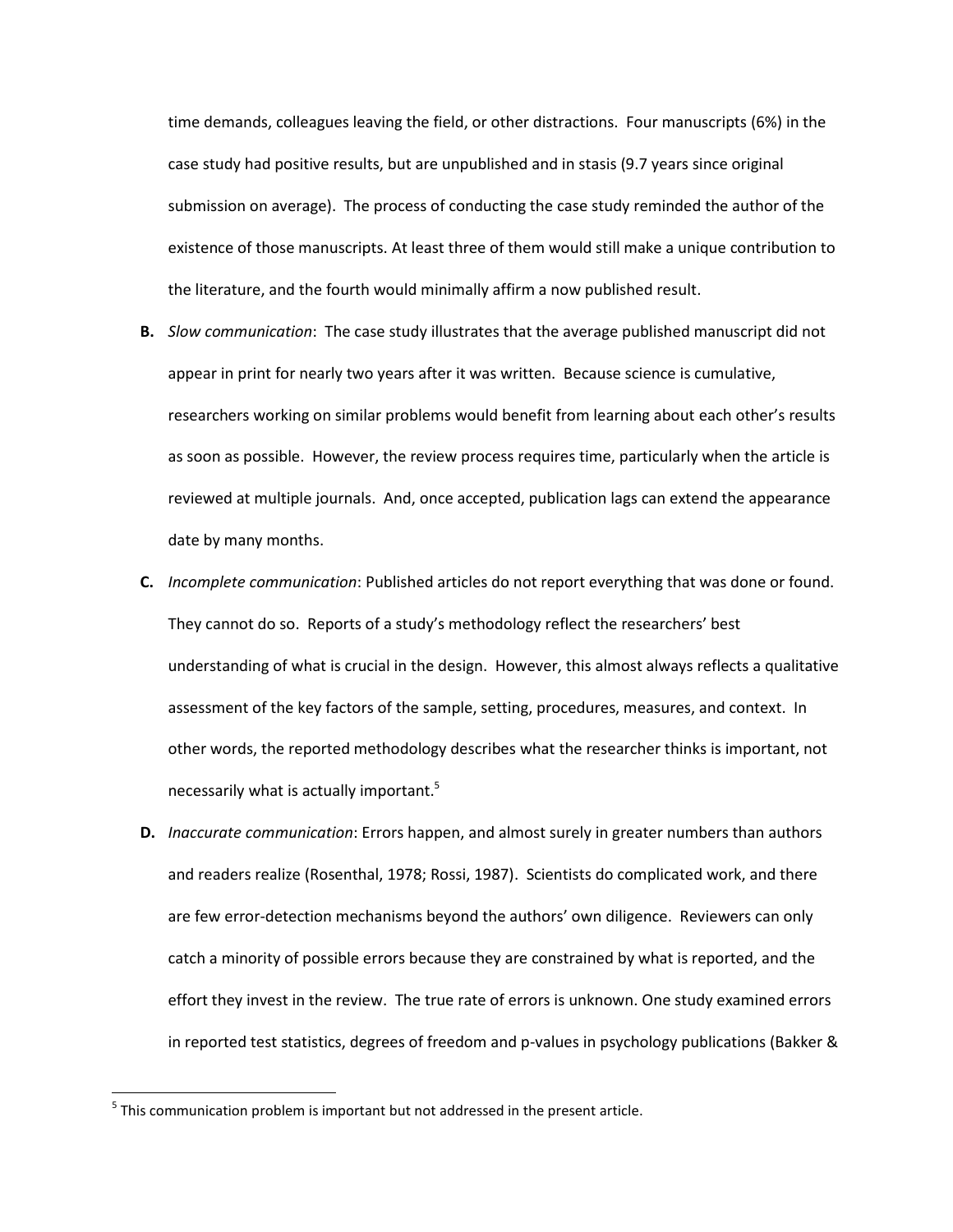Wicherts, 2011). They found an 18% error rate, and 15% of articles had a statistical conclusion that was incorrect (i.e., reporting a result as significant that was not, or vice versa; see also Garcia-Berthou & Alcaraz, 2004 and Berle & Starcevic, 2007 for examples in other fields).

**E.** *Unmodifiable communication*: Once published, scientific articles are a static entity. The only opportunities for revision are retraction, publication of errata, or comments on the original article, all of which are extremely rare (Budd, Sievert, Schultz, 1998; Redman, Yarandi & Merz, 2008). But, what is not rare is learning that new analytic approaches, reporting styles, or theoretical interpretations are superior to past approaches. Original reports will persist, even if a later report shows there is a clearly better alternative to examining or understanding the evidence. For example, Bishop (2012) identified significant design and analytic problems in a prominent neuroscience article (Temple et al., 2003) based on recent learning about methodology and analysis in this area (e.g., Ioannidis, 2011; Kriegeskorte, Simmons, Bellgowan, & Baker, 2009; Nieuwehuis, Frostmann, & Wagenmakers, 2011). One of the original authors, Poldrack (2012), agreed with the critique noting how some of the criticisms were of standard practice across laboratories for years of fMRI research. Neurocritic (2012) and Bor (2012) then initiated a substantial discussion among dozens of neuroscientists using this as a case example to decide "How much of the neuroimaging literature should we discard?" After all that, the original article remains in print, unmodified. Notably, the critique, response, and subsequent debate all occurred within a matter of days through science blogs operated by scientists online. In the present system, articles with known deficiencies continue to influence future research because there is little incentive or opportunity to reexamine them.

Ironically, communication is often nonexistent, slow, or incomplete *because* the system tries to save time for the scientific community. Authors, reviewers, and editors are gatekeepers. They serve as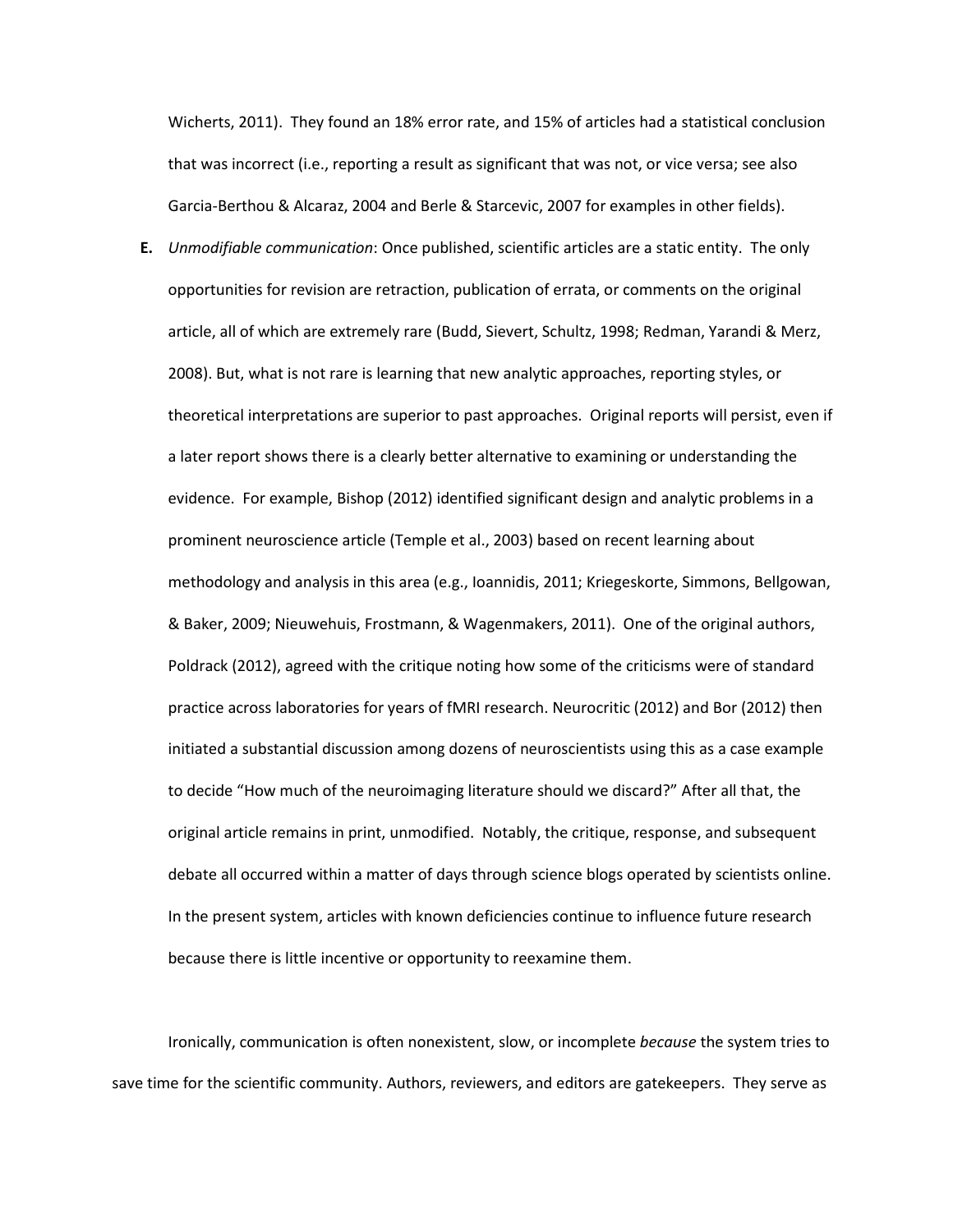quality- and information-control filters. Effective filters are enormously valuable because the volume of scientific information is overwhelming for any individual scientist. However, the present communication practices are not optimizing these filters and, consequently, produce inefficiency. The key impact of these communication problems is wasted time, effort, and resources.

# **The Futures of Scientific Communication**

In the following sections we propose changes to improve scientific communication. We intend to demonstrate that (a) the present system is improvable, (b) increasing openness will have benefits to the pace and quality of accumulating knowledge, and (c) updates to filtering mechanisms can both accelerate the growth and improve the quality of the scientific literature. Our overall goal is to promote critical review of the systems of scientific communication, and initiate practical steps toward improving them.

We propose six changes to scientific communication. These changes represent a series of stages, and focus on scientific publication of original research. Improving other parts of the scientific process is addressed elsewhere (e.g., Mathieu et al., 2009; Morin et al., 2012; Nosek, 2012; Reichman, Jones, & Schildhauer, 2011; Wicherts, 2011; Wicherts, Borsboom, & Molenaar, 2006; Yarkoni et al., 2010; Schooler, 2011; Stodden, 2011). The stages are ordered in a cumulative fashion, such that later stages partially depend on the changes at earlier stages. However, it is possible to initiate aspects of later stages prior to complete adoption of earlier ones. For each stage, we describe the change, describe what effect it would have on scientific practices, discuss replies to some objections to why the change would be a bad idea, illustrate how the change could be made using existing examples of the practice, and address some practical barriers to performing the change.

### **Stage 1: Full embrace of digital communication**

The first change is to replace paper with the Internet as the primary mechanism of scientific communication. The existing "standard practice" of the research process remains intact except that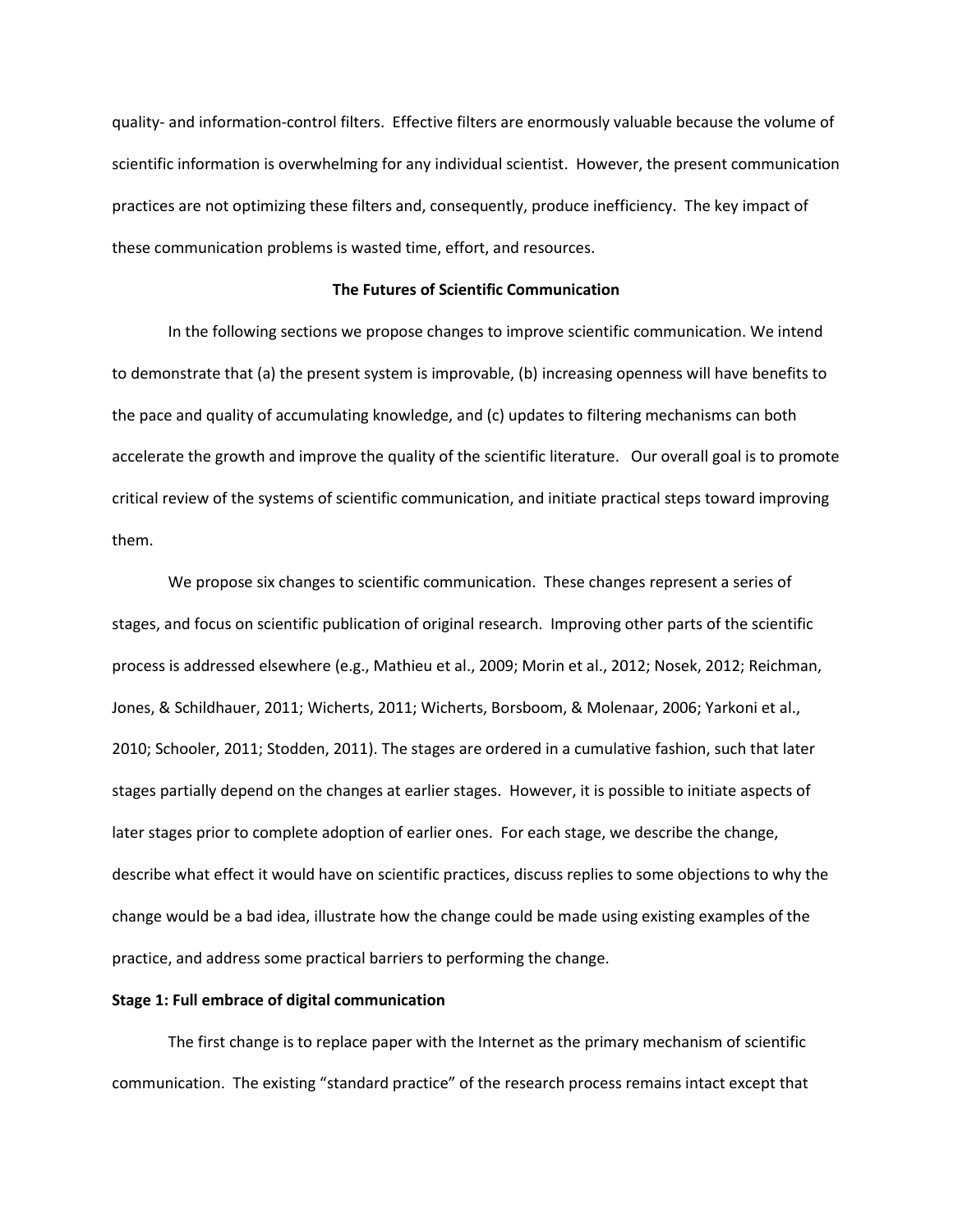communication occurs digitally and, once accepted, articles move to publication very rapidly. In one sense, the transformation to digital has occurred already. Virtually all scientific journals make their articles available digitally. Most scientists use the Internet as their primary means of acquiring and sharing articles. In another sense, key scientific publishing practices are still based on the constraints of publishing on paper.

Publishers accumulate accepted articles, bundle them into issues, print them on paper, and ship them at regular intervals to institutional and individual subscribers. This practice emerged in the 1665 with publication of the first two scientific journals – one of which is still publishing, the *English Philosophical Transactions of the Royal Society*. This practice, initiated almost 400 years ago, is still the guide for how scientific knowledge is communicated today.

Making the Internet the primary vehicle for scientific communication removes printing and shipping and embraces electronic delivery. It makes unnecessary the concept of an "issue" – articles bundled together and sent to subscribers at systematic intervals. Issues are dysfunctional for digital communication because they introduce an irrelevant publication lag between acceptance and availability. This lag varies from months to years, with the typical range probably being between five and ten months, which is between 20% and 40% of the total time between submission and publication in the case study. When articles are made available digitally, publication lag can be eliminated completely. Articles can be published upon completing the editorial review and copyediting process. Notably, the two case study articles with the shortest time to publication both appeared in digital journals that have no publication lag.

It is encouraging that many journal publishers (e.g., Elsevier, Sage) now make "in press" articles available on-line in advance of publication. Even in these cases, however, issues are still eventually printed. As a consequence, another constraint of paper is retained unnecessarily – page limits. Page limits are an underappreciated constraint on scientific communication. The number of articles that can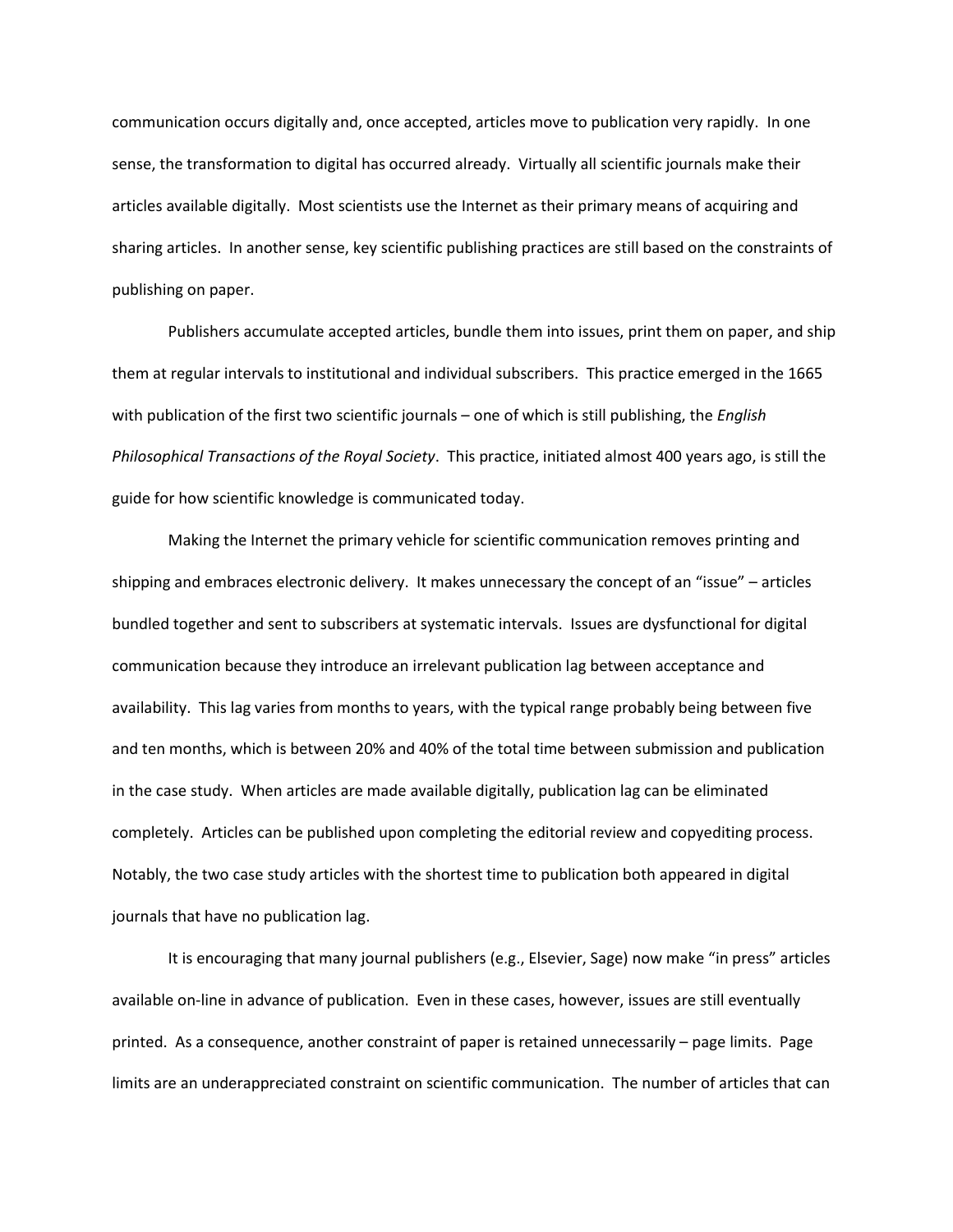be accepted at a journal is limited by the number of pages that the publisher is willing to print. Printing costs money. Publishers rationally keep constraints on the number of articles published to maintain a profit margin. If the editorial team accepts more than the publisher will print, then the publication lag gets longer. If the editorial team wants to prevent an unwieldy publication lag, then it must accept fewer articles. Whether the journal receives 100, 1000 or 10000 submissions, the number of articles published will be roughly the same. A common editorial decision letter compliments the authors as having done good science, but regrettably notes that the journal gets so many submissions that many good ones are rejected.

Editors easily accept articles that get universal praise and reject articles that get universal disapproval, but most articles are somewhere in between. Inter-rater consistency among article reviewers is low (Bornmann et al., 2010; Marsh & Ball, 1989; Petty et al., 1999; Peters & Ceci, 1982). With just a few reviewers for each submission, this produces a substantial chance element in the publication process (about half of the variability is due to chance, according to one estimate, Whitehurst, 1984). Despite recognition of the chance factors, because of page limits, the editor's default action must be to reject. As a consequence, the same paper can be reviewed by many different journals that are all essentially equivalent on prestige, impact, and quality until the chance factors align sufficiently to earn acceptance. This wastes researchers, reviewers, and editors' time.

In the case study, 20 articles were initially rejected and eventually accepted to journals with known impact factors. Eight of those (40%) were published in a journal that had a similar impact factor (within 1.0) of the originally submitted journal. The article may have improved with revisions across journal submissions (we hope so), but – assuming that the process is rational – such improvement could have been accomplished more efficiently with the original journal, editor and reviewers.

With no page limits, journals can set their publication standards however they wish, and accept as many or as few articles that meet those standards. The size of the journal would be determined by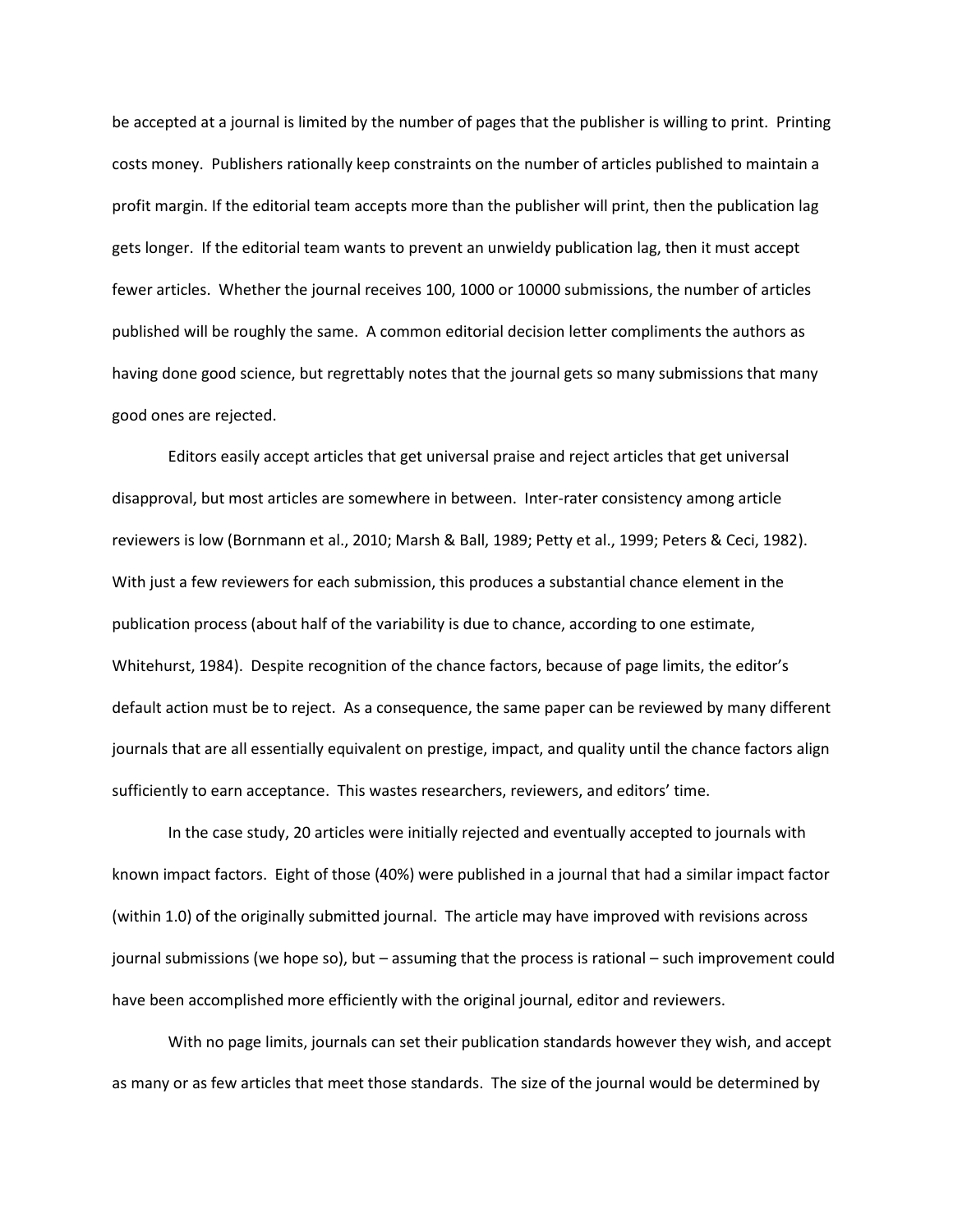the journal criteria and the quantity and quality of submitted manuscripts. Editors would have more leeway to address the unreliability of the review process and have more flexibility to work with manuscripts at the margin rather than defaulting to rejection. This could reduce (not eliminate) the frequency with which the same "good" article requires multiple rounds of author, editor and reviewer time. Table 2 from the case study illustrated the weak relations among number of journal submissions and time to publication with eventual citation impact.

There are other benefits of digital communication. Printing, shipping, and storage costs are near zero. "Delivery" occurs in multiple ways – a website for continuous access, automated feeds for instant dissemination of new papers relevant to one's topical interests, and weekly emails to subscribers with highlights of recent articles. Some journals already provide these services. Also, web-based publishing enables improved search and linking capabilities such as adding hyperlinks to citations for immediate article retrieval. Finally, with paper, a researcher must subscribe individually, or have physical access to a subscribing library. With digital communication, access can be just a matter of having an Internet connection. The Research Information Network (Research Information Network, 2008) estimated that converting 90% of publications to electronic-only would save 5% of the costs to publishers and 36% of libraries' costs to access them (more than \$1.6 billion total; see also Houghton, 2009).

**Barriers to change***.* A popular individual concern is that some people like to read articles on paper. Converting to digital distribution does not prevent that. It just requires self-printing, rather than having a publisher print the article along with dozens of others that the individual is not going to read, mailing all articles to all subscribers, and making all readers wait months to read them.

Another possible concern is that journals would need to relax their standards because now they have no page limits. Not at all. Journals can, and should, apply whatever standards they wish. Indeed, some journals use their rejection rates as an indicator of prestige creating value through scarcity and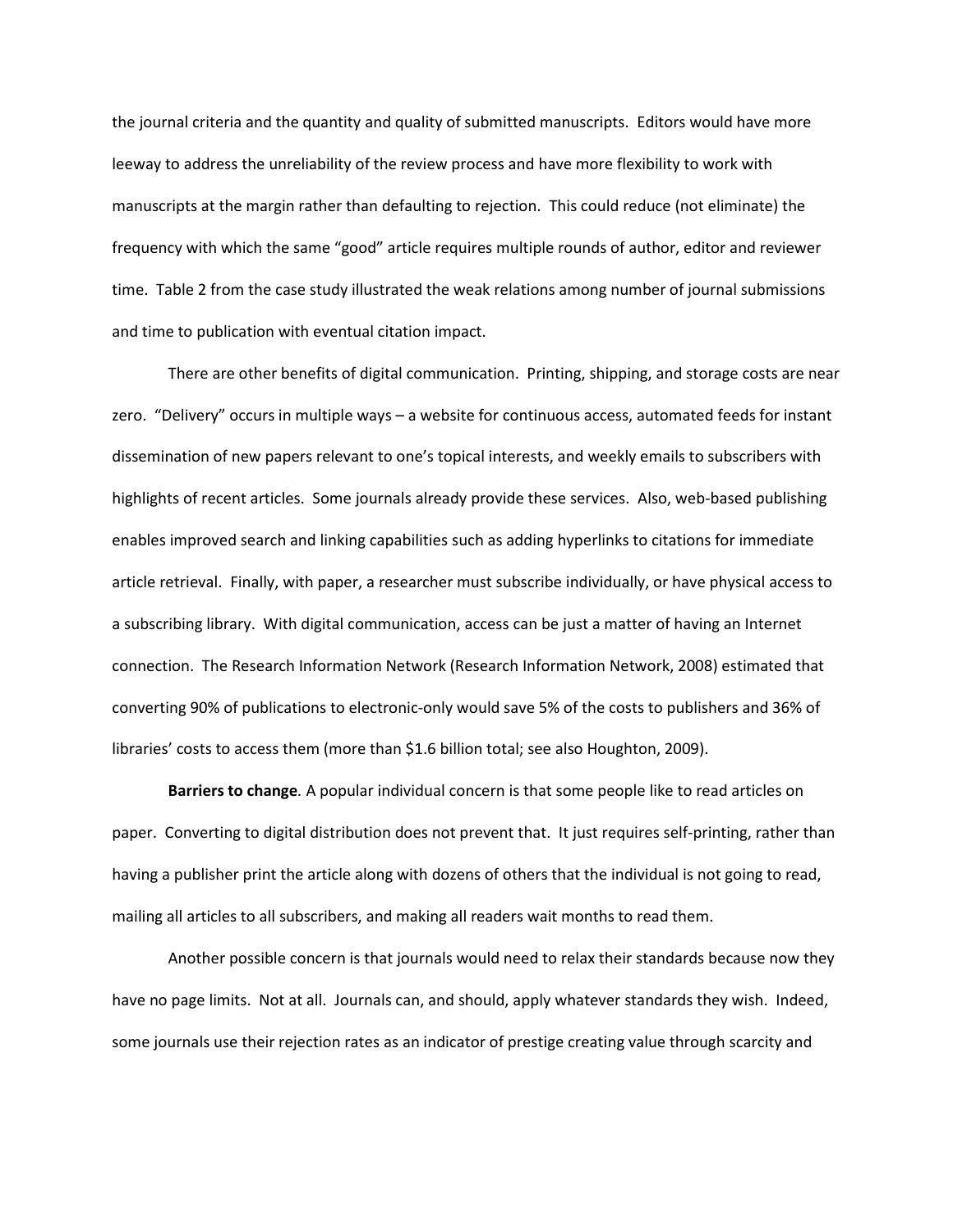acceptance as an indicator of exclusivity. Standards for acceptance should be based on substantive concerns of the submitted reports; page limits should be irrelevant.

The Internet is a massive equalizer in access to information. Most journals are now online, but still the great majority of the population cannot access it. Access is even highly variable among active scientists depending on which institution employs them. Why is access so limited when the Internet makes it so easy to open it up? That leads us to the next change.

#### **Stage 2: Open access to all published research**

A closed access publishing model charges subscription fees to readers of the research. An open access model funds publishing with publication fees and then makes the published articles freely available to all potential readers. Presently, the great majority of journals are closed access. But, if someone told you that the publishing model could change to make scientific communication accessible to everyone and simultaneously reduce total publishing costs by \$900 million on top of the savings of moving to digital distribution (Research Information Network, 2008), we presume you would think that making the change is a no brainer. We agree. Open access is a financial benefit and a benefit for making information freely available. In Stage 2, we change from a closed access publishing model to an open access one (Harnad, 2003). Everything else in the standard practice remains the same.

Researchers need to have access to the scientific literature in order to be expert at what is known and contribute new knowledge. Practitioners need access to apply the new knowledge. The funding public should have access to know how their money is being spent. Despite this, as of 2012, scientific communication is mostly a closed system. We will briefly explain why, and then describe how this will change (in fact, the transformation is underway).

**Why closed access?** Publishers provide services that scientists and societies could not (or did not want to) do themselves – e.g., typesetting, printing, delivering, subscription management. In exchange for these services, publishers acquire a valuable asset – copyright ownership of the scientific reports.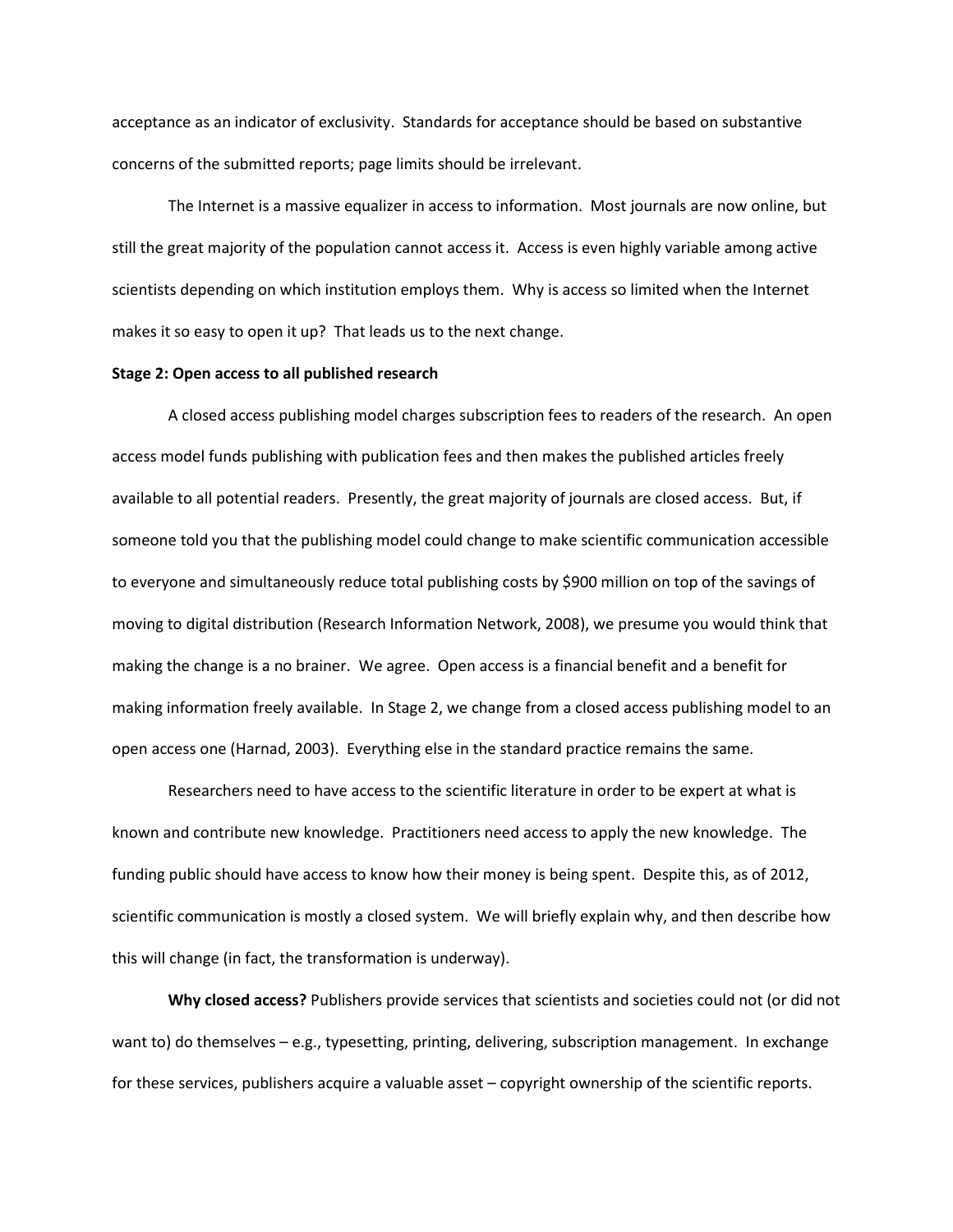How do they obtain ownership? The scientists give it to them, for free. Authors are so happy to have their article accepted that they blissfully sign a copyright transfer form sent by the publishers. Then, publishers recoup their investment by closing access to the articles and then selling journal subscriptions to the scientists and their institutions (individual articles can be purchased for \$5-\$50 depending on the journal). In other words, the funding public, universities, and scientists who produced and pay for the research give ownership of the results to publishers. Then, those with money left over buy the results back from the publishers; the rest are in the dark.

In the paper age, this seemed like a reasonable exchange for the services provided. Individuals had to have physical access to the paper articles. Subscription charges for collating and delivering the paper content made sense. "Open access" was more in control of the libraries storing the paper content than the publishers selling it. In a digital age, where access and delivery are minimal costs, the model seems silly. Institutional journal subscriptions are major costs for university budgets (Houghton, 2009; Houghton et al., 2009). There are more than 23,000 journals, and each is a substantial cost. For example, subscriptions to Elsevier journals alone cost M.I.T. \$2 million per year, Purdue \$2.3 million per year, and Washington University's School of Medicine \$1 million per year.<sup>6</sup> Cutting access to journals is a major cost savings. In 2010, institutions such as Georgia Tech, University of Washington, UCSF, and Oregon State have each dropped hundreds of subscriptions to save hundreds of thousands of dollars per year (Peine, 2011), at the cost of reducing their researchers' access to the literature.

Even with digital publishing there are still costs, but the digital era offers substantial savings opportunities. Besides the benefit of openness for broadening accessibility, the cost-benefit ratio favors open solutions in which authors, funders and institutions pay publishing fees up front over closed

 $\overline{a}$ 

<sup>&</sup>lt;sup>6</sup> Sources: <u>http://libraries.mit.edu/sites/scholarly/mit-open-access/open-access-at-mit/mit-open-access-</u> [policy/publishers-and-the-mit-faculty-open-access-policy/elsevier-fact-sheet/,](http://libraries.mit.edu/sites/scholarly/mit-open-access/open-access-at-mit/mit-open-access-policy/publishers-and-the-mit-faculty-open-access-policy/elsevier-fact-sheet/) [http://www.purdueexponent.org/campus/article\\_19f1031d-0396-5b21-870a-c7f9f6ca91bc.html,](http://www.purdueexponent.org/campus/article_19f1031d-0396-5b21-870a-c7f9f6ca91bc.html) and <https://becker.wustl.edu/about/news/elsevier-boycott-and-its-relationship-wusm>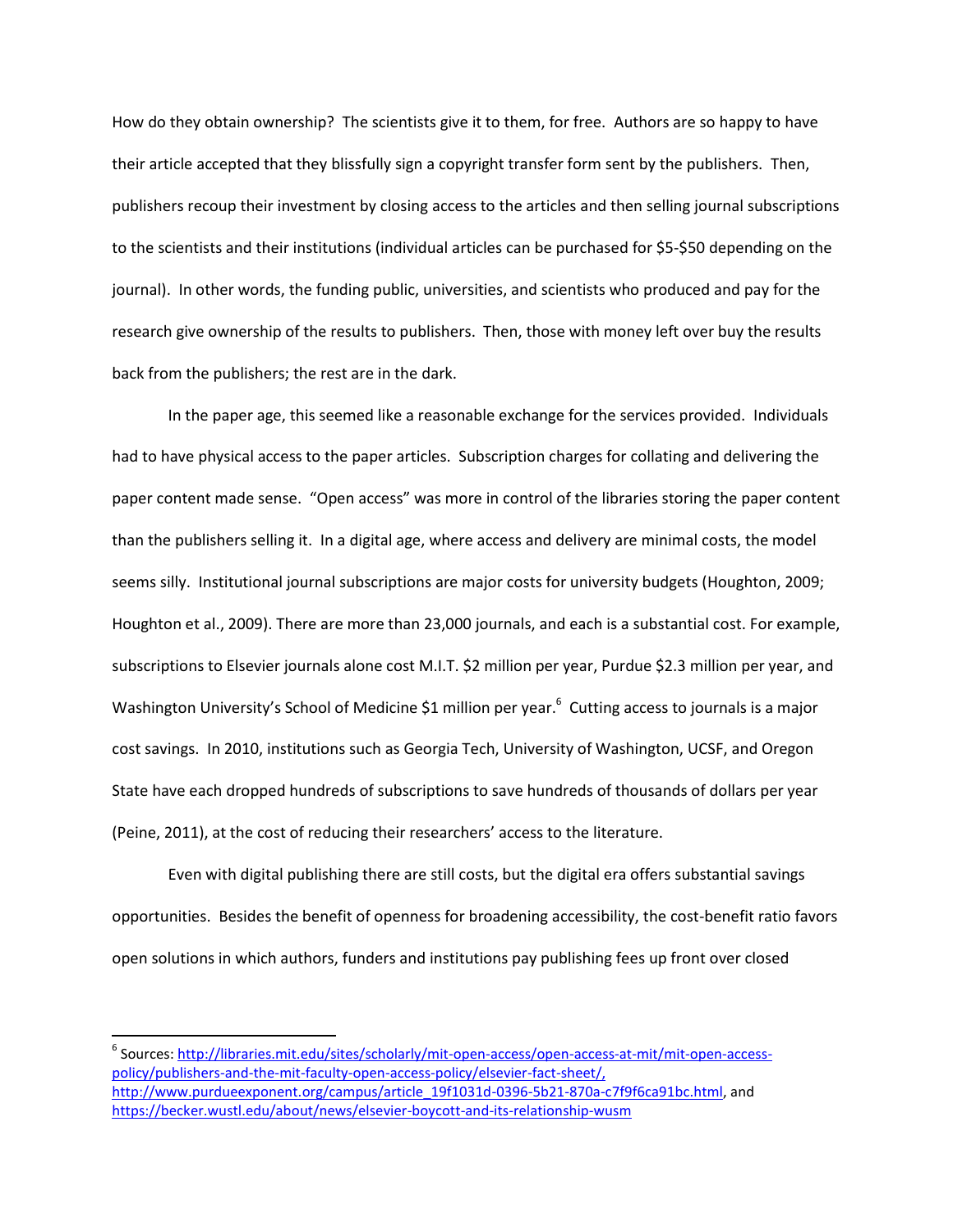solutions in which readers pay subscriptions fees to access (Houghton, 2009; Houghton et al., 2009; Research Information Network, 2008).

**How can we open access?** The shift to open access (OA) is in progress. 7 OA journals exist, are gaining awareness and respect in the scientific community, and are sustainable (PLoS, 2010). The nonprofit *Public Library of Science* (PLoS[; http://plos.org/\)](http://plos.org/) is one of the most prominent open access publishers. *PLoS* was founded in 2000 by scientists including Harold Varmus, the Nobel Prize winner and former head of NIH. As of 2012, *PLoS* operated seven OA journals, headlined by two highly selective journals (<10% acceptance rate) *PLoS Medicine* (IF = 13.1) and *PLoS Biology* (IF = 12.2), and *PLoS ONE* (IF = 4.4), a journal publishing articles from any field of science and medicine. At *PLoS ONE* [\(http://www.plosone.org/\)](http://www.plosone.org/), for example, the standard fee for publishing an article was \$1350 in 2012. If the researchers do not have grants or university support to cover that fee, the researchers report how much they can pay (as little as \$0). The ability to pay has no bearing on the review process or likelihood of acceptance. The editorial board and reviewers are scientist peers, just like other journals. They have no knowledge of whether the researchers are paying and how much. This is critical for avoiding a "payto-play" scheme. If accepted, authors pay what they can, and the article is published open access online as soon as the editorial process is complete. There is no print version of *PLoS ONE*.

Funding agencies have recognized that the results of the research they support should be available publicly. For example, despite resistance from some publishers, the National Institutes of Health established PubMed [\(http://www.ncbi.nlm.nih.gov/pubmed/\)](http://www.ncbi.nlm.nih.gov/pubmed/) as an open access repository of research conducted with NIH funding. Use of repositories for articles published elsewhere is known as "Green OA" whereas OA publishing journals are known as "Gold OA." There are hundreds of repositories, many maintained by universities for their faculty. Also in 2012, one of the largest funders

 $\overline{\phantom{a}}$ 

 $^7$  Links to in-depth information and resources about Open Access are available here: [http://en.wikipedia.org/wiki/Open\\_access,](http://en.wikipedia.org/wiki/Open_access) [http://www.earlham.edu/~peters/fos/overview.htm,](http://www.earlham.edu/~peters/fos/overview.htm)  [http://oad.simmons.edu/oadwiki/Main\\_Page,](http://oad.simmons.edu/oadwiki/Main_Page)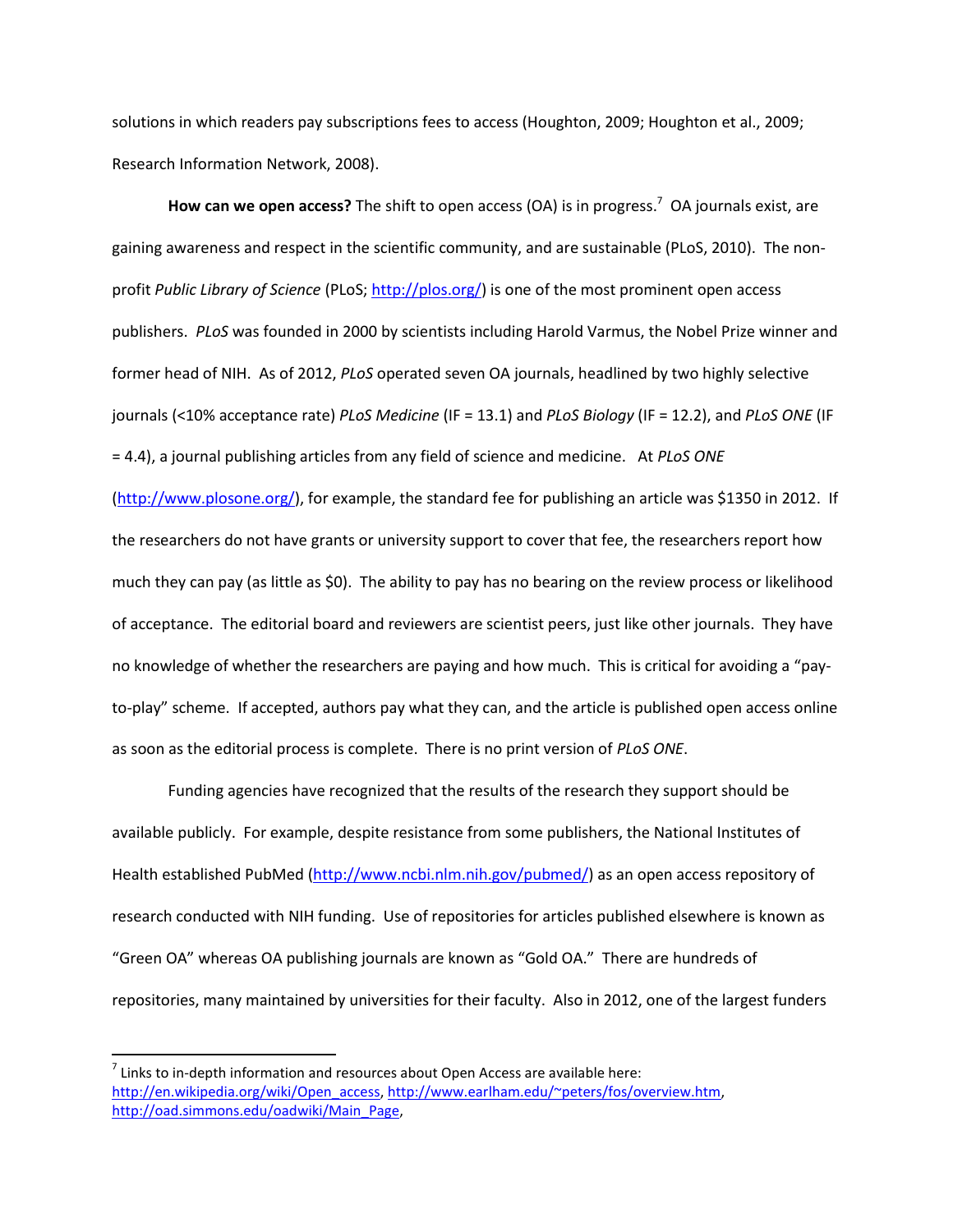of biomedical research, the Wellcome Trust, adopted an open access policy that requires research they fund to be made available in public repositories, and they provide additional funding to grantees for open access journal publication fees [\(http://www.wellcome.ac.uk/About-us/Policy/Policy-and-position](http://www.wellcome.ac.uk/About-us/Policy/Policy-and-position-statements/WTD002766.htm)[statements/WTD002766.htm\)](http://www.wellcome.ac.uk/About-us/Policy/Policy-and-position-statements/WTD002766.htm). Further, in collaboration with the Howard Hughes Medical Institute and the Max Planck Society, the Wellcome Trust launched its own OA journal

[\(http://www.elifesciences.org/\)](http://www.elifesciences.org/) and has committed to underwriting the publishing costs for at least the first few years of operations [\(http://www.elifesciences.org/about/\)](http://www.elifesciences.org/about/). Holding the purse strings is a powerful lever to encourage or require open access publishing and to provide the necessary resources to shift away from a subscription-based funding model.

University libraries also understand that they could save a significant amount of money, and better meet their mission of free access to information, by supporting open access. A consortium of universities called *Compact for Open Access Publishing Equity* (COAPE) is facilitating open access by, for example, contributing to OA journal publication fees for their faculty. Research Information Network (2008) estimates additional overall savings, on top of moving fully digital, by moving from a subscriptionbased to publication-based funding model (see also Houghton, 2009).

On April 17, 2012, Harvard University library issued a memo to its faculty titled "Major Periodical Subscriptions Cannot Be Sustained" (Faculty Advisory Council, 2012). It described how the subscriptionbased publishing model is an enormous financial drain and that the University can lead the way toward open access solutions. Among other things, it suggested that faculty "Consider submitting articles to open-access journals, or to ones that have reasonable, sustainable subscription costs; move prestige to open access" and "If on the editorial board of a journal involved, determine if it can be published as open access material, or independently from publishers that practice pricing described above. If not, consider resigning." This need not be a single university effort. For example, COAPE and the top 50 research universities could coordinate to establish an end-date, say three years ahead, for cancelling all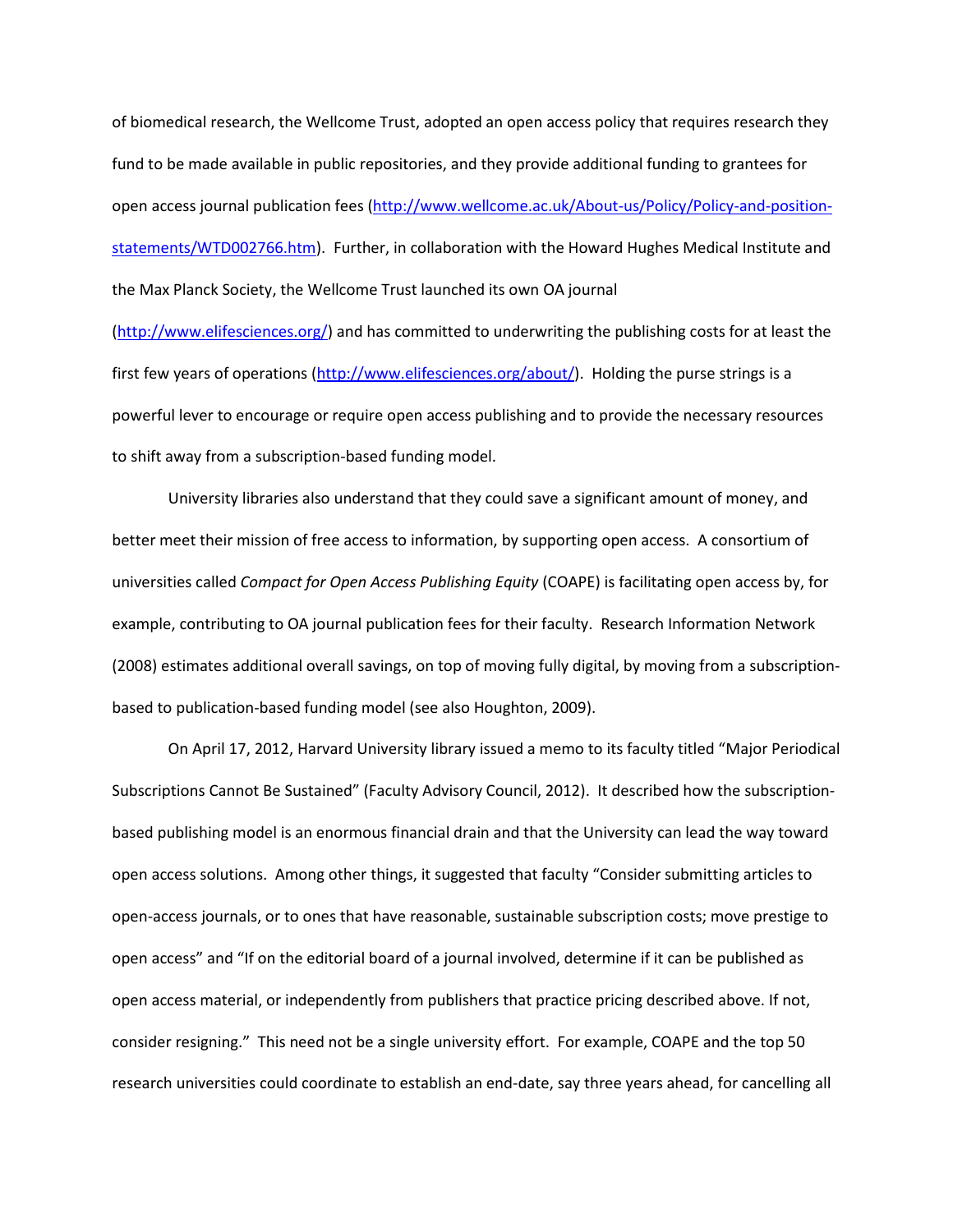journal subscriptions. In the intervening period, they could facilitate the transition of their faculties to publishing in OA journals, and reallocate subscription fees toward covering publication expenses. With a coordinated effort, the closed access system would decline rapidly. $^8$ 

It is not surprising that many publishers are leery or actively resistant to open access. However, not all publishers are opposed to OA models. The Open Access Scholarly Publishers Association (OASPA; [http://www.oaspa.org\)](http://www.oaspa.org/) represents the interests of dozens of publishers that are supportive of open access (e.g., SAGE publications, American Physical Society, Oxford University Press, BMJ group). These publishers are at the vanguard for facilitating the embrace of new technologies to expand the accessibility and exchange of scientific works.

**Barriers to change**. Remarkably, the group that is presently contributing the least to a move from closed to open access is scientists themselves. First, the costs of the present publishing system are opaque to scientists at highly-resourced institutions because they can access the articles they need and do not see the costs borne by the public or university. Second, publishers often send a small portion of their revenues to scientific societies to keep them invested in (dependent on?) the publishers.

Third, scientists hand over copyright free-of-charge, are paid very little for editorial services, and volunteer their time as reviewers to closed access journals. One estimate of the total value of volunteer peer review services was more than \$3.0 billion globally (Research Information Network, 2008). If journals paid for the peer reviews, subscription prices would need to increase by 43% to cover the expense. Even so, publishers often claim peer review as one of their provided services justifying the high costs. For example, an APA presidential column about OA noted, "publishers add immense value through such functions as editorial selection, peer review, copyediting, and design production." (Brehm, 2007). For many closed access publishers, the present business model has been a remarkable success. For example, in 2011, Elsevier – the largest scientific journal publisher with about 2,000 titles – reported

l

 $^8$  Access to archives would remain an expense, but of minor relative magnitude because of the elimination of production costs.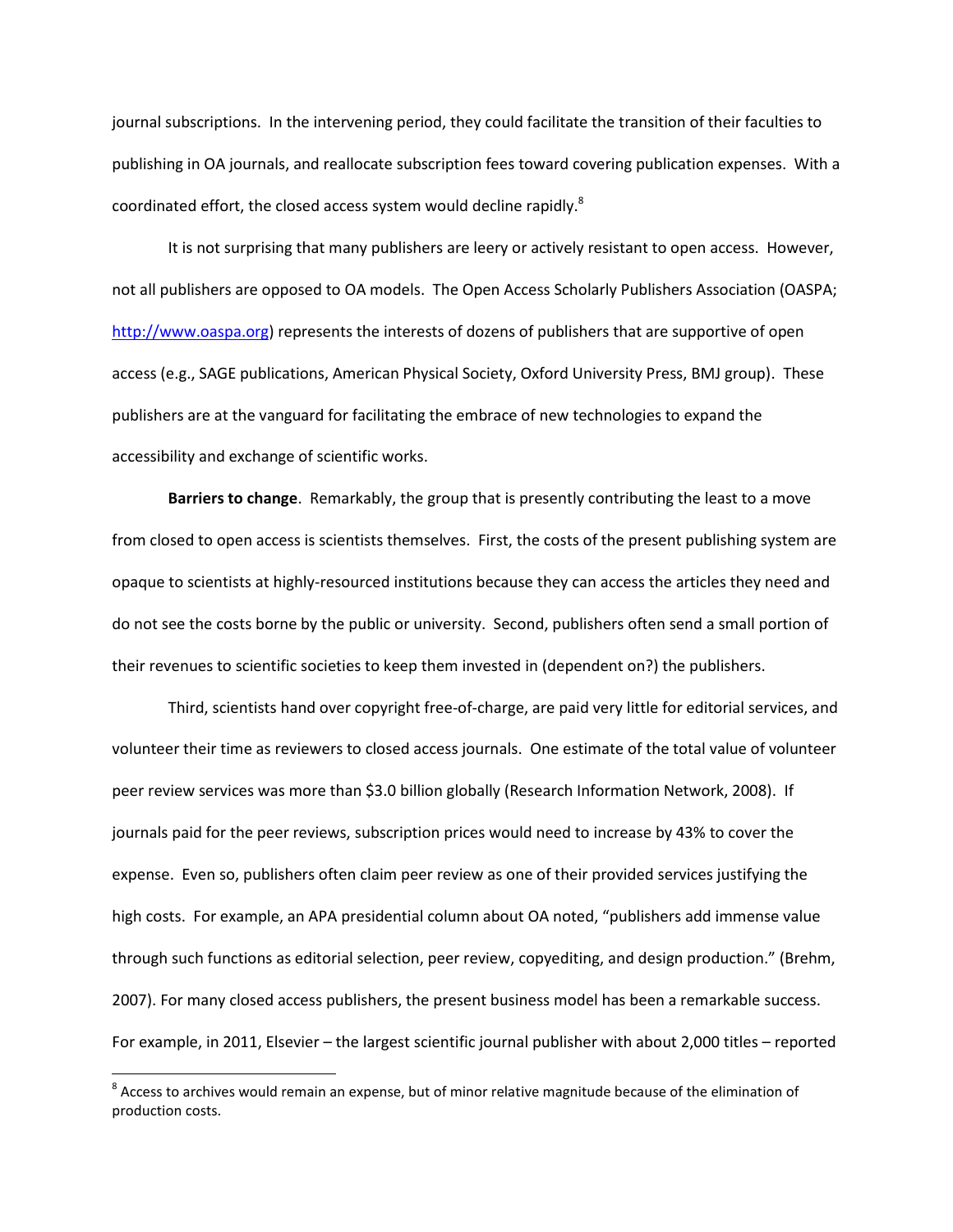a profit of £768 million (\$1.2 billion) on revenue of £2,058 million (\$3.3 billion; 37.3% profit margin, up from 36% in 2010; Anon, 2011). Another large publisher, Springer, showed a similarly stunning 34% profit margin (Anon, 2011). Apple Computer's profit margin in 2011 was 24% (Taylor, 2012), just under publisher Taylor and Francis's 25%

#### [\(http://www.informa.com/documents/INF2570%20AR10%20cover%20AW05.pdf\)](http://www.informa.com/documents/INF2570%20AR10%20cover%20AW05.pdf).

Fourth, scientists still mostly publish in closed access journals and demand that their universities pay for subscriptions to those journals. The closed journals have developed strong brand identities. Those identities provide heuristic information about the prestige and topic of what is published in the journal. Switching to new journals that do not have that accumulated reputation is a risk, particularly for early career scientists who rely on the reputation building mechanisms of where they publish.

Most scientists are unaware of the implications of their choice to publish in closed journals. Awareness could increase scientists' preference for OA outlets. Further, a practical appeal to scientists is evidence suggesting that OA articles reach more readers (Davis et al., 2008), and have a citation impact advantage (Antelman, 2004; Eysenbach , 2006; Gargouri et al., 2010) over closed access articles. Even so, it is not reasonable to expect that scientists will easily stop publishing in the journals that they know and value. The scientific community could contribute to the change by establishing good reputations for OA journals. One approach is to realize that the brand value of a journal is *not* tied to the publisher – it is tied to the prior published work and the scientific community that supports and runs the journal. If, for example, the *Society for Experimental Social Psychology* (*SESP*) decided to end its relationship with Elsevier for the *Journal of Experimental Social Psychology* (*JESP*) and move elsewhere – which would the scientific community follow – Elsevier or SESP? When we ask this question of colleagues, it elicits a laugh because none identified the scientific brand with the publisher. A common response is "I did not even know who published *JESP*!"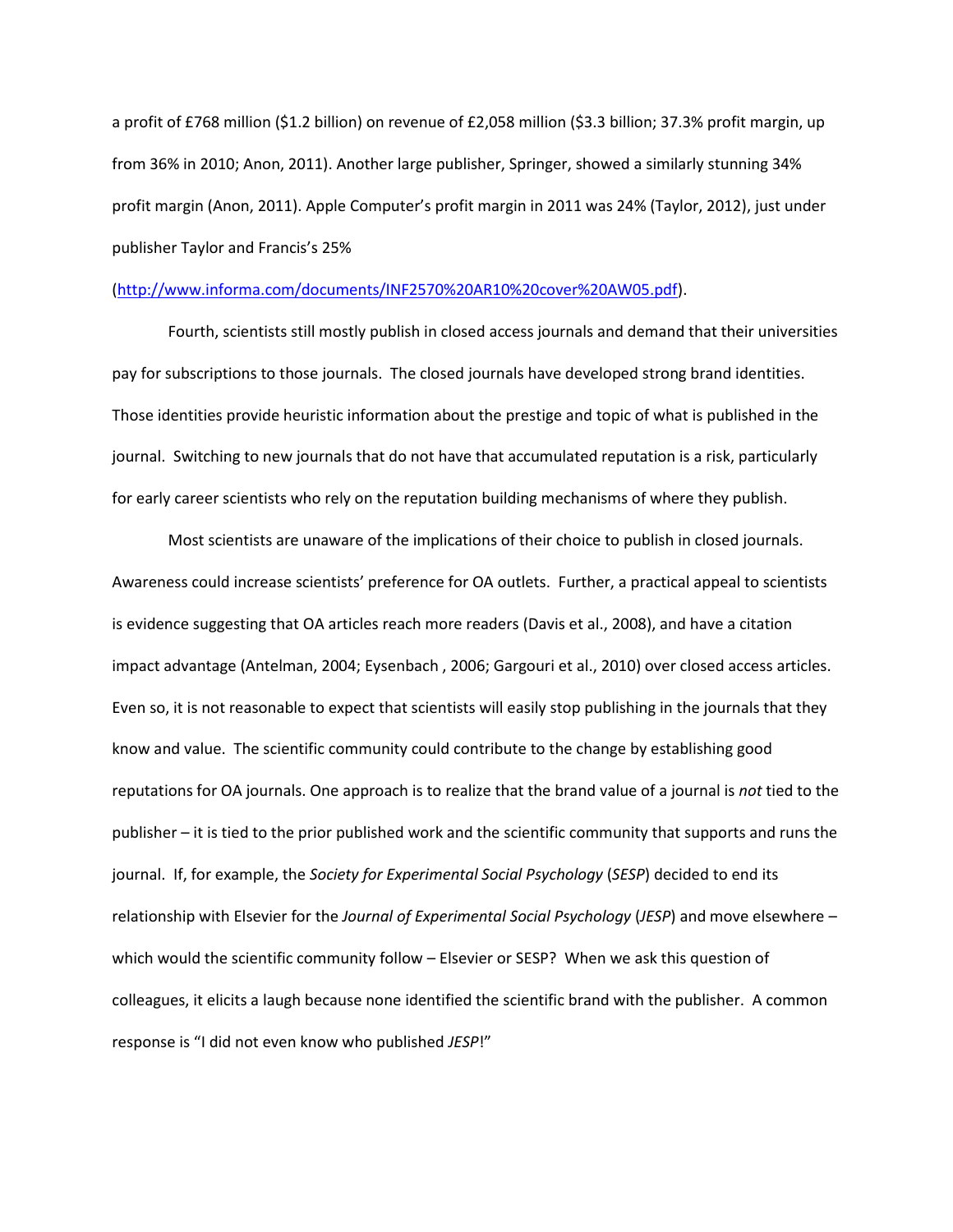Scientists may be more likely to change their own publishing behavior toward open access if they are assured that they will not be taking a career risk by doing so. The most straightforward way is to make the change collectively. Individuals, or societies, could self-organize collective action by gathering signatories for behavior change triggers: e.g., "I will make OA journals my submission destination of choice as soon as (a) 50 of the top 200 cited scientists, (b) 400 faculty from the top 50 research universities, or (c) 1000 academic faculty in my discipline also sign on to this commitment." This lowers the risk of behavior change because the commitment is contingent on collective action. Another possibility for reducing risk is to abandon closed journals sequentially by collectively boycotting a single publisher. This is being pursued by the Cost of Knowledge boycott of Elsevier [\(http://thecostofknowledge.com/\)](http://thecostofknowledge.com/). Started January 22, 2012, by May 3, 2012, 11,081 scientists had joined the boycott of publishing, editorial work, or reviewing for Elsevier journals. If successful, other publishers would either change practices or be next in line for a boycott.

Journals can migrate to open access platforms based on the decision of the publisher changing its model, the society that owns the journal changing its publisher, or via the editorial board even if a society does not own the journal name. Most editorial boards are scientists motivated to serve the scientific community, and not the commercial goals of the publishers. If the owner of a journal does not want to switch to an open access format, editorial boards could move to a publisher that supports open access. They can add the word "Open" to the previous journal name and continue to operate as before, with the same reputation and review standards, now through an open access outlet.

There is a particular challenge for societies like the American Psychological Association (APA) and the American Chemical Society (ACS) that publish their own journals. Societies like ACS earn millions per year on subscriptions to its journals (Marris, 2005). One might hope that scientific societies would see their mission for the free exchange of information overriding their desire for an enhanced revenue stream. But, once established, revenue streams rapidly become indispensable. APA and ACS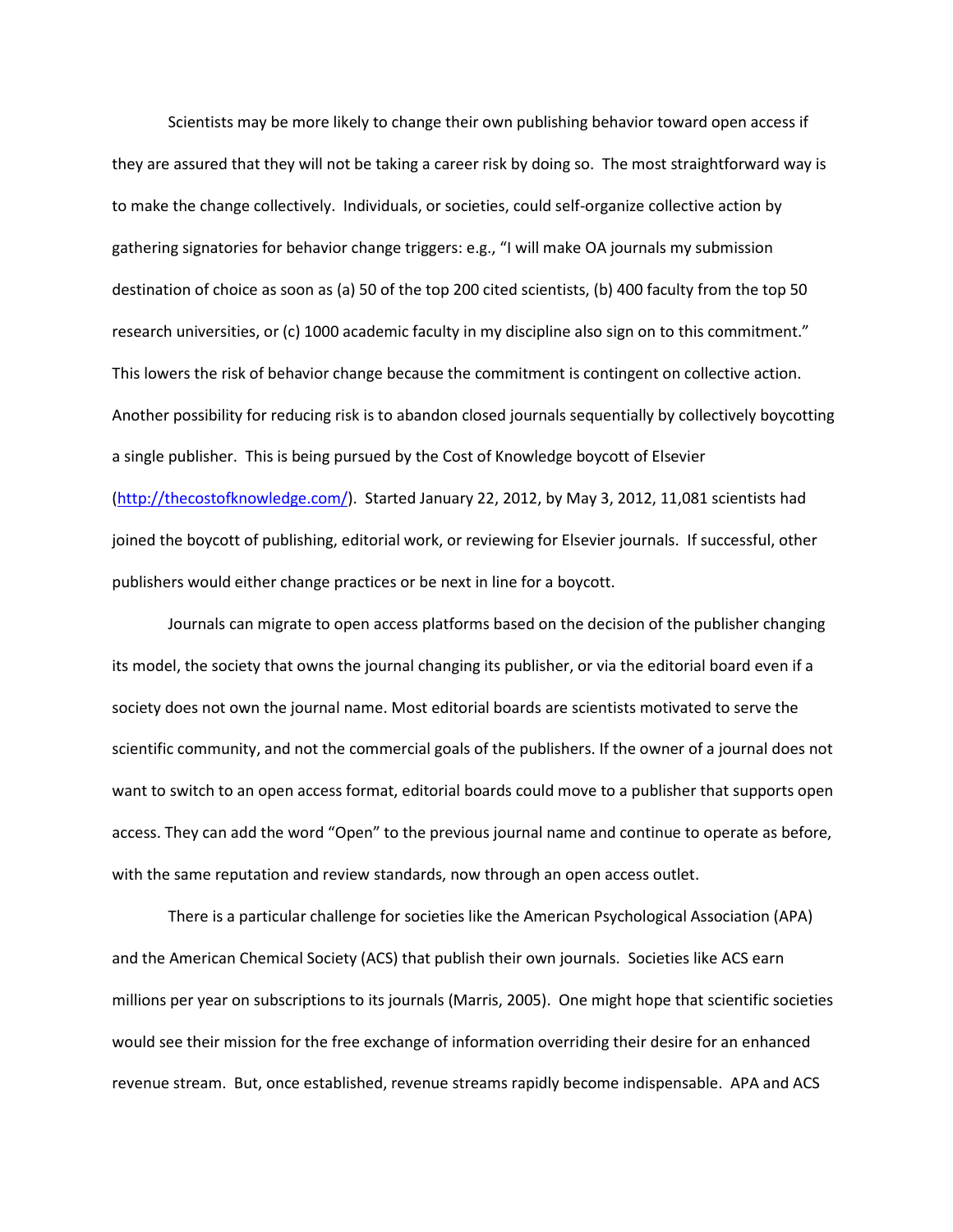have both expressed some skepticism of open access approaches (APA, 2008; Brehm, 2007). ACS issued a position statement "Ensuring access to high quality science" (ACS, 2010) that opposed OA policies stating, among other thing, "Initiatives that mandate the open deposit of accepted manuscripts risk destabilizing subscription licensing revenues and undermining peer review." Also, ACS has hired public relations and lobbying groups to counter the movement toward open access (Bielo, 2007; Giles, 2007).

A final challenge is achieving a smooth adaptation of the funding model. Scientists are understandably leery when the financial model changes so that authors pay up front. The key insight is recognizing that it will be the same money (and less of it; Research Information Network, 2008; Houghton, 2009) just being moved from subscription access to publication costs. Universities and funding agencies will address the shift in the financial model through reallocation of subscription fees to publishing fees. Scientists just need to provide them with the leverage to shift the resources from closed access subscriptions to open access support.

A policy of fully OA digital delivery means that anyone can read, learn from, and critique the scientific literature from anywhere in the world with just an Internet connection. Institutions with smaller budgets would have the same access to the scientific literature as major research institutions. The scientific communities in emerging nations would have access to the existing literature in order to learn and develop their own knowledge infrastructure to make contributions to science. The thousands of PhDs that are working outside of academic institutions would still be able to access, consider, and apply the latest scientific knowledge to their professional responsibilities. For example, mental health professionals are more likely to read a scientific article if they have free access to it (Hardisty & Haaga, 2008). Additionally, the funding public would have the ability to see directly what their tax dollars are supporting. This is particularly relevant for research with policy implications. The more widely available the research literature, the more likely that the many minds will be inspired to pursue new discoveries, find problems with the existing claims, or create applications that do not yet exist.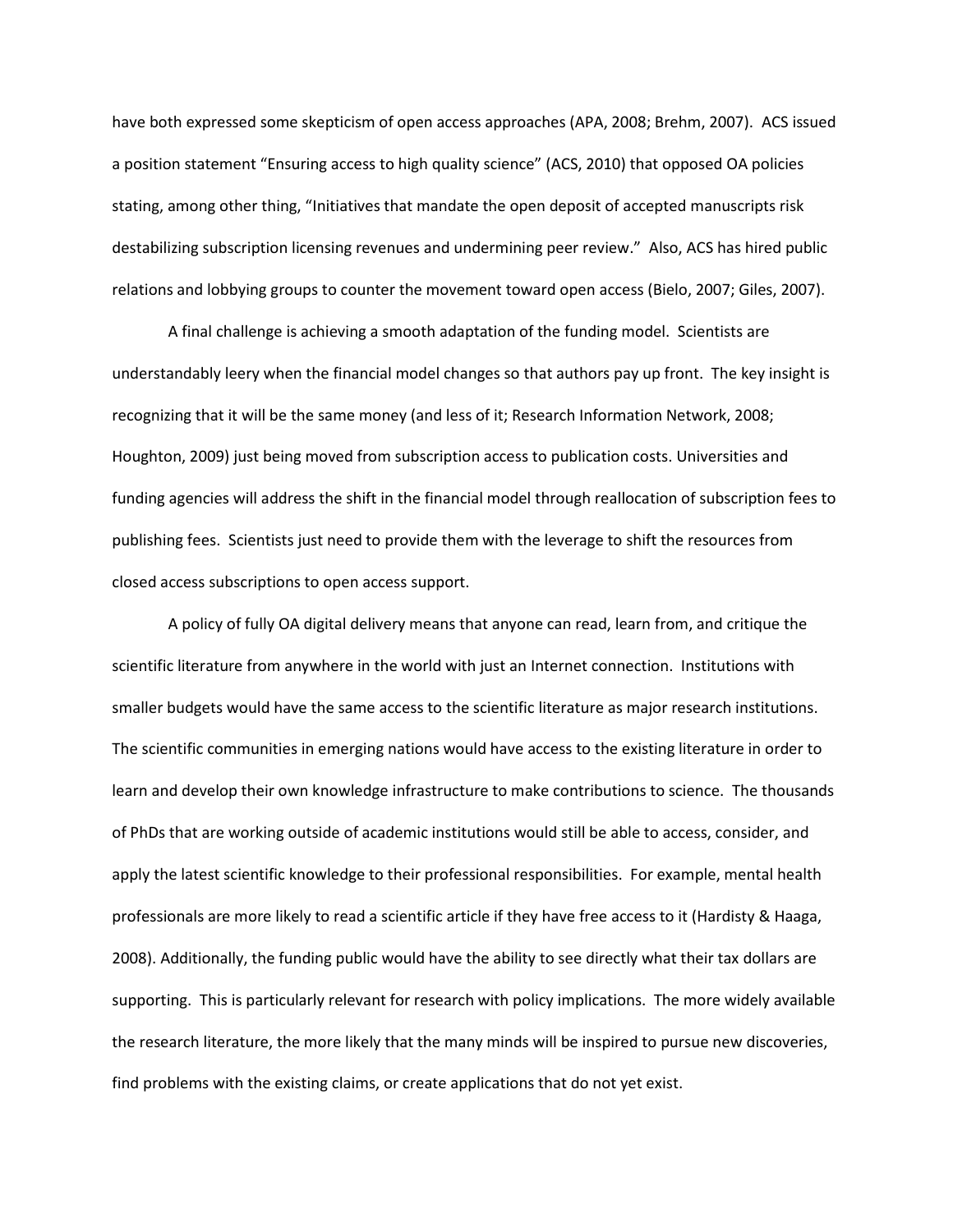# **Stage 3: Disentangling publication from evaluation**

The major shift in Stage 2 is to dramatically increase accessibility. The major shift in Stage 3 is to accelerate communication by making the publication and evaluation of articles distinct steps in the scientific communication process. Authors prepare their manuscripts and decide themselves when it is published by submitting it to a repository. The repository manages copyediting and makes the articles available publicly. This changes the standard practice by altering the editor's role. In the standard practice, the roles of gatekeeper and evaluator are confounded in the journal editors and their *ad hoc* review teams. In the revised practice, the gatekeeping role is given to the authors; the editor's role is evaluation.

Scientists commonly work on problems that are similar or related to those investigated by other scientists. The pace of dissemination can influence the direction and maturation of a research discipline dramatically. One scientist's results might alter the direction or strategy of another scientist's research. The feedback between independent laboratories accelerates the accumulation of knowledge. Stage 1 accelerated dissemination by reducing the lag between acceptance of an article and its appearance "in print." Stage 3 eliminates the remainder of the lag.

This change is nearly complete in physics. In 1991, arXiv emerged as a mechanism for distributing preprints among a small group of physicists working on related problems. Today, operated by Cornell and supported by more than 50 universities, [http://arXiv.org/](http://arxiv.org/) is a public repository of manuscripts for a large portion of physics research (and now math, computer science, and quantitative sciences).<sup>9</sup> Most physicists post their manuscripts to arXiv when they are completed, and use arXiv to keep up-to-date on new research in their area. ArXiv is organized into topical areas, and has a number of features for finding relevant research. Posting manuscripts on arXiv does not replace publication

 $\overline{\phantom{a}}$ 

 $^9$  ArXiv is very cost-efficient too. The 2012 direct costs were \$589,000 [\(http://arxiv.org/help/support/2012\\_budget\)](http://arxiv.org/help/support/2012_budget) for a repository that serves an entire field.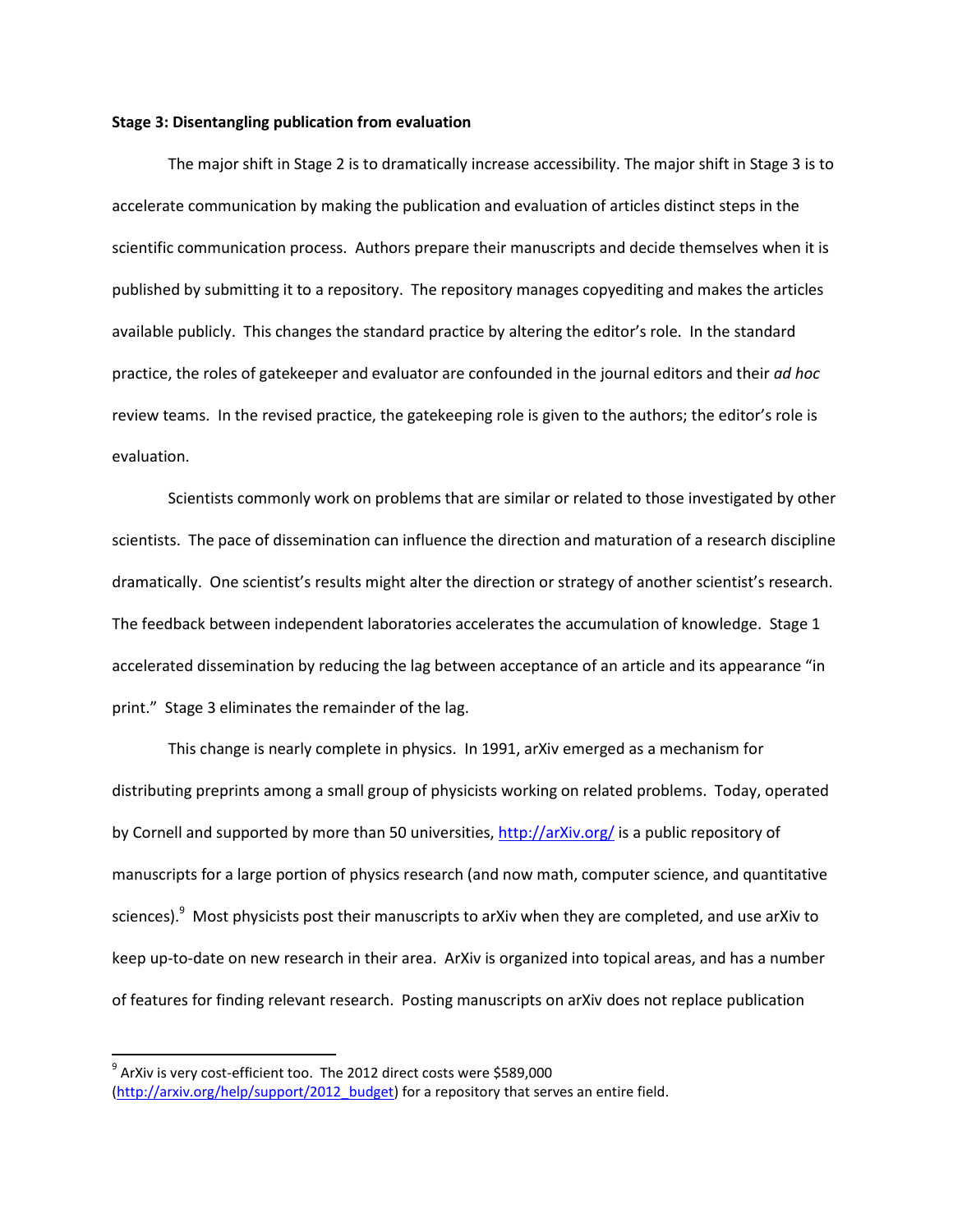officially – most scientists still submit and publish the manuscripts in peer-reviewed journals. But, functionally speaking, the arXiv repository makes peer review a secondary step. Once posted on arXiv, the research is disseminated to the scientific community and may start influencing other scientists (see <http://ssrn.com/> an[d http://repec.org/](http://repec.org/) as two examples for social sciences and economics respectively). If the authors revise the manuscript, such as after receiving peer review at a traditional journal, updated versions are posted and a version history of the article is maintained.

Usage of manuscript sharing mechanisms has grown dramatically in the last 10 years. The *Registry of Open Access Repositories* [\(http://roar.eprints.org/\)](http://roar.eprints.org/) reported a growth of repositories from less than 200 in 2004 to more than 2200 in 2010. In 2012, *Google Scholar* began ranking journals based on a variation of the *h*-index for journal citation impact. Three self-archiving repositories (RePEc, arXiv, and SSRN) were among the top 10 journals in this index of impact (top 10 in order: Nature, New England Journal of Medicine, Science, *RePEc, arXiv*, The Lancet, *SSRN*, Cell, Proceedings of the National Academy of Sciences, Nature Genetics[; http://scholar.google.com/citations?view\\_op=top\\_venues](http://scholar.google.com/citations?view_op=top_venues) as of April 16, 2012).

Besides accelerating dissemination, separating publication from evaluation reduces the filedrawer effect (Rosenthal, 1979). If scientists take the time to write up and post a report, then it will be part of the record even if the authors give up on getting the report through the peer-review process. It also provides access to the evolution of a contribution. When the only public record is the final publication, other scientists do not have the opportunity to see the history of the article through the review process. Separating publication from evaluation makes that history available, should it be of interest to others. For example, editors and reviewers may require authors to drop methods or results that are of tangential interest or inconclusive, even if specialists in that area would gain from having access to that information for replication, extension, or learning the details of the research.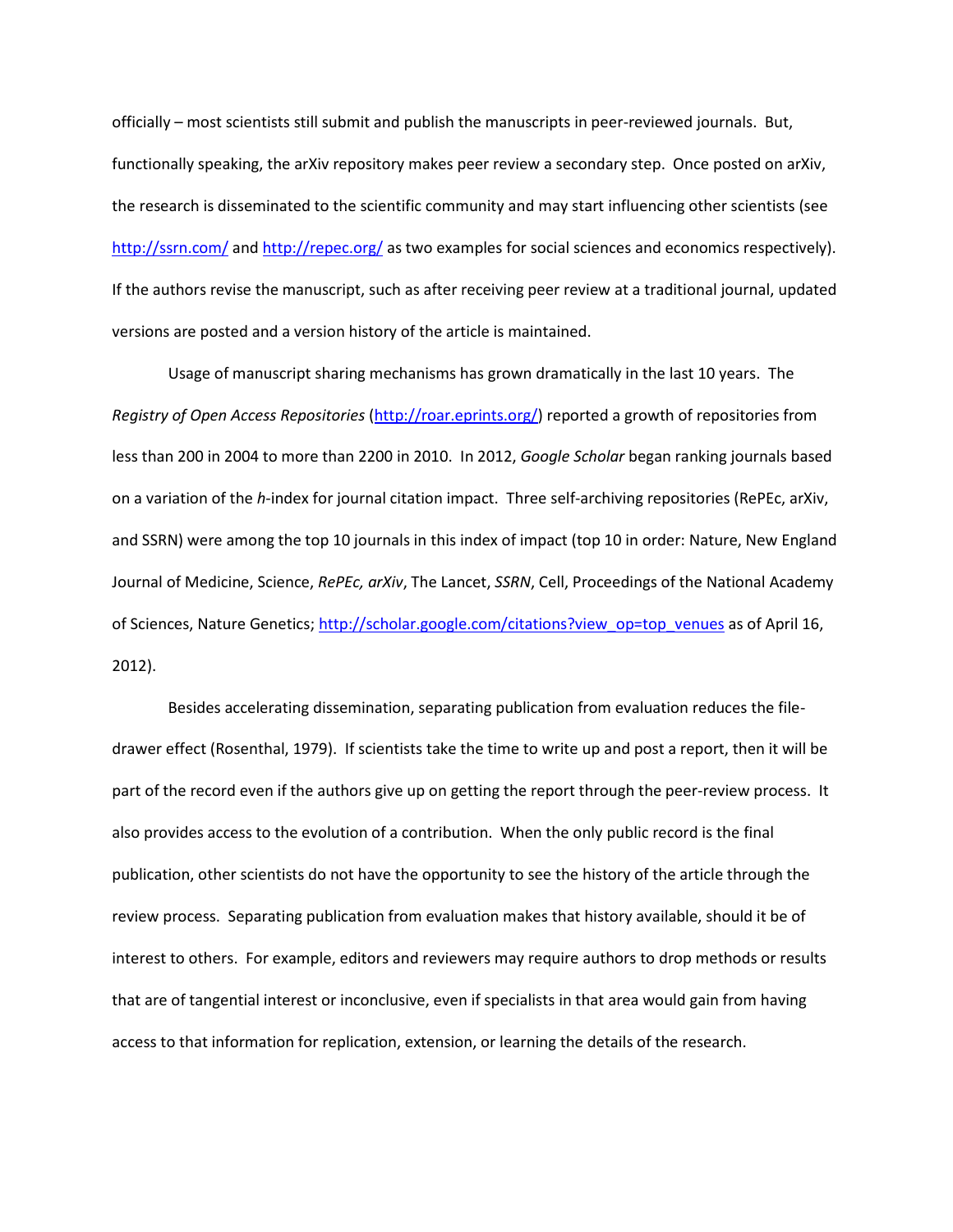**Barriers to change**. There are two common concerns about separating publication from evaluation. First, science is competitive and authors worry about getting scooped – another laboratory publishes the same results first. In physics, this concern disappeared once authors realized that, because arXiv posting date is registered, the first laboratory to post the research on arXiv earned the "first finder" accolade. Peer review became certification of a job well done, not "who did it first."

The second concern is the fact that the peer review process provides an important filtering function. Ideally, peer review removes the poor research and retains the good research – i.e., it acts as quality control (Armstrong, 1997; Goldbeck-Wood, 1999). That filter is important for deciding how to spend one's limited time and energy for reading the research literature.<sup>10</sup> For Stage 3, this concern is immaterial. Physicists who do not want to spend time looking at articles in arXiv can wait until the articles appear in the "traditional" journals following peer review. For these scientists, nothing is different from the present standard practice. The key change is that scientists do not need to wait for peer review if they do not wish to do so.

On this point, we considered our own research practices. One of our core areas of expertise is implicit social cognition and implicit measurement (Nosek, Hawkins, & Frazier, 2011). There are many scientists in our research area that we follow and respect because of their established reputation for doing good research. We want to know what they have done as soon as it is available because it could affect our research. Also, we want to be aware of all research that is *directly* relevant to what we do, even if it comes from people that we do not know. For some articles, we might not read past the title or abstract; others might be immediately and obviously important for us. If the case study is a reasonable estimate of standard practices (see Table 1), a repository will give us access to this information two years sooner than the present lag time in dissemination.

l

 $10$  Outlets like arXiv provide "light" filtering services, not full peer review (for details see: [http://arxiv.org/help/general\)](http://arxiv.org/help/general).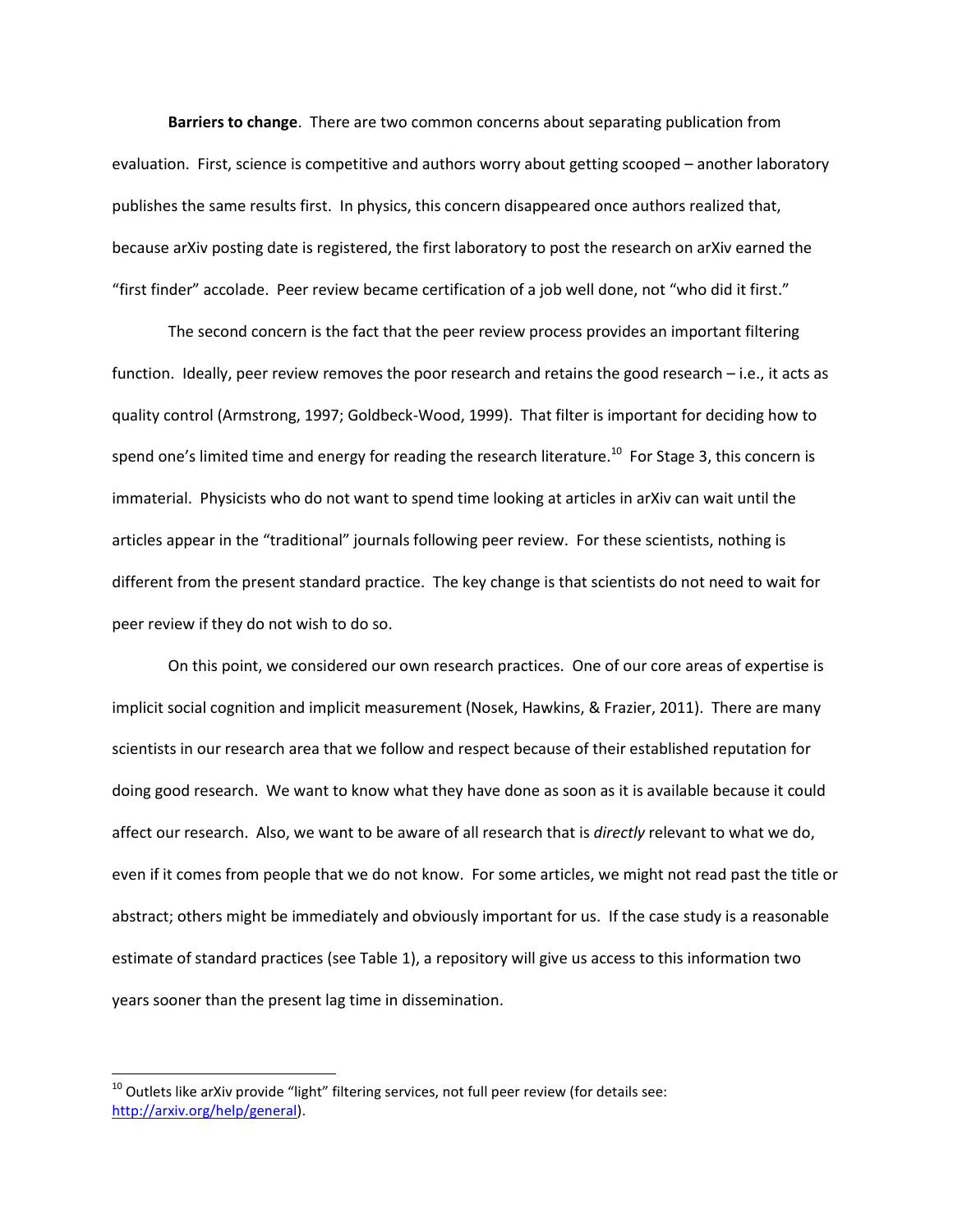For areas outside of our core interest and expertise, we can afford to wait. For example, we want to stay informed on emotion research, but we are not emotion researchers. Knowing the cuttingedge is less critical for our daily research effort. Waiting for peer review means that emotion experts are providing us advice about what is worth reading. For areas even more distant to our core expertise, we might delay even longer – reading only those articles that become citation classics well after initial peer review is over. The key result of Stage 3 is that specialists in an area can be aware of what is happening in related laboratories immediately. Further, all written reports, published or not, are available for review and meta-analysis, reducing the file-drawer effect. This might increase the likelihood that people get credit, at least in their own field, not only for significant results but also for rigorous and creative work that did not produce significant results.

# **Stage 4: A grading evaluation system and a diversified dissemination system**

Through Stage 3, nothing in the scientist's daily practices, save for the editor's role, must change. The changes are, instead, in the communication ecosystem. Scientists can continue operating exactly as they do presently; the changes just increase opportunity for more and faster access to others' research. Stage 4 is the first stage in which scientific communication necessarily changes for the scientist. In this stage, we alter the peer review system and diversify the dissemination system.

The standard practice has an article evaluated for the journal considering it, and then publishing articles in one and only one journal. In Stage 4, we separate the link between peer review and specific journals. Instead of submitting a manuscript for review by a particular journal with a particular level of prestige, authors submit to a review service for peer review (see, for example, RIOJA, [http://www.ucl.ac.uk/ls/rioja/about/,](http://www.ucl.ac.uk/ls/rioja/about/) designed as a peer review overlay to arXiv). The review service does not decide whether the article meets the "accept" standard for any particular journal. Instead, it gives the article a grade. Journals could retain their own review process, as they do now, or they could drop their internal review system and use the results of one or many review services. Because all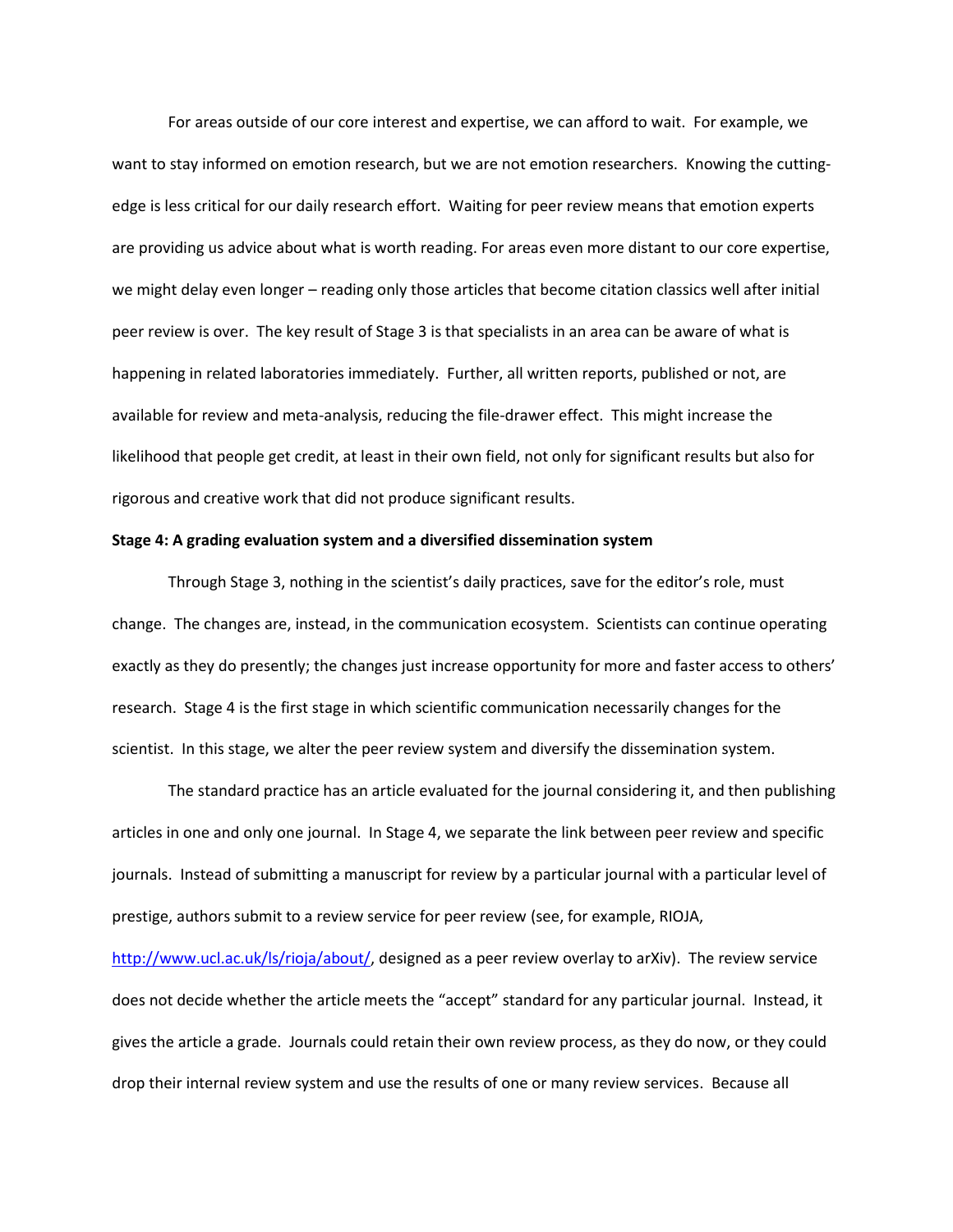articles are published (Stage 3), journals are not publishing articles, they are promoting them. Journals would have no exclusivity claim on individual articles. Dozens of journals could promote the same article. For example, SSRN [\(http://SSRN.com/\)](http://ssrn.com/) has many research networks and eJournals for filtering and disseminating the >300,000 papers contained in their repository. Authors can submit their paper to as many eJournals as they like and editors consider its relevance for dissemination through their portal.

This change splits the editor role further. Most of the editorial infrastructure of journals gets consolidated into review services (e.g., APA journal boards could consolidate into a single review service for all of psychology), and a distinct, "curator" editorial role emerges that is just for selecting articles to be promoted in any given journal.

**Filters for quality and importance of research**. One function of the present system of peer review is quality control (Armstrong, 1997; Goldbeck-Wood, 1999; Horrobin, 1990). An expert panel provides an evaluation, not just of the science in its own right, but as a guide to potential readers. Reviewers evaluate whether the research meets the importance and quality standards of the journal considering it. Editors, reviewers, and authors recognize that journals differ in prestige, and calibrate their evaluations accordingly. This evaluation process is essentially a grading system of scientific articles with the journal's prestige providing the grade. Scientists do not have time to read everything. Journal prestige provides a useful, simplifying heuristic for managing overwhelming information. Presently, if an article does not meet the journal threshold for quality or importance, it is rejected and submitted elsewhere.<sup>11</sup> The resubmission engages a new set of editors and reviewers. The process recurs until a

 $\overline{\phantom{a}}$ 

<sup>11</sup> Evaluating "importance" is a challenging prospective task. *PLoS ONE's* dismisses "importance" as an evaluation criterion in their mission*:* "PLoS ONE will rigorously peer-review your submissions and publish all papers that are judged to be technically sound. Judgments about the importance of any particular paper are then made after publication by the readership (who are the most qualified to determine what is of interest to them).*" (*[http://www.plosone.org/static/information.action\)](http://www.plosone.org/static/information.action). In 2006, its first year of existence, *PLoS ONE* published 138 articles. In 2011, PLoS ONE published 13,798 articles. It is the largest journal in the world. Despite explicitly rejecting "importance" as an evaluation criterion, PLoS ONE has an impact factor of 4.4. That puts it in the top 25% of impact factors for biological sciences.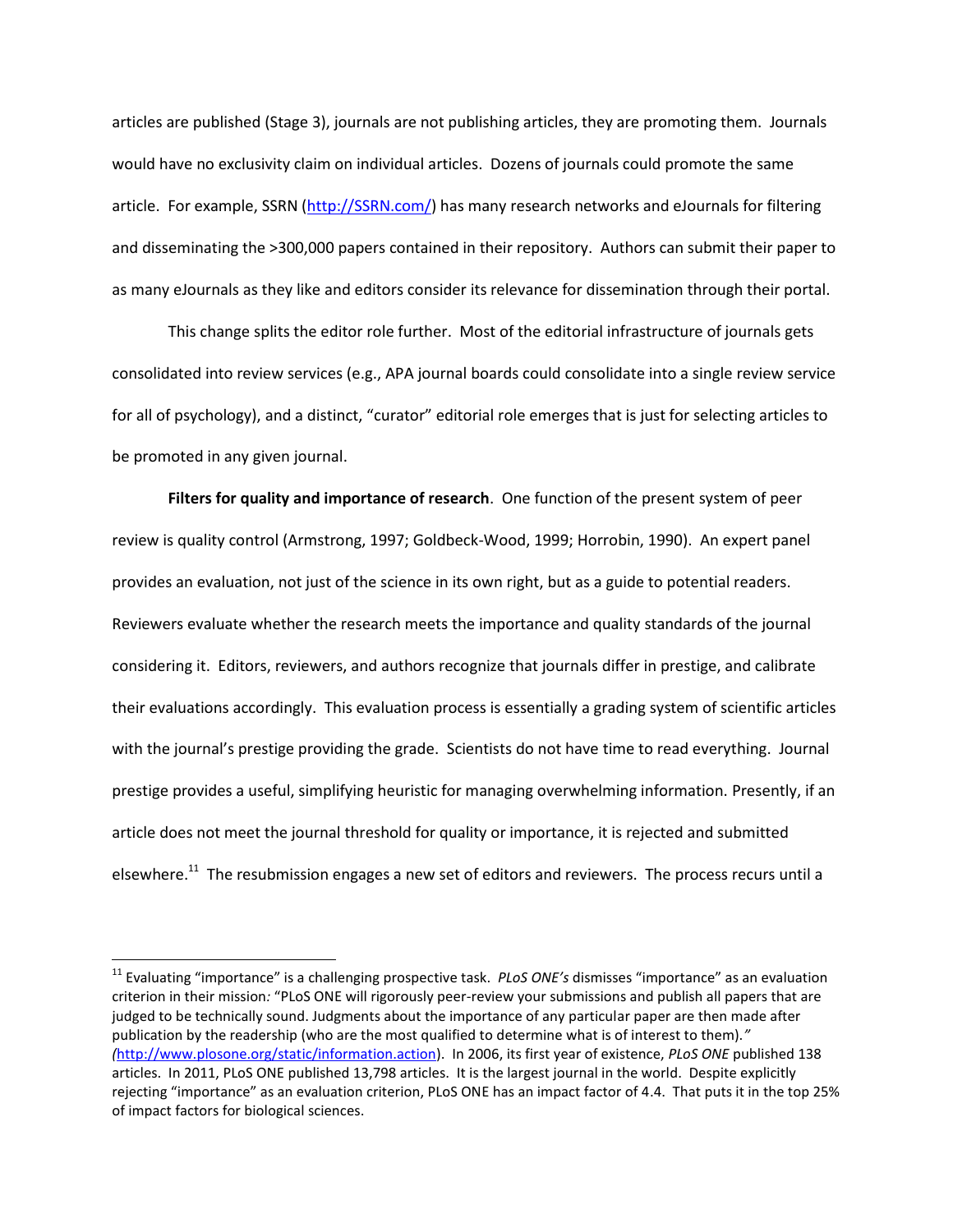review team agrees that the article meets the journal's threshold. In the case study, for example, 49% of articles were reviewed at more than one journal.

In Stage 4, the task of the editor and reviewers is to grade the manuscript, not to decide if it should be published or not. The manuscript is already published (Stage 3). Authors submit manuscripts to review services that are not connected to any particular journal. Authors could choose to submit to a review service before or after they publish the article at the open repository. The editor, with guidance from the reviewers, gives the article a grade, along with recommendations for how the paper could receive a better grade. The authors have a number of options: they can settle on that grade, revise the paper and resubmit to the same editor, or revise the paper and submit to a different editor. When readers view a published article in the open repository, they could see its current grades (potentially from multiple review services), and also go back to the history of the article, viewing its previous versions and grades.

The major benefit of this change is to shorten the review cycle or, more accurately, increase the authors' control of the length of the review cycle. In the present system, authors tend to submit to the most prestigious outlet that they believe might accept the article and then continue down the prestige rankings until it is accepted. This amounts to an evaluation system of gradual exclusion – it isn't an A, submit again; it isn't an A-, submit again, it isn't a B+, submit again; it is a B, accept, done. If the authors had received the grade on the first submission, they may have recognized and agreed with the limitations identified by reviewers, or they might have disagreed and conducted a revision focused on addressing those shortcomings to improve the grade. In the present system, it is easy to keep sending rejected articles to new journals – little effort is required by the authors once the paper is written. In the new system, every decision letter is a "revise and resubmit," as all articles are already "accepted." Resubmissions require direct effort to address the concerns, and the evaluation standards stay constant because reviewers are not calibrating based on journal prestige. Authors would likely be more likely to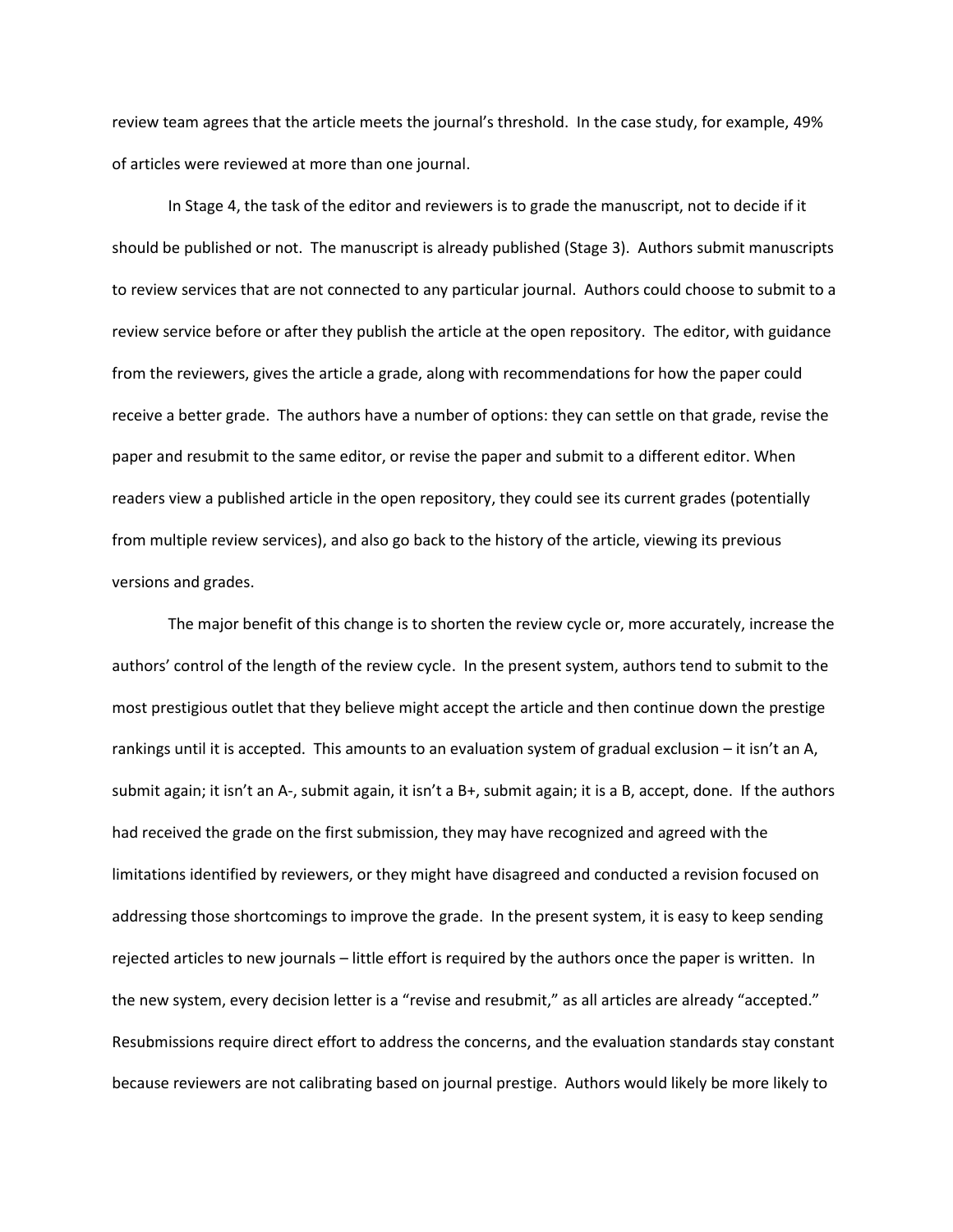weight their chances for improving their grade against the effort required to do so, so that they are focusing their efforts on manuscripts that are most likely to benefit from revision.

Another benefit of this change is that it would shift the emphasis of peer review. Presently, a prominent factor is whether the article meets "this journal's" standard. Editors must make judgment calls on mixed reviews for whether the authors should get another chance to meet the standard, or be rejected outright and move on. Here, final acceptance is the decision of the author, not the editor. Peer review spends no time evaluating whether it belongs, and instead focuses on what can be learned from the research, its limitations, and how it could be improved.

Because peer review is independent of dissemination, the peer review service would be independent of journals. Peer review could be managed by a single service or competing services with the armies of editors and reviewers that are presently spread out across thousands of journals. Different review services may offer different technological solutions (e.g., the website), different editor and reviewer pools, and different general guidelines and philosophy for reviews. Presently, most journals use similar review guidelines and are only different in subject area and type of papers. In the new system, authors could select to submit their paper to one or more review services based on the topic, methodology, and type of report. The review services could compete on prestige, by improving the quality of their grading system, and by offering unique approaches to appeal to authors based on topic, content or style of their reports.

In this system, authors would submit their paper for grading to the review service as many times as they wish. Because the version history and grades will be publicly accessible, authors will have incentives to address critical comments as effectively as possible and to avoid resubmitting many times. Submitting the same manuscript over and over again until the most recent grade happens to be high would be possible, but the behavior would be available publicly and thus have consequences for reputation.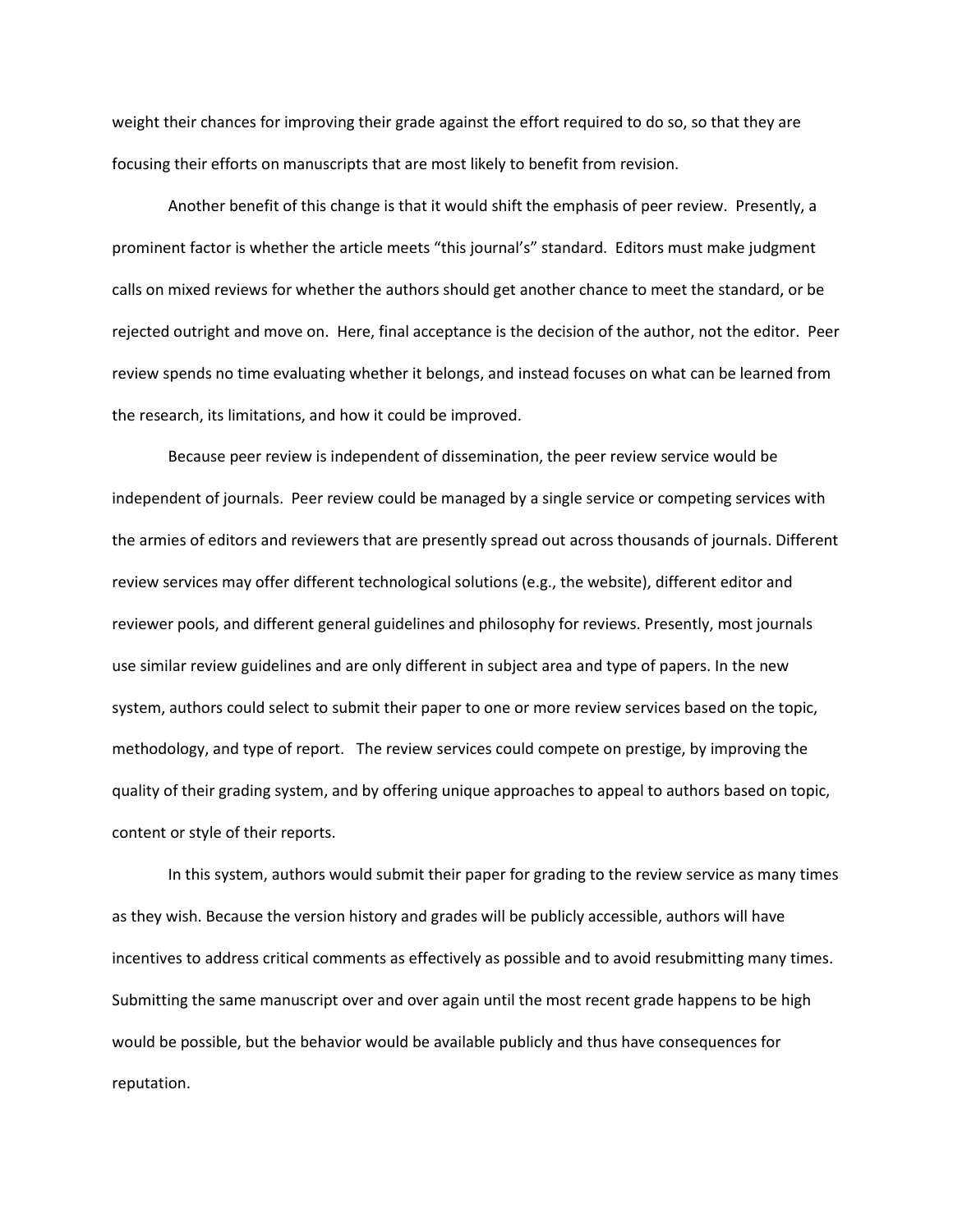**Filters for topic and content**. In addition to presumed quality or importance, journals today have identities– the type of science they publish – such as by specializing in different topical areas, short reports versus comprehensive investigations, review articles versus empirical investigations. These identities are important for sorting so that scientists can find research that is useful to them. With the separation of review from publication and dissemination, is this lost? No, in fact, digital and open access provide dramatic enhancement of opportunities for content filtering.

In Stage 4, the role of the editor is split in two – one editor for managing peer review, and a different editor for selecting which articles appear in a journal or other type of collection. The journals as they are presently known could continue to exist, but they would not need to conduct their own peer review (unless they wished to do so as another, specialized review service). Editors would either seek out content on their own from the results of the review services, or consider submissions from authors or others to be featured in the journal. Thus, the journals could draw from the same large pool of articles evaluated by review services for possible promotion in their journal. This evolution of the journal just barely scratches the surface of the possibilities when evaluation is separated from dissemination. In the present system, an article is published in one and only one journal. That made sense with paper, but there is no reason for it in the digital age. With articles available digitally, there can be an infinite number of filters for disseminating the content.

Many of these alternate filters exist already. For example, the current authors receive (a) weekly emails from the *Association for Psychological Science* highlighting articles from that month's journals, (b) citation alerts from *Web of Science* and *Google Scholar* whenever a new article is published that cites articles that are important to our research – regardless of the originating journal, (c) RSS feeds from science blogs that cover science on personally relevant topical domains, (d) new article alerts from journals, (e) a daily email from National Affairs blogger Kevin Lewis with citations and abstracts for a dozen or so articles culled and organized from hundreds of sources into a "special issues" about social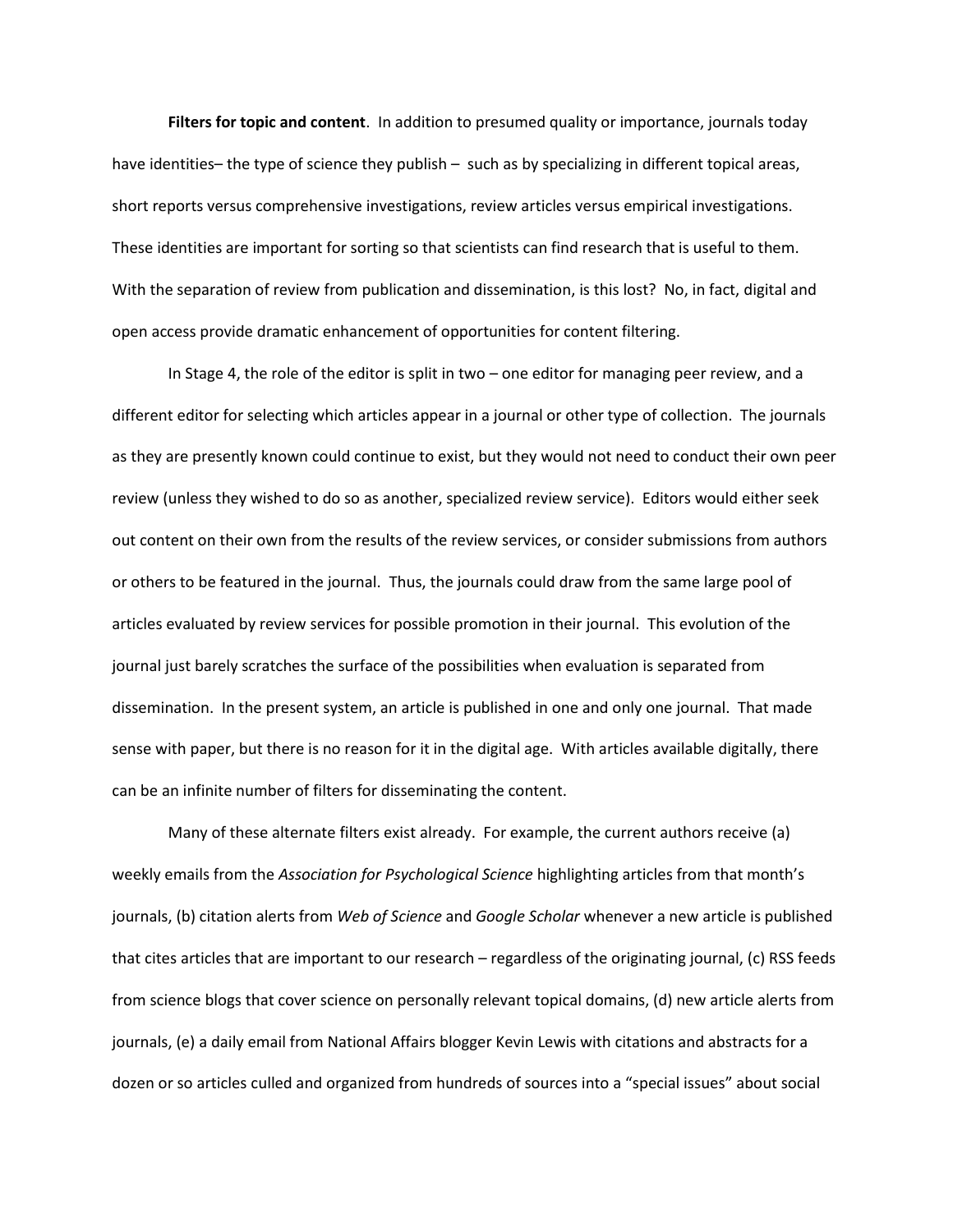science (e.g., one day is "racism" the next is "work-life balance," the next is "labor markets"), and (f) emails from colleagues in the same research area sharing new manuscripts. These expose the authors to a much wider array of the research literature than they receive via subscriptions to the key journals in their subfields. In an open system, all of these mechanisms of dissemination function as content filters.

Societies could maintain journals on topical areas relevant to their membership. Universities and departments could maintain their own journals. Interest groups could maintain journals to highlight, for example, research by young scientists, research from institutions that have relatively little research infrastructure, or research using particular samples or instrumentation. Labs and individuals could maintain their own journals. All would draw from the universe of published articles using whatever criteria they deem relevant. The same article can appear in dozens or hundreds of journals. Authors with a report that interests multiple disciplines would not need to make the difficult decision of "which discipline" by choosing a single journal for publication. Much like news and entertainment media filters (CNN, Huffington Post, Perez Hilton, Deadspin, Gawker, and the thousands of blogs and other filters), readers would subscribe to filters that are likely to inspire new ideas or alert the researcher to findings relevant to their expertise.

**Barriers to change.** One challenge is that individual scientists may get a biased exposure to the literature if they self-select narrow filters. For example, the diversification of news media makes it possible to live in a universe that only reports news consistent with how you already think (Sunstein, 2009). This may be occurring in the present scientific system to an even greater degree with the fragmentation of journals across disciplines. Even so, it is an important issue to address because innovation can be spurred with exposure to new ideas from unexpected sources. Professional societies might play an important role in having journal feeds going to all of their members that ensure dissemination of a diversity of topics that scientists may not have self-selected to receive.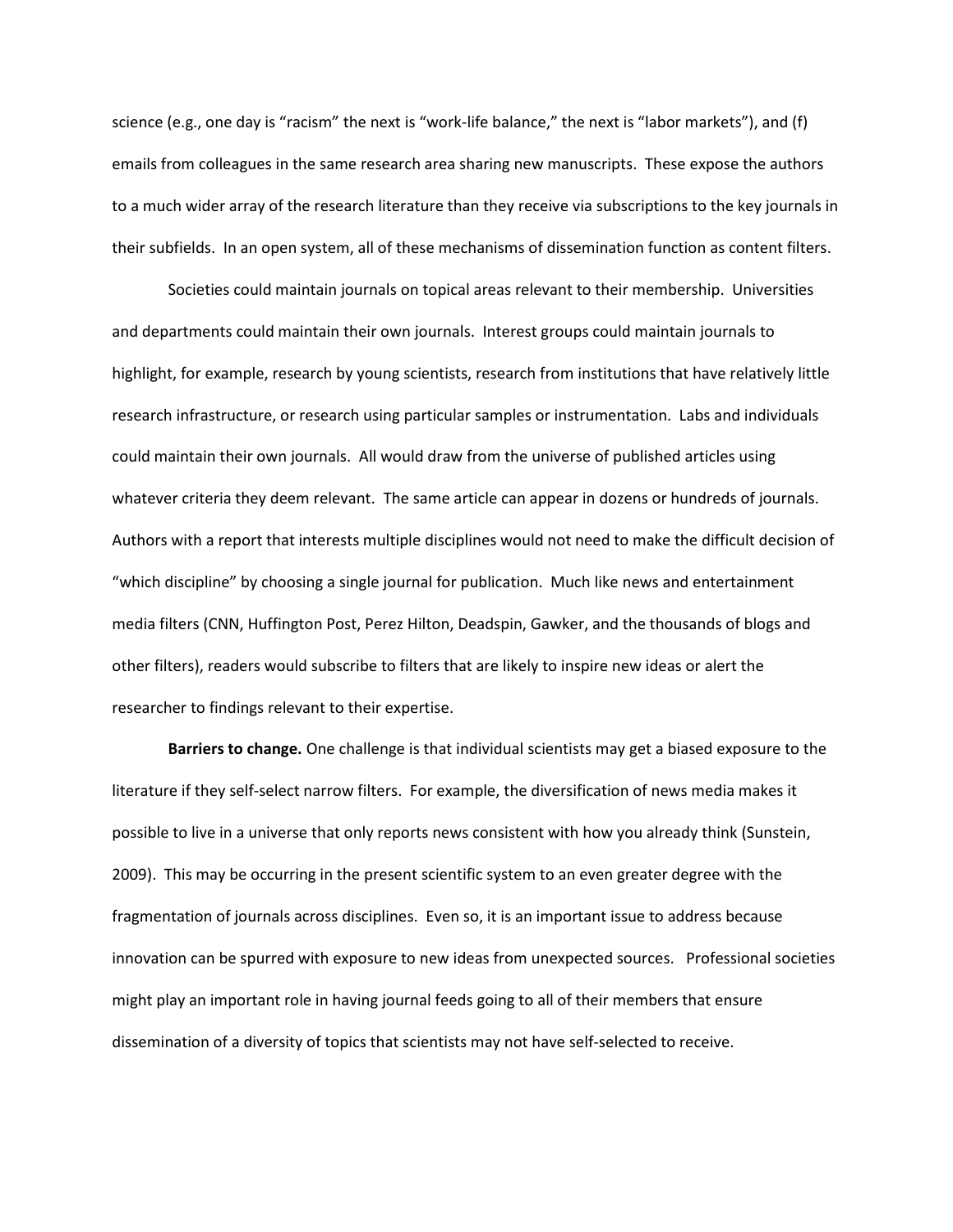Just as the digital age has introduced enormous challenges for the news media's business model, eliminating journals as we know them today will further decrease possible profit for publishers focused on the journal as their asset rather than the publishing infrastructure. If a group of volunteer scientists can publish their own journal that is as good as a commercial publishers', then there is little chance that the commercial publisher will be able to produce a viable business model around the journal. Most likely, publishers' role would be focused on infrastructure and support services for the repository, copyediting, and the review services. Some publishers might die, but the best will adapt and provide services that improve access and filtering of the content. Their profit incentives will align with science's incentives for free and easy access to information.

In Stage 4, the simple heuristic of "which journal published it" is no longer available. Evaluation for hiring and promotion can consider the grades of articles, and also which and how many journals disseminated the reports. Changing the rules of the trade make it more difficult to compare past and new scientists. All of this suggests that there will be some work to learn how to evaluate scientists in the new system. However, we consider this an opportunity, not a cost. The present system of evaluation – relying mostly on journal impact factors – is crude and fraught with error (Adler & Harzing, 2009; Cameron, 2005; Holden et al., 2006; Seglen, 1994, 1997; Starbuck, 2005), not to mention the fact that it can be influenced by self-fulfilling prophecies – the presumption that if a paper appeared in a more prestigious venue it is more worthy of reading and citing than the same paper in a less prestigious one. Even if the number of citations is a reasonable measure of impact for individual articles, a journal's impact factor is a weak predictor of the number of citations of a single article published in the journal (Holden et al., 2006; Seglen, 1994). In social psychology, for example, publishing in *JPSP* (IF = 5.2) is a major boost to earning an academic faculty position, whereas publishing in the *British Journal of Social Psychology* (*BJSP*, IF = 2.1) is solid, but certainly not a career-defining event. *JPSP* publishes about twice as many papers as *BJSP* each year. We examined citations of articles from the 2010 and 2011 issues of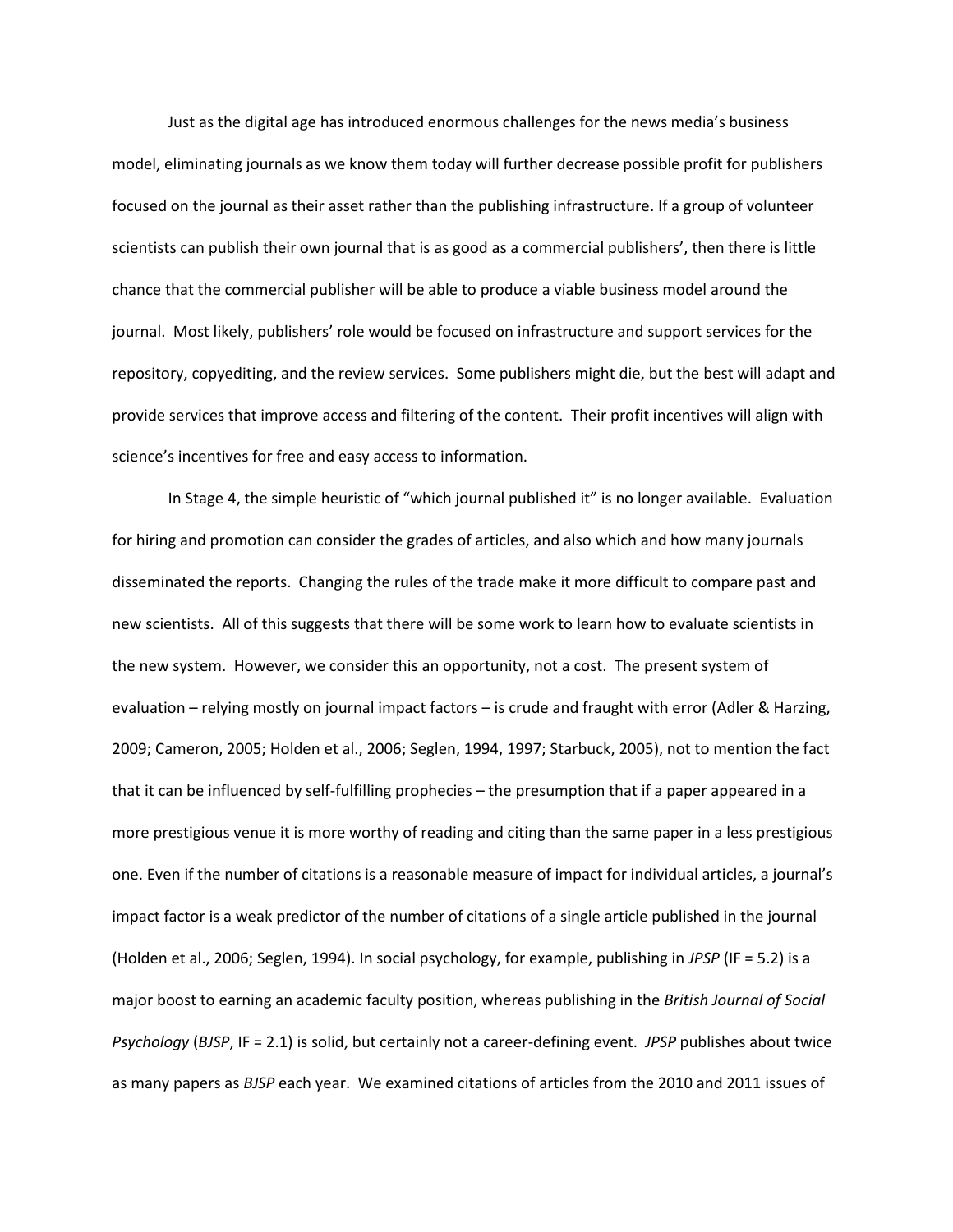both journals and found that (a) between 35-40% of the total citations are to the top 10% of the published articles, (b) the bottom half of articles account for just 10-15% of total citations,<sup>12</sup> and (c) the bottom half of *JPSP* is essentially equivalent to *BJSP* in total citations. In sum, by citation count, *BJSP* and the bottom half of *JPSP* are the same, but the difference in career impact of being in one group or the other is dramatic. Further, journal impact factors only really reflect the small minority of high-impact papers in each journal and ignore the huge variability within journals.

Every year that goes by with journal impact factors as criteria to judge scientists is another year in the dark ages of scientific evaluation. Our observation is that most scientists agree with this, but simultaneously feel powerless to change it and thus still use journal impact factor for evaluation "because everyone else does." Breaking the constraint of each article being in one and only one journal will focus evaluation of quality and impact where it should be – on the article itself.

# **Stage 5: Publishing peer review**

 $\overline{\phantom{a}}$ 

Peer review is a central scientific practice (Peters & Ceci, 1982). Confidence in the quality of design, analysis and interpretation is improved by the independent evaluation of expert peers. While ultimate confidence is in the reproducibility of the results, and by the eventual impact of the research and theory on other science, peer review presently serves as a quality control barrier to entry (Armstrong, 1997, Goldbeck-Wood, 1999, Horrobin, 1990). An editor and one to five reviewers decide whether the scientific community should see, read and be influenced by the work – at least in their journal.

In addition to the gatekeeping (removed in Stage 3) and evaluation (changed to a grading system in Stage 4), excellent peer review can identify confounds or problems in the research design, point out alternative analysis strategies that avoid inferential challenges, suggest new avenues of

 $^{12}$  These distributions of citations among top and bottom articles hold across the four other social psychology journals that we examined: Social and Personality Psychological Science (SPPS), Journal of Experimental Social Psychology (JESP), European Journal of Personality (EJP), and Personality and Social Psychology Bulletin (PSPB).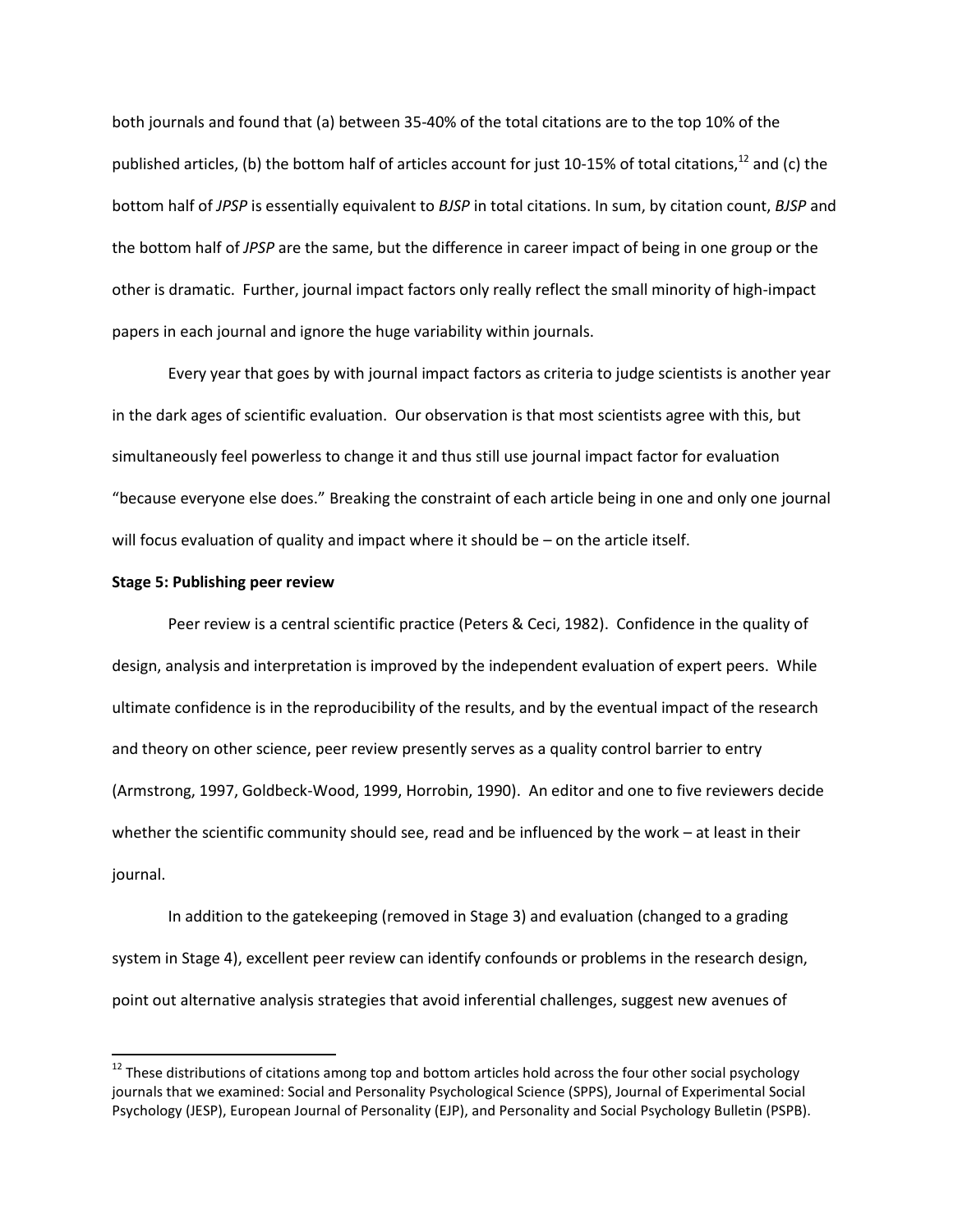investigation that can clarify the validity or applicability of the hypothesis, or provide alternative theoretical understandings of the same empirical evidence. In other words, peer review can contribute to scientific progress. However, present practices do not take full advantage or give recognition to these contributions of peer review. Stage 5 corrects this by publishing peer reviews (see also Benos et al., 2006; Wicherts, Kievit, Bakker, & Borsboom, 2012). Reviewers conduct reviews for review services. Reviewers then decide if their reviews will be published in the repository alongside the originating article. If authors revise and resubmit the article, new reviews are attached to the resubmitted version. Readers have access to the evolution of the article and the reviews from each stage.

In present practice, there are few incentives to be a reviewer and to do a good job reviewing. Peer review is voluntary and usually anonymous. Peer review takes time. The most that it can do for reputation building is add a minor vita entry. Further, when reviewers do invest time into the process and provide an excellent, insightful review, the only knowledge gain from that effort is for the authors, editor and other reviewers. Only a portion of that scholarship influences the manuscript, and the reviewer gets no identifiable credit for the contribution. As frequent reviewers, we have observed reviews by others that provided us with insight and ideas that would surely have benefitted others. Besides being a loss of scientific contribution and a disincentive for doing a good job, the closed nature of the peer review process violates the scientific values of openness and transparency.

Stage 5 increases the incentives for high-quality peer review. Having given up lucrative careers doing something else, the scientist's primary currency is reputation. Scientists build reputation by contributing to science, primarily through publication. Stage 5 creates a new category of scientific contribution by giving peer reviewers the opportunity to publish their reviews. If reviewers choose to do so, the reviews are published under their name and are linked to the version of the report that they reviewed. The original authors have the opportunity to address those concerns whether they publish a revision or not. Reviews become a public scientific contribution, and scientists can gain reputation by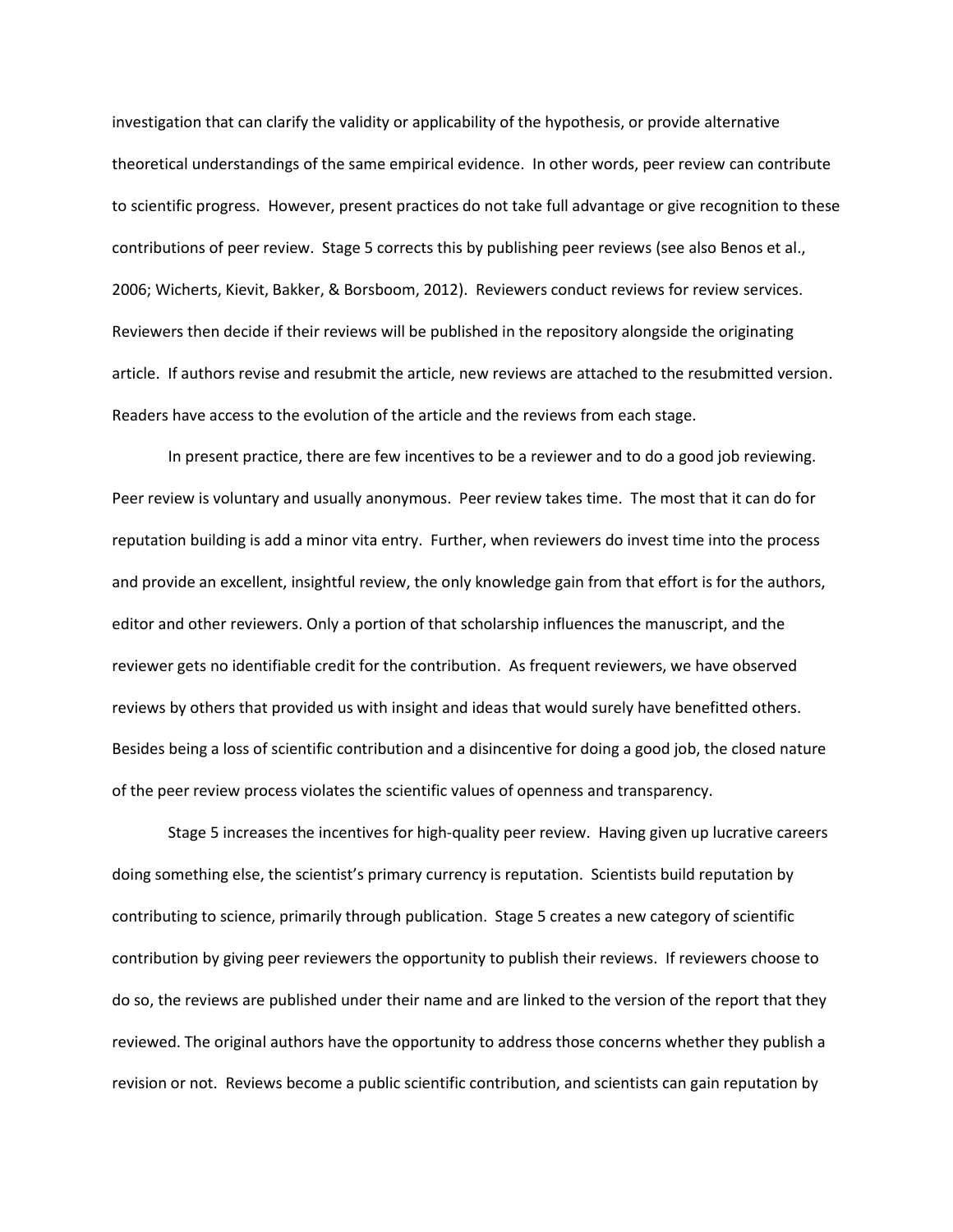being good reviewers. This already occurs in mathematics. The majority of math articles have published reviews that appear in *Mathematical Reviews* [\(http://www.ams.org/mr-database/\)](http://www.ams.org/mr-database/) that identify the reviewer and are a basis of reputation building. Likewise, the journal *Biology Direct* [\(http://www.biology-direct.com/](http://www.biology-direct.com/content/7/1/4) ) publishes reviews and the authors' responses to the reviews (e.g., [http://www.biology-direct.com/content/7/1/4\)](http://www.biology-direct.com/content/7/1/4).

Publishing reviews would increase transparency, and would make anonymous reviews infrequent rather than the norm. It would also be much easier to learn about the strengths and limitations of articles. Reviews often raise interesting limitations and open questions but recommend publication nonetheless. Because the critical points are public, authors would care more about addressing critical points, rather than focusing on doing just enough to convince the editor. Finally, a new class of contributor would emerge – scientists that rarely do their own novel research, but frequently offer critique and review of others. These contributors already exist, but they are unrecognized because the present system does not acknowledge or reward their contribution. This is underused potential, particularly considering that most trained scientists are not at high-output research universities generating research. But, they are trained, knowledgeable, and can offer great insight on what is produced by others. Further, it is likely that high-quality critiques would be cited by later articles either to raise or address the critique. It is easy to conceive of a future in which some scientists could earn tenure by being renowned evaluators of research rather than producing research on their own.

**Barriers to change**. Why do the present privacy norms exist? One rationale is the belief that reviewers will avoid being critical if peer review is public. However, there is little demonstrated evidence that public science is non-critical. Science is defined, in part, as skeptical inquiry. Casual observation suggests that public debate in science is active and frequent. Further, a randomized trial of blind versus open review found no difference in the rated review quality or the ultimate publication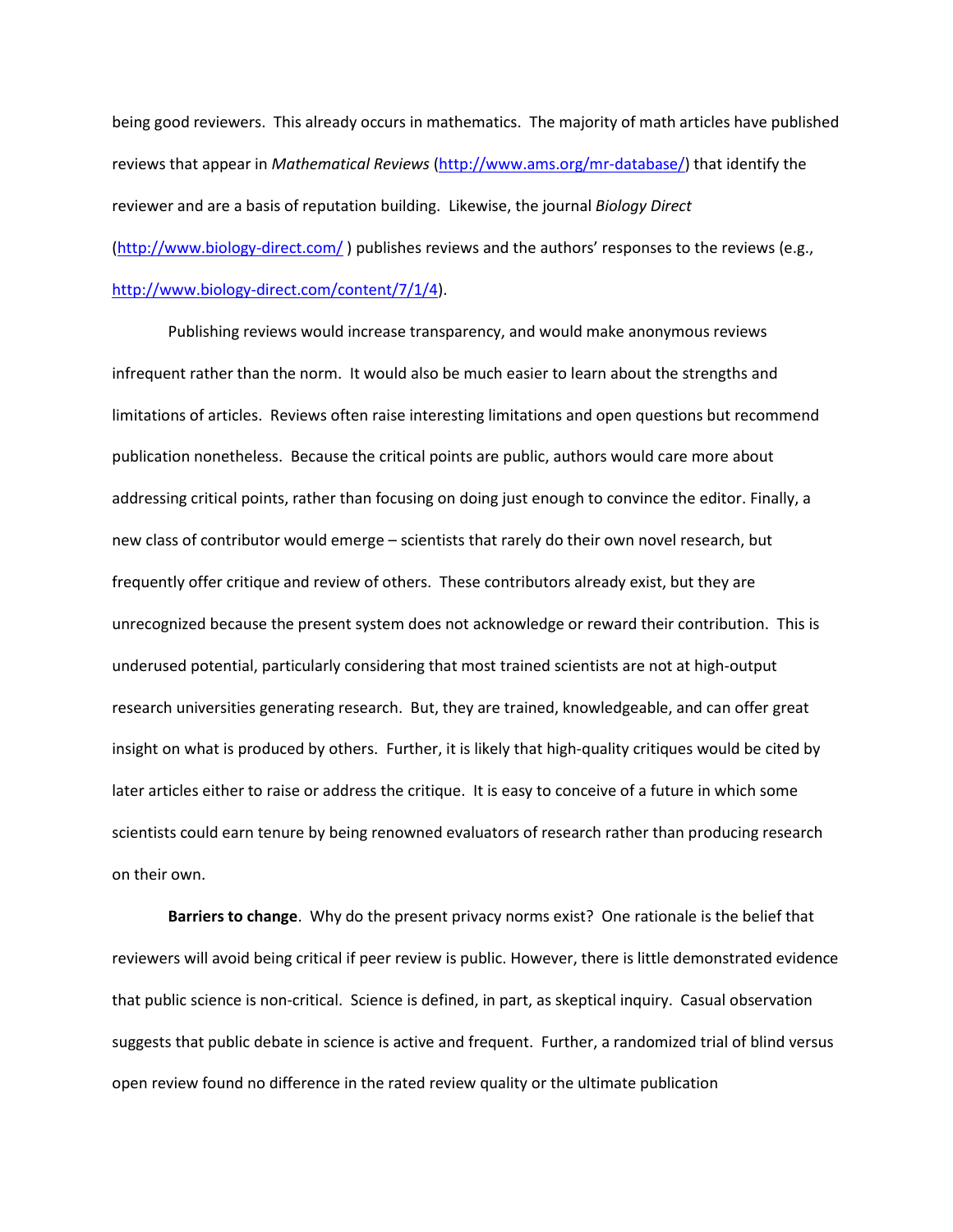recommendations (van Rooyen, et al., 1999). Debates are active, frequent, and substantive. Further, reputation is established in science through effective critique and alternate perspectives. There is strong motivation for scientists to provide effective critique rather than be cheerleaders for each other. Also, when peer review is public, reviewers can gain – and lose – reputation via their reviews. Overly positive reviewers – and *quid pro quo* positive reviewing among friends – are easy to identity and undermine the credibility and reputation of the reviewers. The same is obviously true of overly negative reviews. A good review identifies the strengths, weaknesses, and opportunities of the research to foster knowledge, and does so constructively.

A variation of this concern is that the closed review system is particularly important to protect junior people from potential retribution when criticizing senior colleagues. Indeed, because of that concern – for Stage 5 – we did not recommend making transparency a rule, only a rewarded norm. However, we suspect that this concern is ill-founded and would fade rapidly. In part, the concern is paternalistic. Scientists make their reputation in the public sphere by elaborating or challenging existing ideas. More often than not, those ideas are from people more senior. Further, transparency increases, not decreases, accountability and ethical behavior (Lerner & Tetlock, 1999). Transparent peer review makes it easier to detect when a senior person is trying to seek vengeance on a more junior person. In the existing system, senior scientists can use their position and power, rather than logic and evidence, to affect outcomes privately. Senior scientists can torpedo an ego-challenging manuscript with a hostile review, and almost no one is the wiser.

Transparency makes the positions, claims, evidence, and style of reviews available for all to evaluate (Smith, 1999). Authors and reviewers can gain or lose reputation based on the quality of evidence and critique. And, transparency increases accountability for offering the critique in a professional manner. If nothing else, transparency's effect on tone could transform hostile attacks into cogent critiques. Further, when information about reviews and grades is accessible freely, research can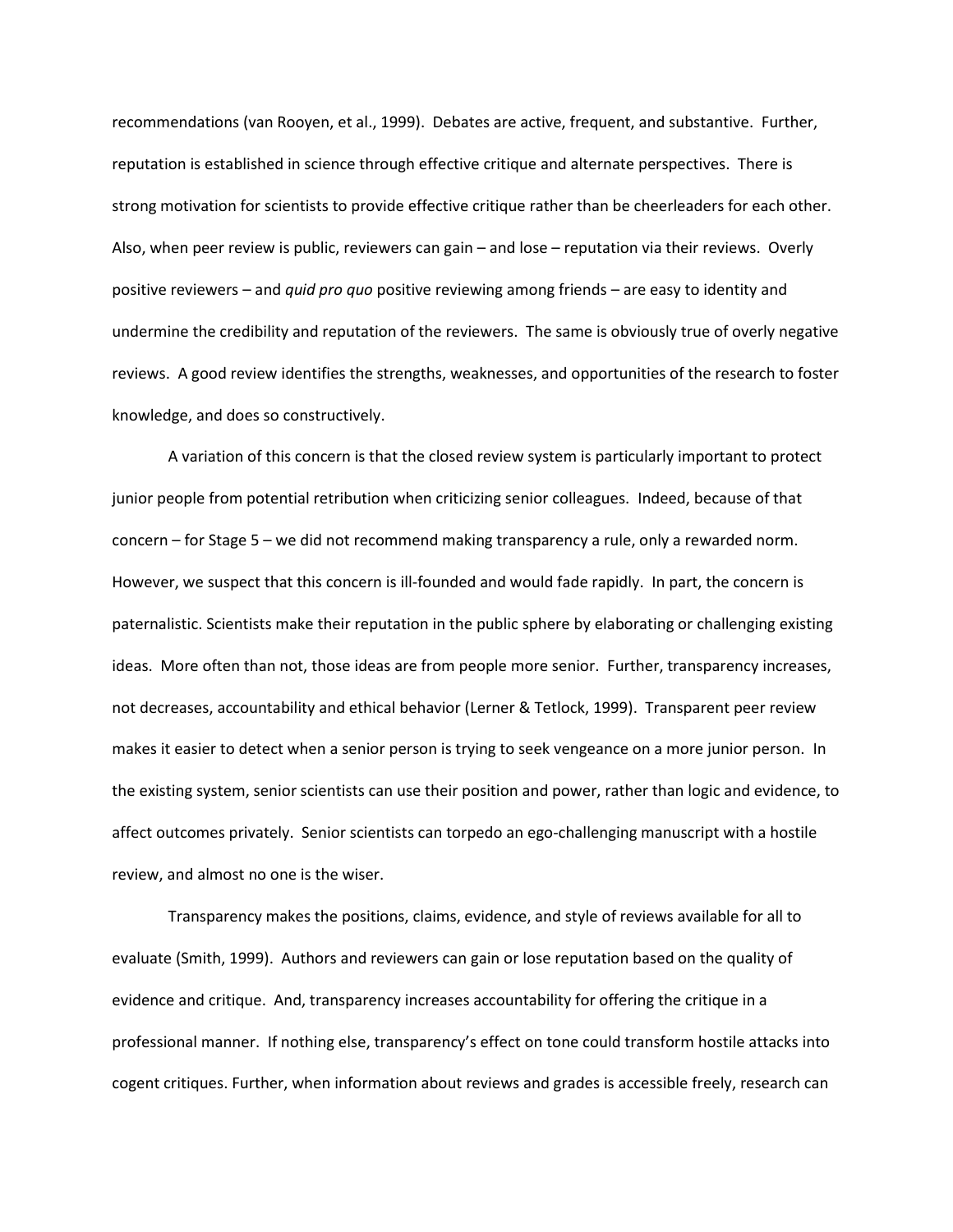be performed to detect biases and heuristics that influence reviews, and may educate the scientific community on how to overcome these influences (Peters & Ceci, 1982; Petty et al., 1999; Reich et al., 2007; Wilson et al., 1993).

# **Stage 6: Open, continuous peer review**

As a gatekeeping function, peer review relies on the expertise and attention of a few judges. That attention is time-limited, in that once the editor issues a decision, peer review is complete. But, of course, that is not really the case. Most peer review occurs informally after publication among scientists who are reading, evaluating, critiquing, and applying the published research. This evaluation can also evolve over time. An exciting demonstration might get published in a high prestige outlet, but enthusiasm will dissipate rapidly if a critical confound is identified. Another article might have substantial difficulty getting published, but may come to be appreciated as an effective challenge to prevailing wisdom over time. Except for the rapidly growing community of science bloggers, almost all of the dynamic post-publication discussion appears in unpublished conversations in labs, reading groups, and between individual pairs of colleagues.

Stage 6 opens the review process so that all members of the community can contribute and evaluation can evolve over time (Arms, 2002; Harnad, 1998). The formal, editor-based review process, now managed through review services, becomes just one component of evaluation rather than the only evaluation. Reviews from the solicited review services are posted in the repository next to the article (Stage 5), and a commenting system is linked to each article with reviews from unsolicited review services and from single reviewers. Readers can comment, ask questions, and grade articles; authors can reply; all can discuss. Comments are evaluated – reviewing the reviewers – with positive and negative votes. Grades of articles and comments are aggregated to provide summary statements of the article and reviewer points. Open reviewers accumulate reputation status by the comments they make to articles.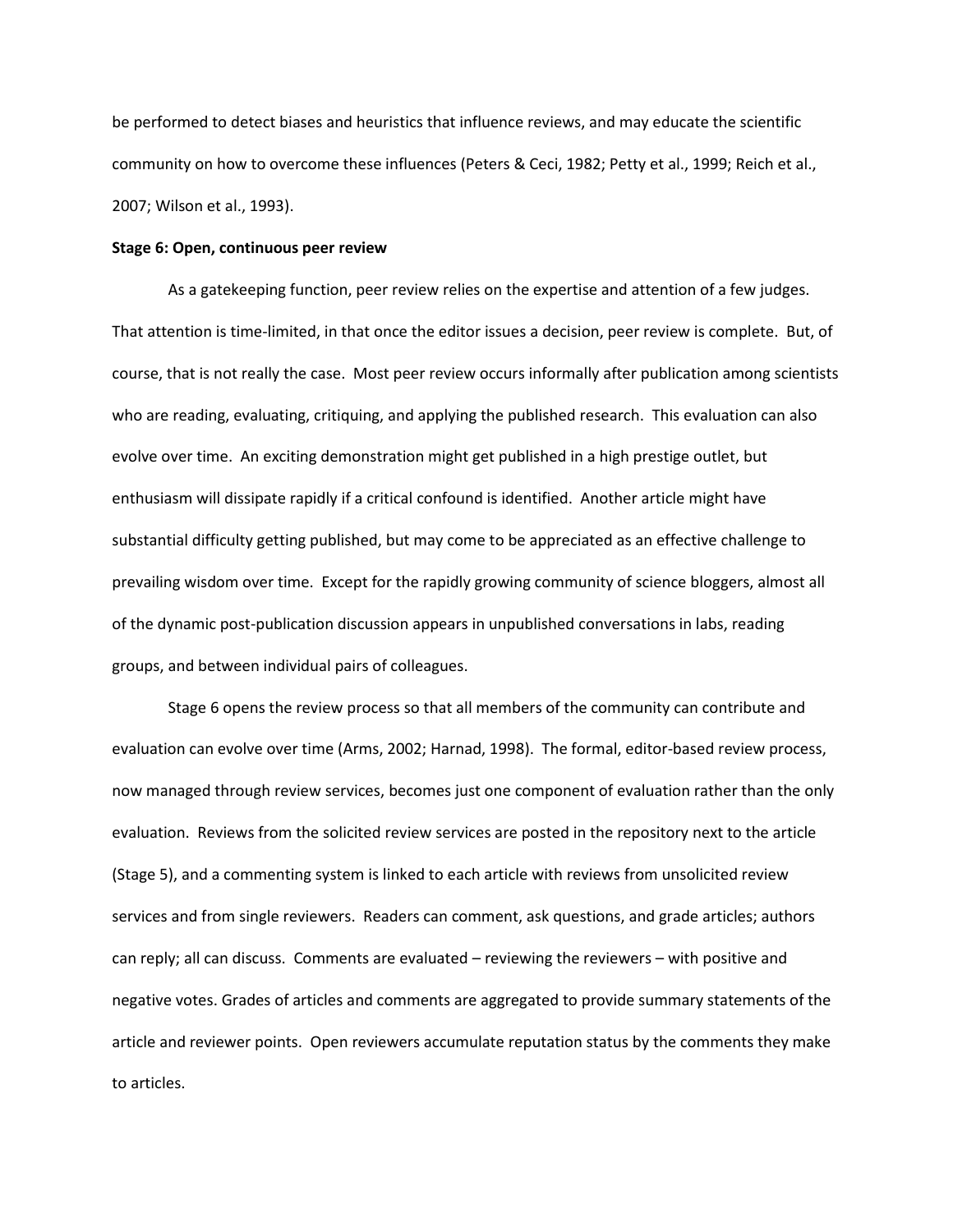Even though this is the last stage of our publishing and review utopia, there are already a variety of journals that are developing these practices. *PLoS ONE*, for example, has an open commentary system linked to each article (see, e.g.,

[http://www.ploscollections.org/article/info%3Adoi%2F10.1371%2Fjournal.pcbi.1000037\)](http://www.ploscollections.org/article/info%3Adoi%2F10.1371%2Fjournal.pcbi.1000037). The *Journal of Medical Internet Research* has added an open peer review option to its standard review process [\(http://www.jmir.org/reviewer/openReview/abstracts\)](http://www.jmir.org/reviewer/openReview/abstracts). One of the most interesting examples is *F1000* [\(http://f1000.com/\)](http://f1000.com/), a new journal launching in 2012 for biology and medicine, is a fully open-access journal that provides immediate publication, open peer review, open data, and flexibility to update published articles with new versions.

A major limitation of the present review system is that it depends on a small number of experts to identify the strengths and weaknesses of a contribution. Even by publishing those reviews (Stage 5), it is unlikely that those reviewers will always have sufficient expertise to evaluate the theory, design, instrumentation, analysis strategy, and interpretation of every component of the article. In an open peer review system, many more minds can contribute their unique expertise to the evaluation of an article. For example, in the last month we read two published articles in high-profile outlets that had critical errors in the analysis of the Implicit Association Test (IAT; Greenwald et al., 1998), a technique for which we have specialized experience and expertise. It is likely that the selection of reviewers did not include an expert on this measurement technique. In an open review system, we could have taken five minutes after reading the article to post a short comment to point out the error and recommend a fix. The authors could, if they desired, reanalyze the data and post an updated version of the article. By contrast, in the existing system, the only mechanism for addressing such errors is to write and submit a comment to the publishing journal, and perhaps conduct and ultimately publish a reanalysis. In that case, besides the enormous lag time, the original articles would persist and other researchers might erroneously reuse the original, erroneous analysis strategy. Indeed, a colleague recently emailed us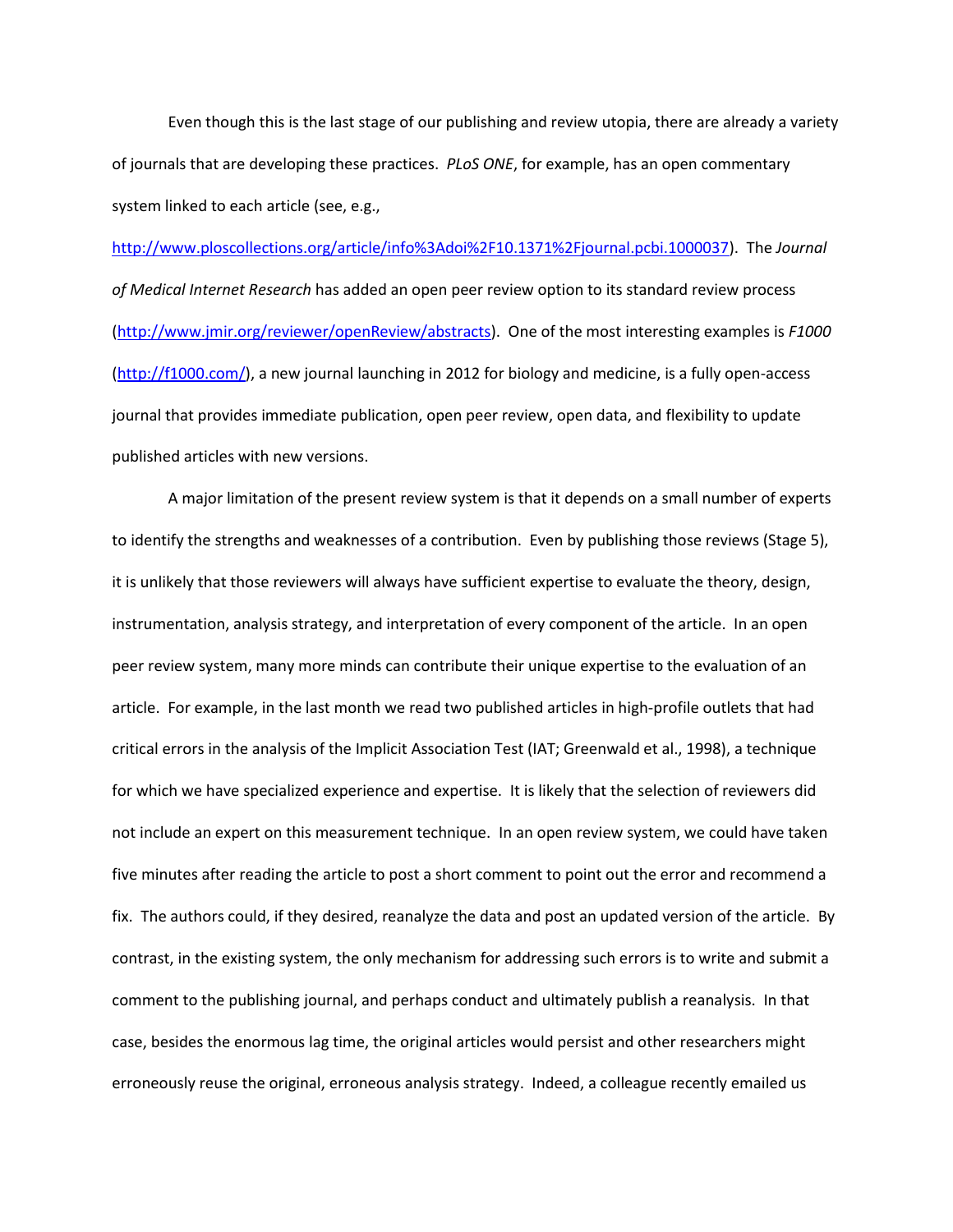noting that an editor recommended an analysis for her project citing one of these original papers. It is very difficult to get such an error out of the present system.

Scientists who do not have the resources or interest in doing original research themselves can make substantial contributions to science by reviewing, rather than waiting to be asked to review. Crowdsourcing has demonstrated enormous potential for evaluation and for problem solving (see Nielsen, 2012). Companies such as Amazon (http://amazon.com/), cNet (http://cnet.com/), and Yelp [\(http://yelp.com/](http://yelp.com/)) use the collective wisdom of volunteer reviewers to recommend books, restaurants, electronics, and everything else to other consumers. Discussion portals such as Reddit [\(http://reddit.com/\)](http://reddit.com/) and Slashdot (http://slashdot.org/) use the crowd to promote stories of interest to their communities and to evaluate commentary about those stories – positively evaluated commentary is made more prominent and negatively evaluated commentary is made less visible. Amazon, for example, offers simple mechanisms for reviewing the quality of reviewers

[\(http://www.amazon.com/review/top-reviewers\)](http://www.amazon.com/review/top-reviewers). These ratings are accumulated and top reviewers are highlighted with labels such as "Top 500 Reviewer" on their reviews. Their earned reputation confers status and attention to their subsequent reviews.

Switching to an open model of reviewing has a number of additional benefits besides incentivizing reviewing. First, those that are not interested or skilled at reviewing do not have to do so. The present system employs a "somewhat true" assumption – that the producers of knowledge are the most expert to evaluate others' production of knowledge. Certainly the expertise in doing the research is important, particularly for evaluating methodology. However, producing and evaluating employ distinct skill sets. Some producers are terrible reviewers, and many potentially effective reviewers are underused because they are not frequent producers. For example, there is enormous underused expertise outside of research universities among very smart, very skilled scientists who are at institutions with a stronger teaching than research emphasis. Many are asked to review in the present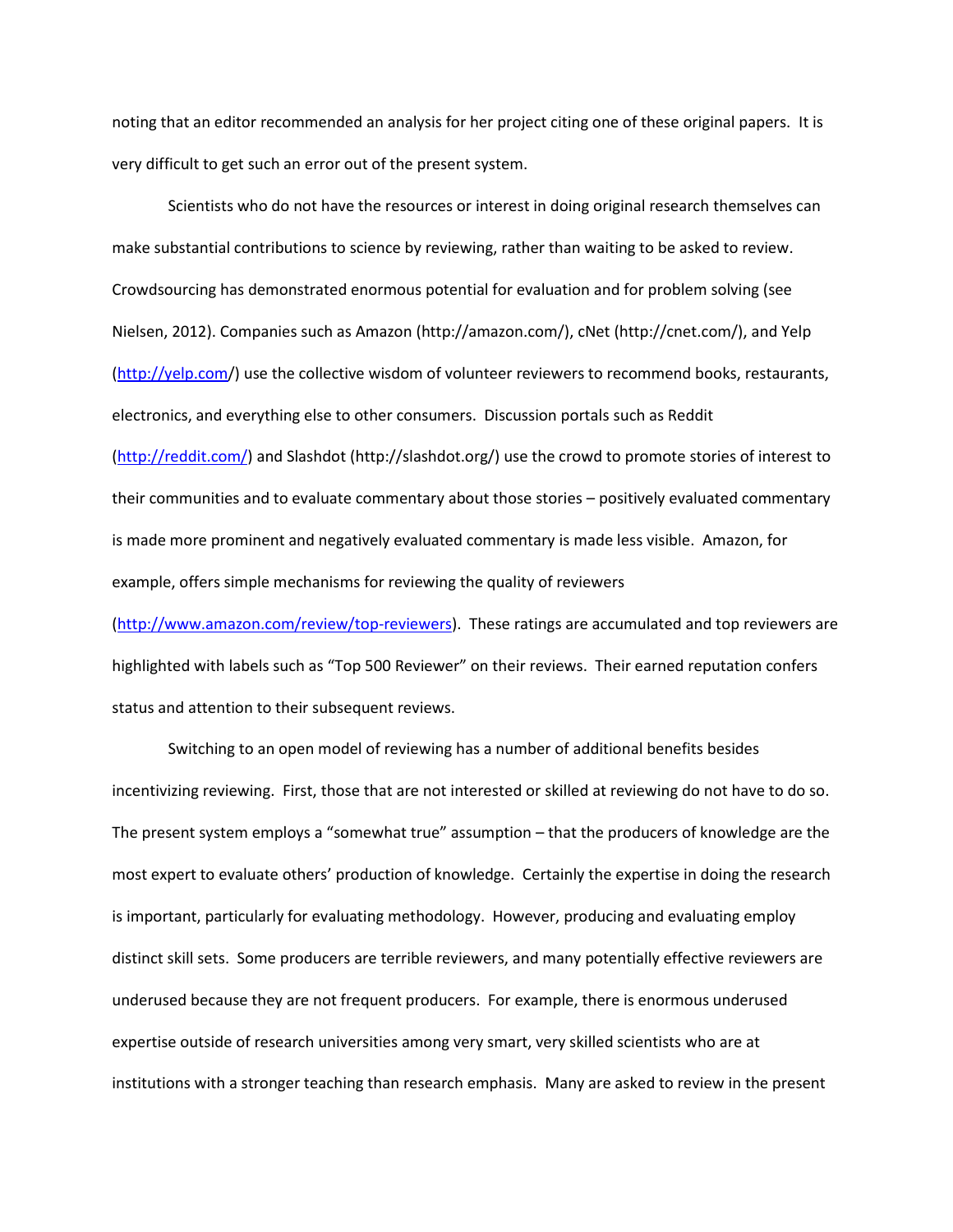system, but some might embrace a more prominent role in reviewing as their primary scholarship activity if given the opportunity to do so.

Second, open review does not rely solely on the wisdom and expertise of the editors and selected reviewers for judgment of the entire contribution. Crowdsourcing is more likely to ensure that people with the right expertise have opportunity to weigh in and contribute to the evaluation. As in the example above, our expertise with the IAT can be applied across the dozens of articles of articles we read each month with bite-sized reviews on its design and analysis, leaving review of the rest of the article to others. The time investment would be equivalent to full review of just a couple of articles – especially considering that these are articles we are reading anyway to keep up on our field. Kaggle [\(http://www.kaggle.com/\)](http://www.kaggle.com/) has created a business model based on this idea, and <http://www.hypothes.is/> is attempting to apply the open peer review concept to evaluation of everything on the Internet. Present problems to the crowd and someone with the relevant expertise will see and be able to solve it much more rapidly than the originating person or organization would have been able to solve it themselves.

Finally, changing to an open review system would have a radical effect on the role of peer review for authors. In the existing system, peer review is a barrier to the authors' objective – publishing the article. Authors submit articles to journals that they think should accept the article. Reviewers usually prevent that from occurring. However, since Stage 3, the scientist's ultimate objective is no longer to get published, because everything is published. The objective is to influence future ideas and investigations, i.e., what should be the key incentive in the first place (Nosek, 2012). With openness, peer review becomes an asset to the authors. Work that is disinteresting will not be reviewed. Work that is interesting will get reviewed a lot. Reviews become the life blood of evaluating, improving and making the research have impact. The biggest threat in an open model is not to be reviewed, it is to be ignored.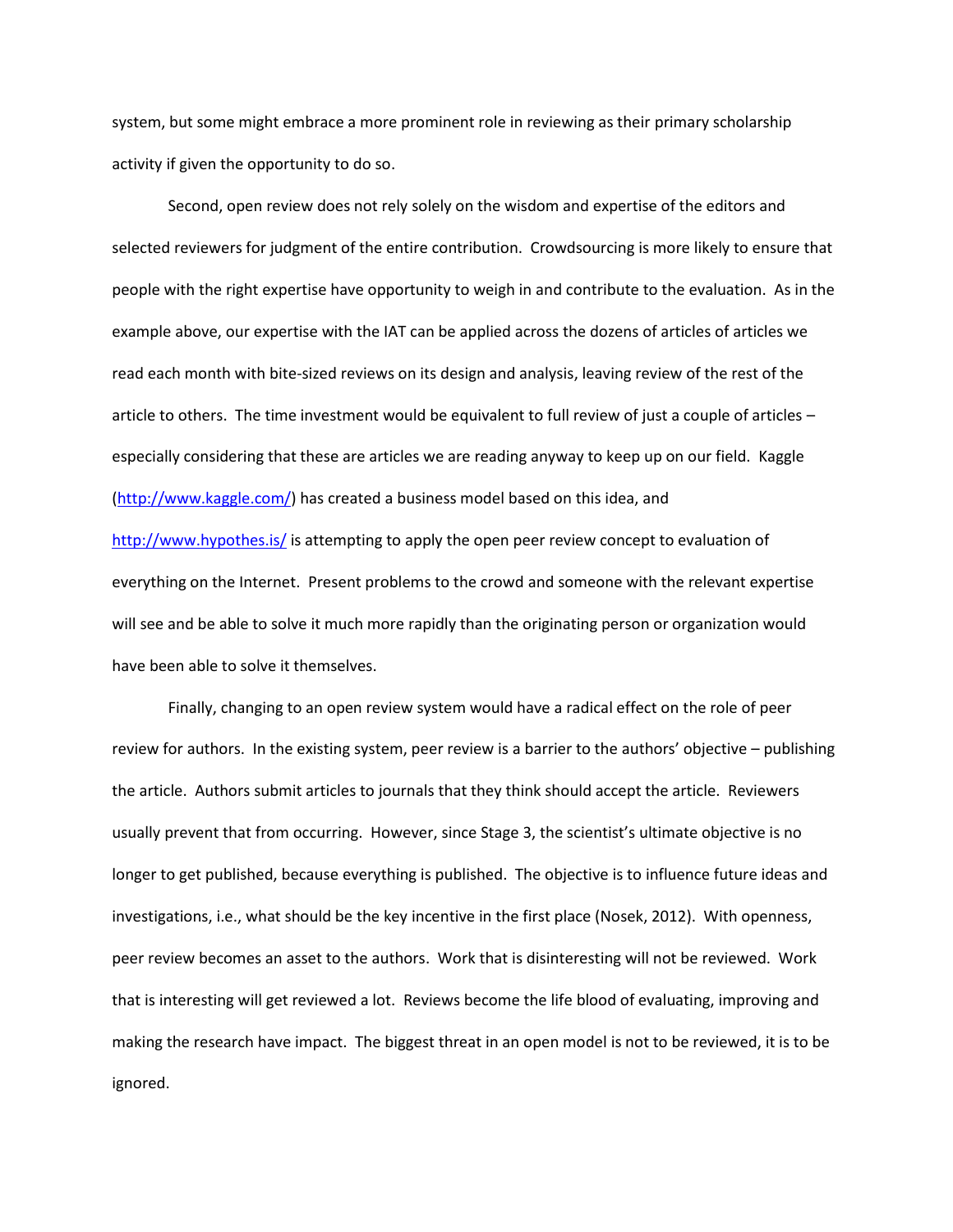**Barriers to change**. The biggest challenge in existing open review systems is the existence of "trolls," which is the Internet word used to describe people who make negative comments just in the hopes of causing agitation in others. In open systems, trolls post inflammatory, inaccurate, or extraneous comments disrupting normal operation and discussion. Certainly this would be an issue for open peer review, particularly for topics that generate widespread interest and controversy. There are effective solutions, the most critical of which is transparency. With anonymity, trolling is easy. Requiring confirmation of one's actual identity in an open review system means that misbehavior will impact the commenters' most valuable possession – reputation. With evaluation of reviewers, a troll accumulates a negative rating and future commentary is ignored. There are even automated mechanisms to "clean" commentary so that highly rated comments and reviewers are easily viewable and low-rated comments and reviewers are only seen if the reader deliberately asks to see all comments (see, e.g.,<http://reddit.com/> commentary system).

If a review system were completely open to the public, then even transparency would not be effective for individuals who do not care about their scientific reputation. For example, research on politically sensitive issues could be overrun by ideologues who care little for the scientific commitment to following the evidence, wherever it may lead. As such, a reasonable restriction to participation in open peer review would be membership in a professional society. Also, the editor-driven evaluation system would still exist. It would operate like cNet [\(http://cnet.com/\)](http://cnet.com/), Rotten Tomatoes [\(http://rottentomatoes.com/\)](http://rottentomatoes.com/), and other reviewing organizations that have both internal/expert and open review systems presented side-by-side. A discrepancy between these two evaluation modes offers an opportunity to identify biases in one or both approaches.

A final concern is that allowing evaluation past the initial review means more work for the original authors. After spending their time dealing with the original editor-based reviews, they feel done with the article. We believe that researchers will know how to allocate their time best. Some will find it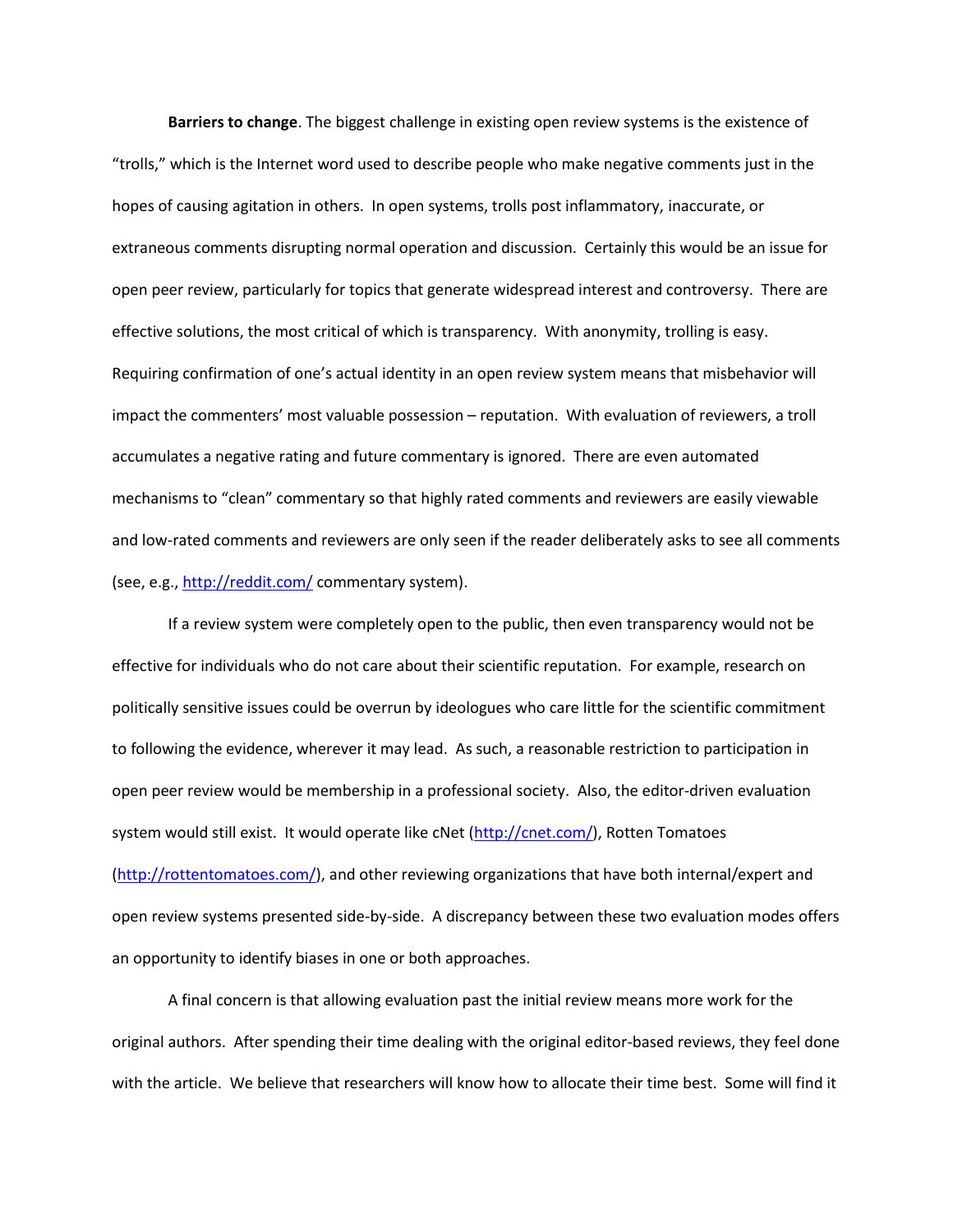important and useful to continue discussing their work with the scientific community even after an esteemed review service graded it. Others will prefer to shift their efforts elsewhere and allow the community to discuss the article on their own.

A common present day mindset, particularly among young scholars, is that publication signals the completion of a project. In practice, however, publication is only the beginning. The contribution only matters if it is read and influences others. Open evaluation is already occurring on a daily basis – the authors are just not exposed to it, and have little opportunity to respond. Establishing evaluation as an open, community-based system provides the authors an opportunity to hear, elaborate, and address the commentary. Further, receiving comments is another indicator of impact. In present practice, such commentary happens over the course of years with challenges and responses occurring in the published literature. Here, commentary occurs in real time. The key substantive issues are raised and discussed rapidly. If the discussion becomes repetitive or unresolvable, it dies out. The open system allows the same process that is happening in science across months and years to occur on a much shorter time scale.

#### **The New Reality**

Hari Seldon, psychologist of the future, spends the first 20 minutes of each workday morning browsing new articles. This morning he received the weekly journals from the *Association for Psychological Science* and his favorite for getting exposed to new work and new people –*Psychology by the New Scientist*. That journal is operated by a consortium of faculty and grad students from the University of California schools. The group believes that it is important to promote young scholars. So, they review and select high-quality articles (90+ ratings; 0-100 rating scale) that are first-authored by early career graduate students, a *JPSP* of early career scholarship. Hari also had a few new articles in his inbox from his evaluation filters: (1) *95+* articles in any psychology or closely related discipline and *85+* articles from his subdiscipline from his two favorite review services, (2) articles that received *90+* ratings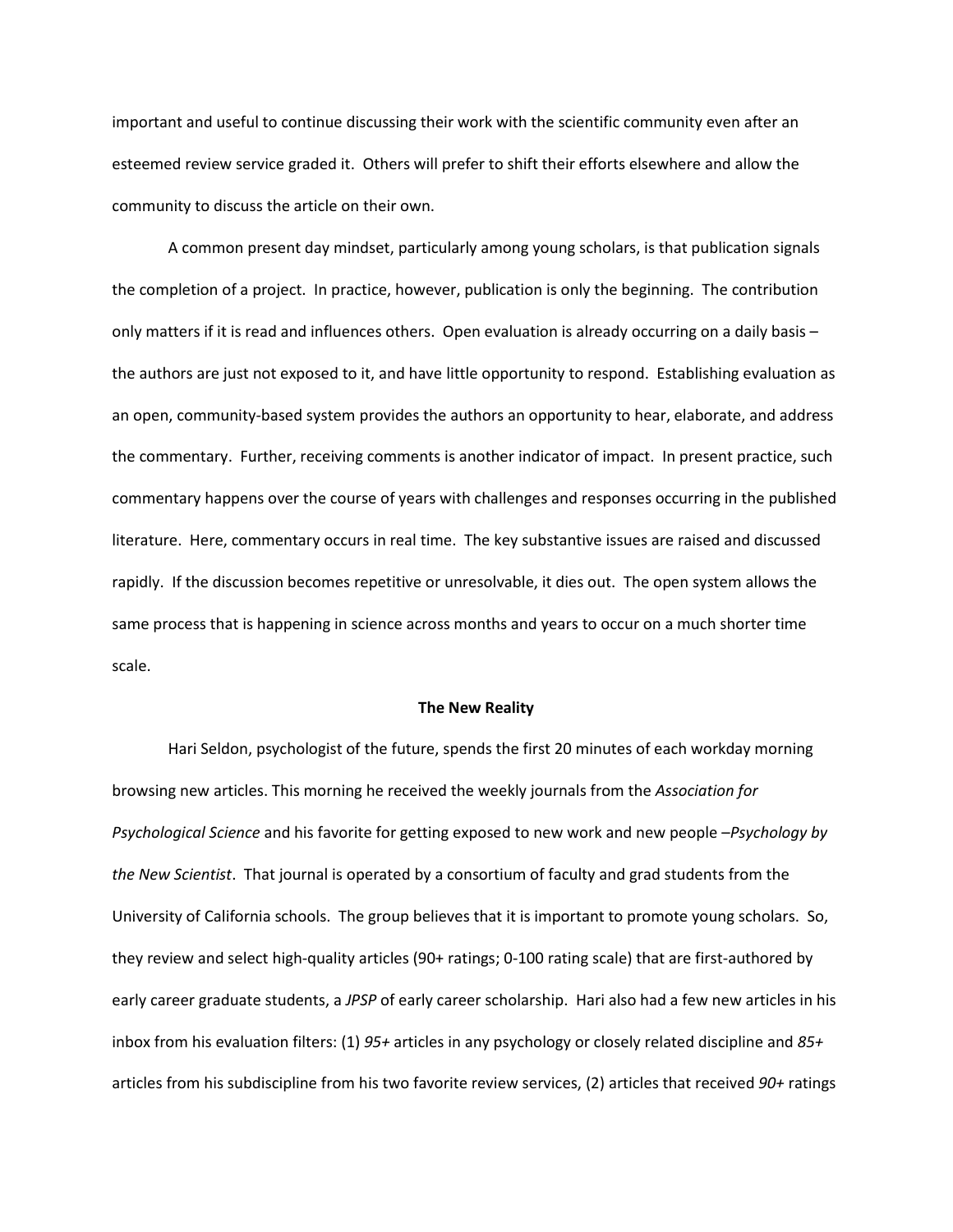by the reviewers he follows, (3) articles from his discipline that hit 100 comments with an average grade of 80+, (4) articles from his field that hit 100 times cited, or (5) articles from his broader interest fields that hit 1000 times cited. He also had a half dozen articles that were published yesterday from his content filters: (1) anything that cites one of the two most important review articles in his field, (2) anything that cites his own most important articles, (3) anything by the few dozen researchers in his subdiscipline that he follows, and (4) articles that use one of many keywords that are relevant to his research. He skims the titles and abstracts and marks four of the articles as worth looking at more closely later in the week.

Next, Seldon opens his comments box. He follows comments on his own articles and those of a number of other articles that are particularly relevant or interesting to him. There are three important comments to look over, two on his own papers. One is a mostly positive review by a highly-rated reviewer of a paper he published three months ago. Finally! The review acknowledges the importance of the work and the high quality of the methods in the reported studies, but raises an alternative explanation that he had not considered. Seldon recognizes that the argument may be worth addressing. As he starts to write a note to the first author, his graduate student, he laughs. The student has already written to him with a plan for responding as a comment. Seldon replies "Looks good, but don't waste too much time on a comment yet. The article is getting more attention now. We should let the discussion continue for a while without us. If we respond too quickly, we might short-circuit the debate and ideas that come up from others in the community. Once the comments have settled, we can do a revision to address the key critical points from the debate. The article has some good grades, you should be proud. Remember, the criticism helps us hone our argument. It's a good thing!"

The second comment is by someone he does not know about an article that he published just three days earlier. The commenter points out a small but important problem with an analysis technique that Seldon was using for the first time. The commenter is on-line, so Seldon immediately asks her a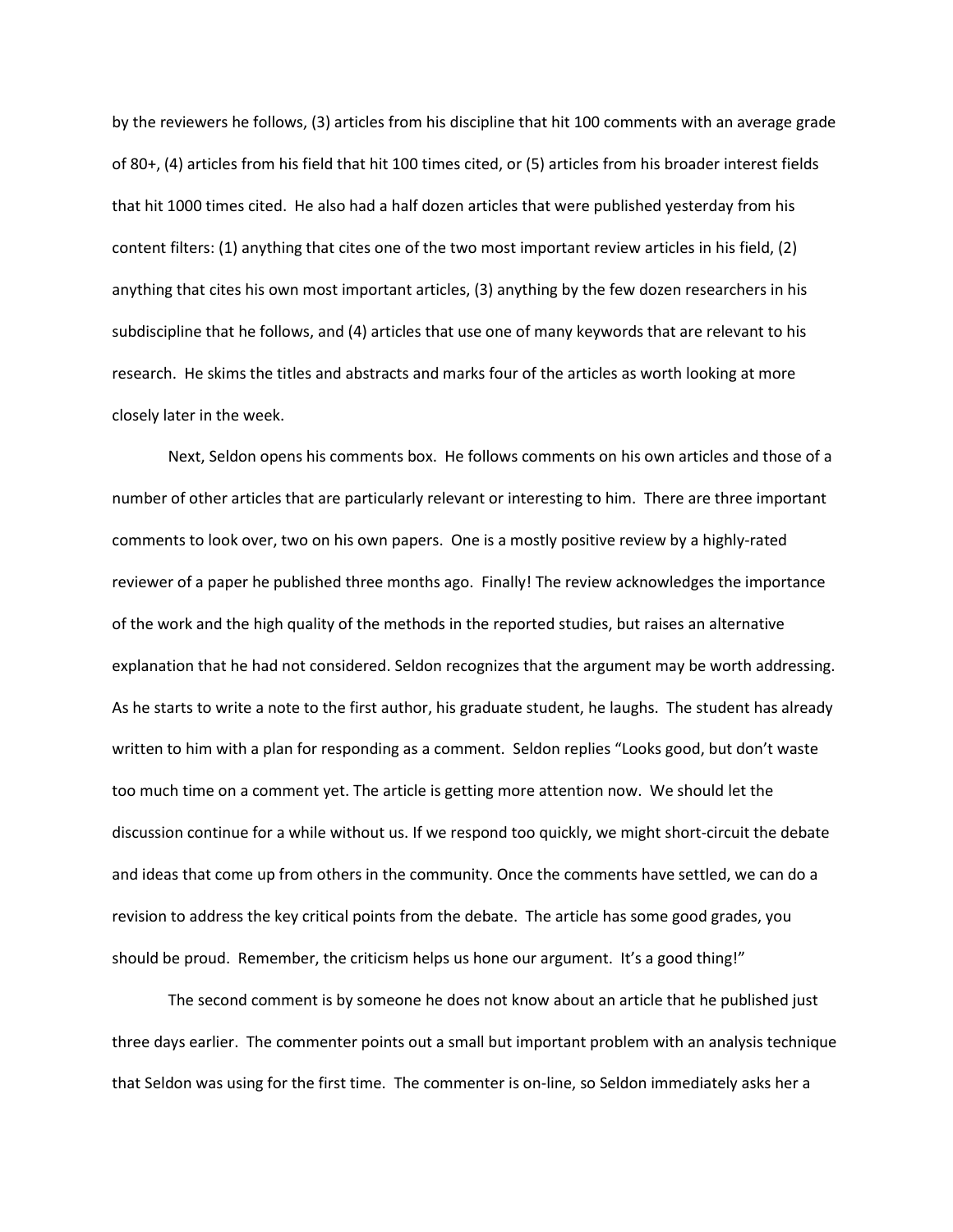couple of follow-up questions, and she responds immediately. The fix is straightforward. He thanks the commenter and plans to re-run the analysis and post the fix later that day.

The last comment is from his "nemesis." They are having an intense debate about the implications of a recent article that neither of them had written. He shakes her head at the silliness of the new argument, but resists firing off a snarky reply. He noticed that the debate is being followed by more than 100 others, including the original authors, so he wants to make sure that he can think through the argument and spend time editing for professionalism. Each of his comments so far has received a lot of positive evaluations. This could wind up being one of his more important contributions!

Seldon spends the rest of the morning working on a paper that is close to completion. He decides that it is time to publish. Hari prefers to publish and accumulate some open commentary for a few months for a revision before submitting it to a review service. His research area has a number of excellent reviewers that could make a real difference in the article quality prior to getting the certified reviews. After the last edits, he sends an "Okay to publish" message to collaborators. Hopefully, it will generate some interest.

After lunch, the faculty meets to discuss the two finalists for their open faculty position. The candidates are in the same research area, and today's discussion revolves around the quality versus quantity dilemma. One of the candidates has published 19 manuscripts during her time in graduate school, about double the average applicant in her stage. Five of them received review service grades above 85. The rest had lower grades or were not evaluated at all, attracting only a few open comments. Five grades above 85 is certainly a strong achievement. The second finalist has just 5 published articles. However, the second candidate has a better weighted score on all three of the more popular grade weighting metrics (APS-certified, the Frazier-Lai technique, and the straight average). Advocates of the second candidate suggest that the first candidate sometimes publishes before a project is ready, and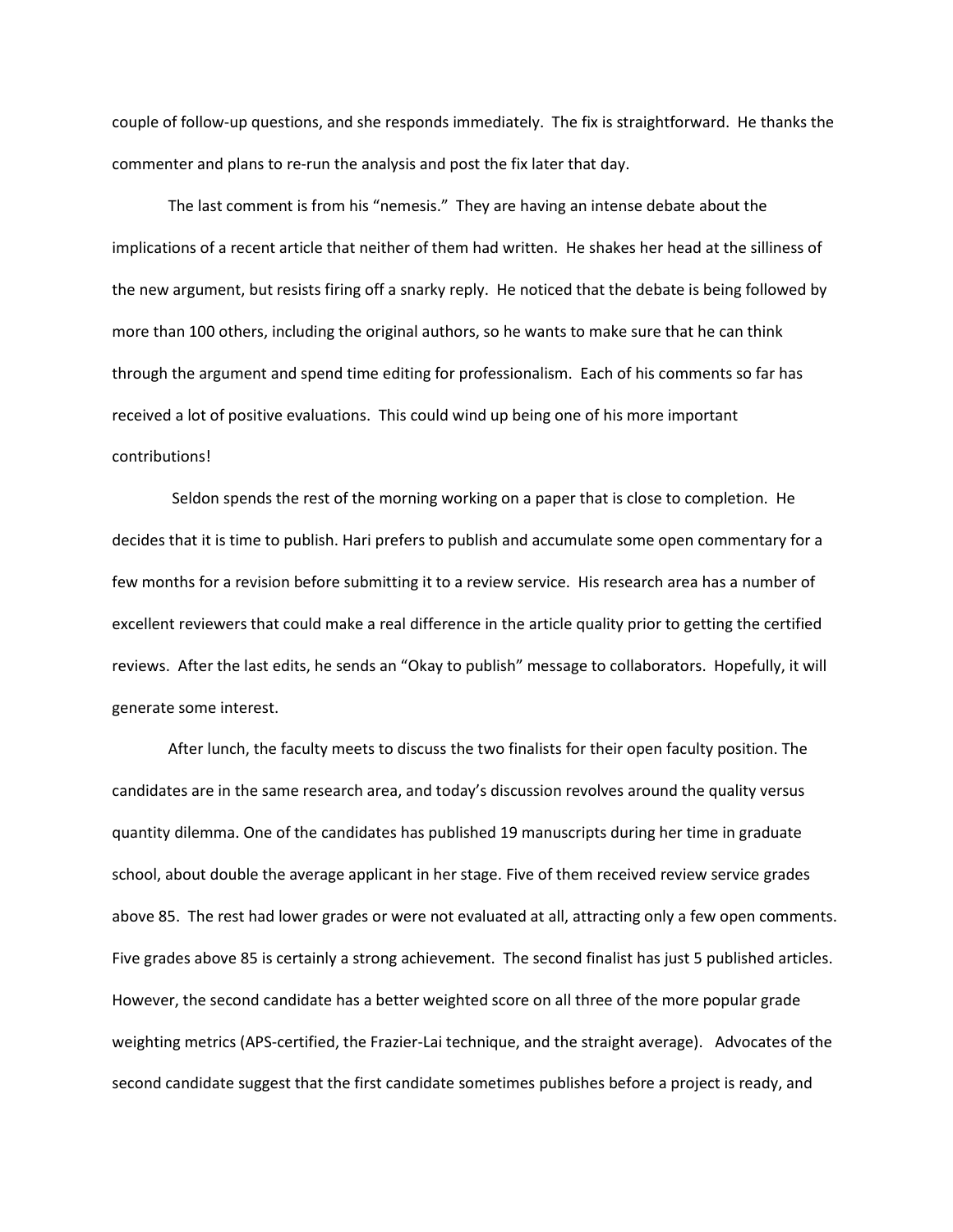note that two of the second candidate's articles had a 98 grade from their review services. 98! Many faculty have never published even one article with a grade that high. Advocates for the first candidate counter that the open commentary evaluations are "only" 91 for one of these two papers, and that the other is not yet getting much open evaluation from the field. But they concede that there is apparent talent, just not as much data to go on and definitely less productivity.

Committee members agree that the possible tie-breaker is the quality of the candidates' reviews. One candidate's review ratings were average. The other candidate published a number of highly-rated reviews that were acknowledged as influential for article revisions, and are even being cited regularly in new articles. The candidate demonstrated great analytic talent and vast knowledge in a number of areas that do not appear in her own publication record. The faculty agrees to go back and do a more thorough qualitative evaluation of the top three articles and reviews from each before making a final decision.

Seldon returns to his office and is confronted by his newest student who looks devastated. He found an unrated manuscript that was published only an hour earlier that looks very similar to the study they were designing as his master's thesis. They sit down together and read over the design. It is similar, but Hari can be genuinely reassuring. "This is actually very useful. They did do the first part of what we are pursuing, but not the second part. And, look, their manipulation is very clever. We can use it with a couple of simple changes to pursue our second question. And, now we have some confidence that the manipulation will be effective!"

Finally, he gets her opportunity to prepare a response for her on-going debate, and then fix the analysis problem with her most recent publication. If his students don't keep interrupting perhaps he can do both quickly and then spend the rest of the afternoon writing that chapter that he has been thinking about all week.

**Conclusion**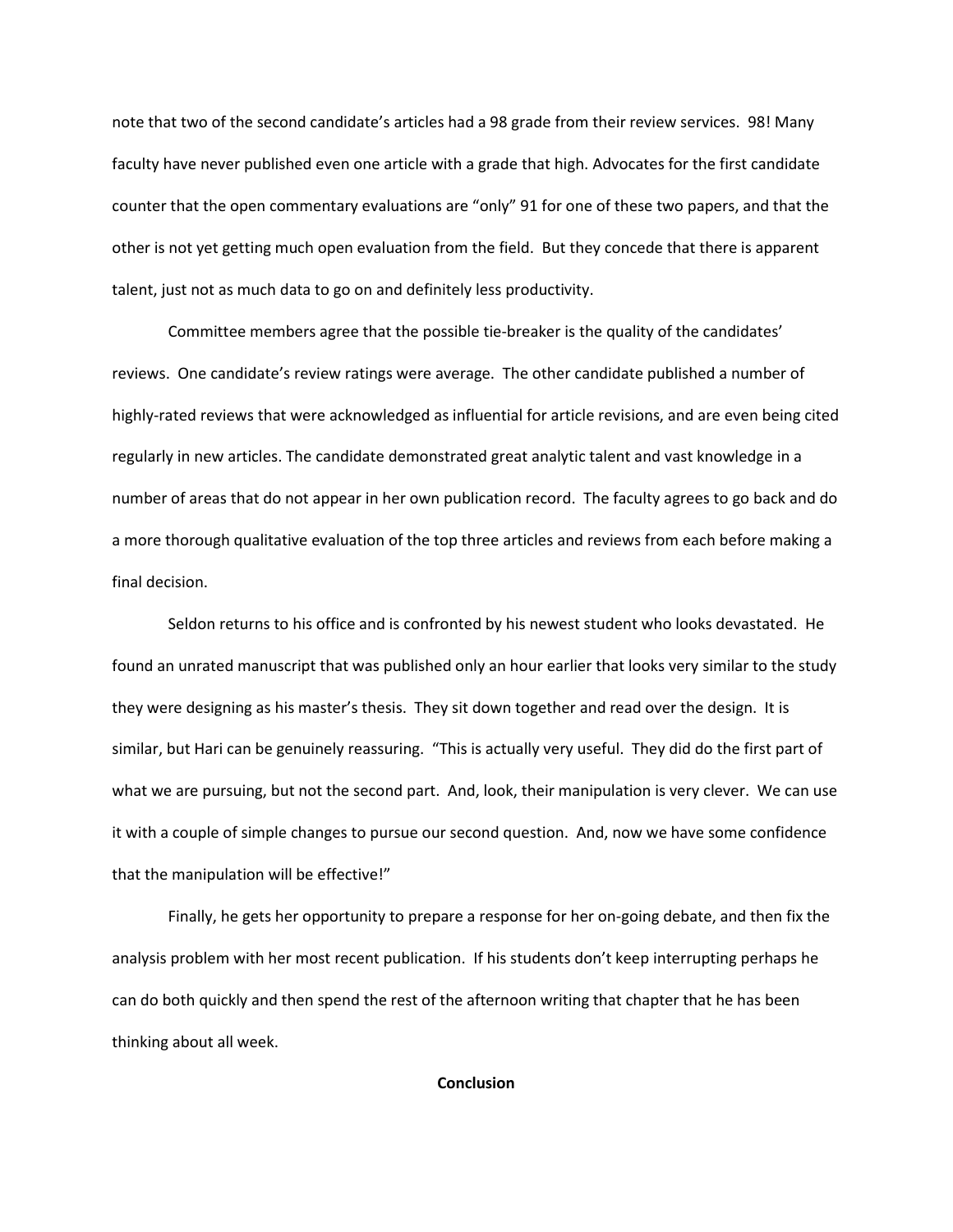The technical and financial challenges of moving toward our scientific utopia of scientific communication are solvable. The major question for the reader is whether this is a utopia worth pursuing. If it is, how can we get closer to it? We selected a series of stages to imply an implementation plan for a broad scale move toward open communication. Also, each stage has existing small-scale examples providing evidence that the ideas are viable, and could be enhanced further without waiting for completion of prior stages.

There are reasonable alternatives to these suggestions worth considering, and specific implementation challenges, particularly coordination among interest groups, to translate ideal model to actual practice. However, the power to change rests with scientists first. Scientists and societies can support their library's effort to move from subscription-based to publishing-based funding models for open access. Scientists can submit to open access journals and participate in post-publication peer review in web forums. Most simply, scientists can talk about the scientific process that we want, rather than just accept the one that we have. We may never reach utopia, but we can improve on the present reality.

If the scientific community manages to accomplish the changes suggested in this article, we believe that daily laboratory practice would be largely unchanged, but that the flow of information would be much greater. Scientific communication would start early in the research process instead of only beginning after the date of publication. New results would be distributed widely and instantly. Limitations of research would be identified and addressed more quickly. Finally, scientists would spend more time thinking about the implications of others' results, and pursuing new lines to test them, rather than trying to decide if their results should appear in print or not. In the case study, an average of 677 days elapses between the initial submission of an article and its publication. We believe that scientific progress would be much further along after those 677 days if publication occurred on the first day, and the rest of the time was spent on critique, revision, and follow-up by the community-at-large.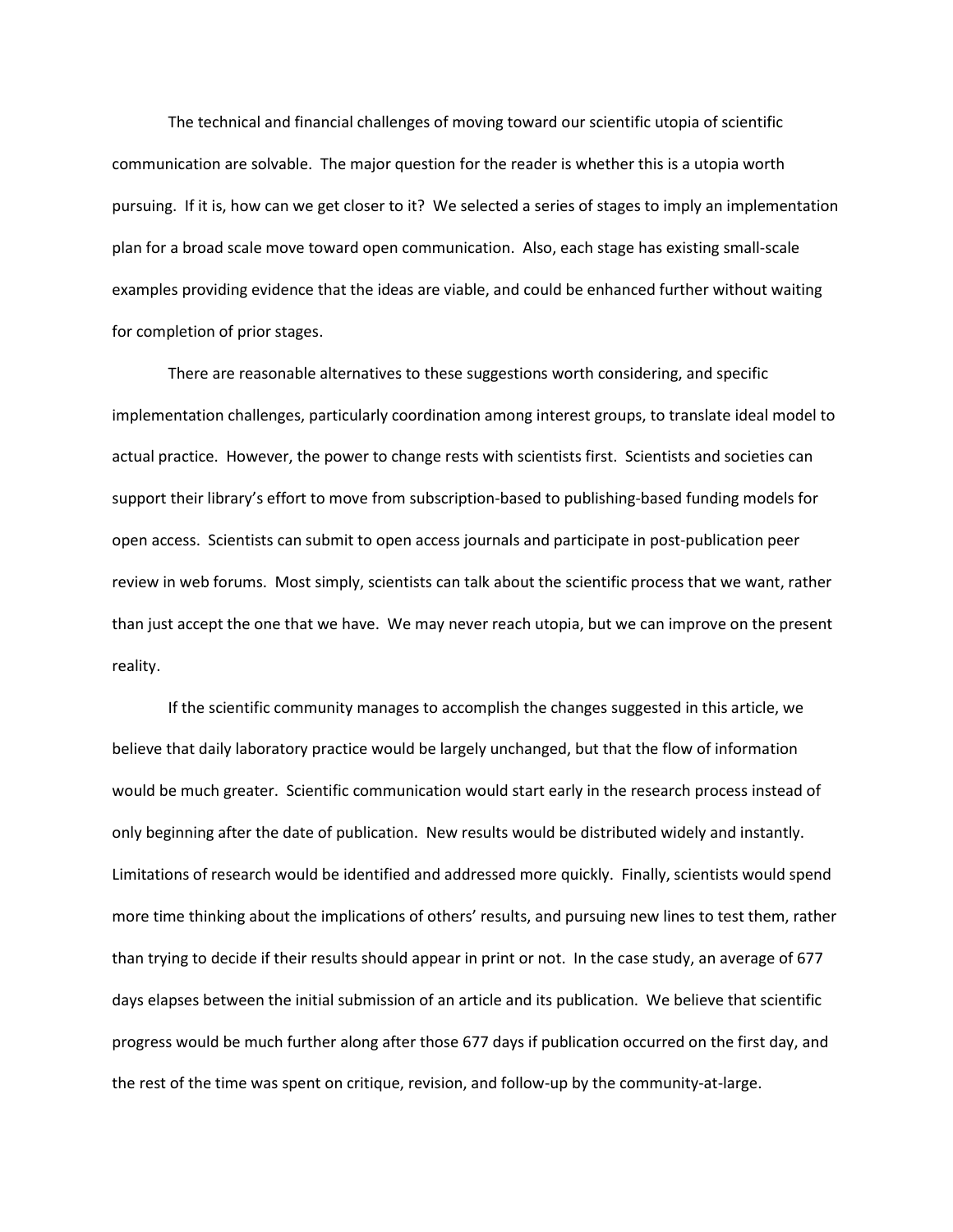There are many other components of the scientific process that could benefit from openness or other reforms to better align scientific values with scientific practices – e.g., open data (Reichman, Jones, & Schildhauer, 2011; Wicherts, 2011; Wicherts, Borsboom, & Molenaar, 2006; Yarkoni et al., 2010) and open workflow (Mathieu et al., 2009; Morin et al., 2012; Nosek, 2012; Schooler, 2011; Stodden, 2011; [http://openscienceframework.org/\)](http://openscienceframework.org/). Science will benefit if the scientists collectively look up from the bench once in a while to evaluate and improve their daily practices and disciplinary norms. Together, we can maximize the quality of our systems to make more rapid progress in building a cumulative knowledge base of nature.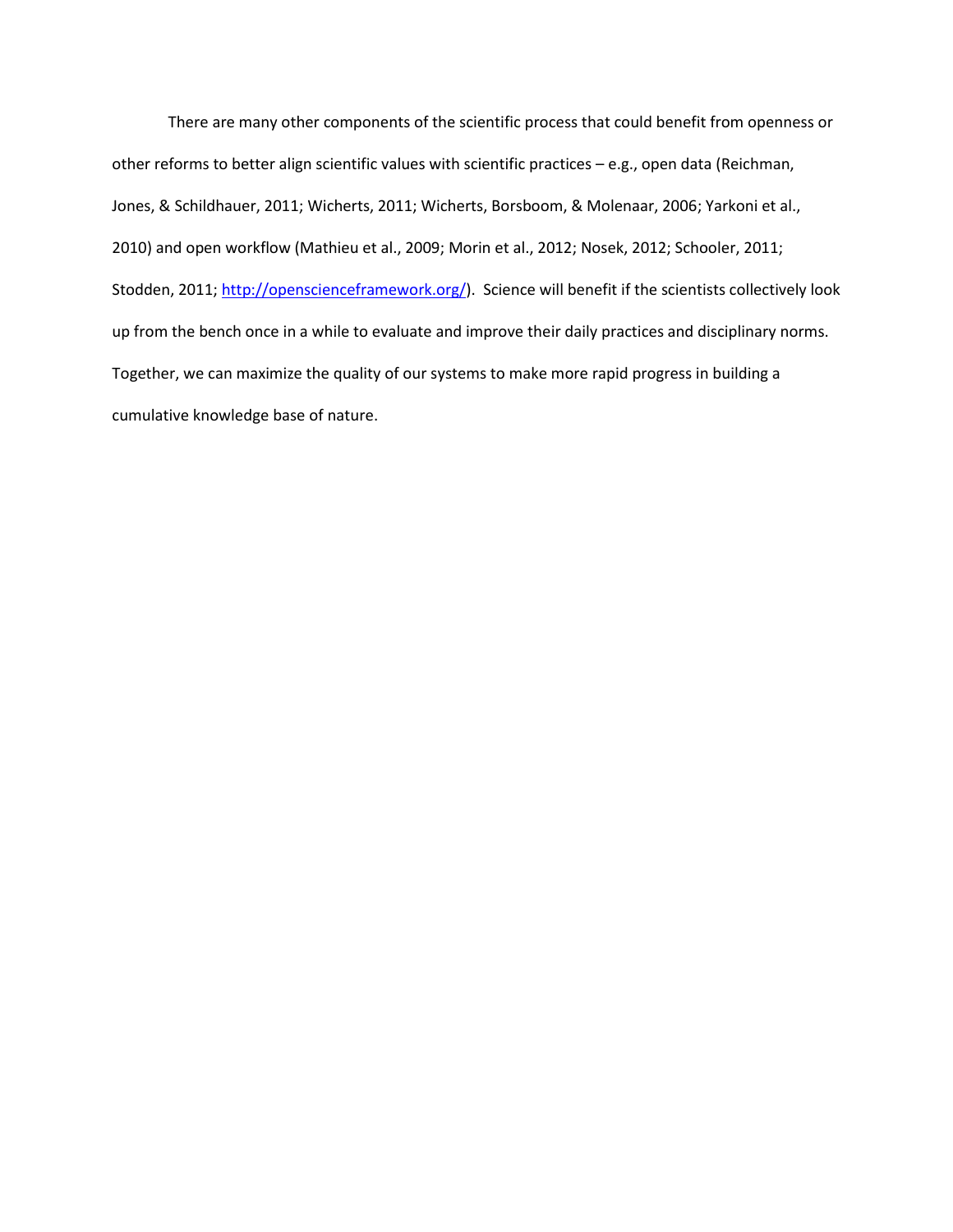#### **References**

- ACS. (2010). *Ensuring access to high-quality science*. American Chemical Society. Retrieved from: [http://portal.acs.org/portal/PublicWebSite/policy/publicpolicies/balance/highqualityscience/WPCP\\_](http://portal.acs.org/portal/PublicWebSite/policy/publicpolicies/balance/highqualityscience/WPCP_011535) [011535](http://portal.acs.org/portal/PublicWebSite/policy/publicpolicies/balance/highqualityscience/WPCP_011535)
- Adler N., Harzing, A., W. (2009) When Knowledge Wins: Transcending the sense and nonsense of academic rankings. *The Academy of Management Learning & Education, 8*, 72–95.

Anon. (2011). Of goats and headaches. *The Economist*. Retrieved from:

http://www.economist.com/node/18744177

- Antelman, K. (2004). Do open access articles have a greater research impact? *College & Research Libraries News, 65*, 372-382.
- APA. (2008). Frequently Asked Questions Regarding APA'S Ongoing Efforts To Implement The New Public Access Policy Of The National Institutes Of Health (NIH). Retrieved from:

[http://www.apa.org/about/gr/issues/access/faq.pdf.](http://www.apa.org/about/gr/issues/access/faq.pdf)

- Arms, W. Y. (2002). What are the alternatives to peer review? Quality control in scholarly publishing on the web. The Journal of Electronic Publishing, 8. DOI: 10.3998/3336451.0008.103.
- Armstrong, J. S. (1997). Peer review for journals: Evidnece on quality control, fairness, and innovation. *Science and Engineering Ethics, 3*, 63-84.
- Bakker, M., & Wicherts, J. M. (2011). The (mis)reporting of statistical results in psychology journals. *Behavior Research Methods, 43*, 666-678. DOI: 10.3758/s13428-011-0089-5
- Begg, C. B. (1994). Publication bias. In H. Cooper & L. V. Hedges (Eds.), *Handbook of research synthesis*  (pp. 399 –409). New York: Russell Sage Foundation.
- Benos, D. J., Bashari, E., Chaves, J. M., Gaggar, A., Kapoor, N., et al. (2006). The ups and downs of peer review. *Advances in Physiology Education, 31*, 145-152. Doi: 10.1152/advan.00104.2006.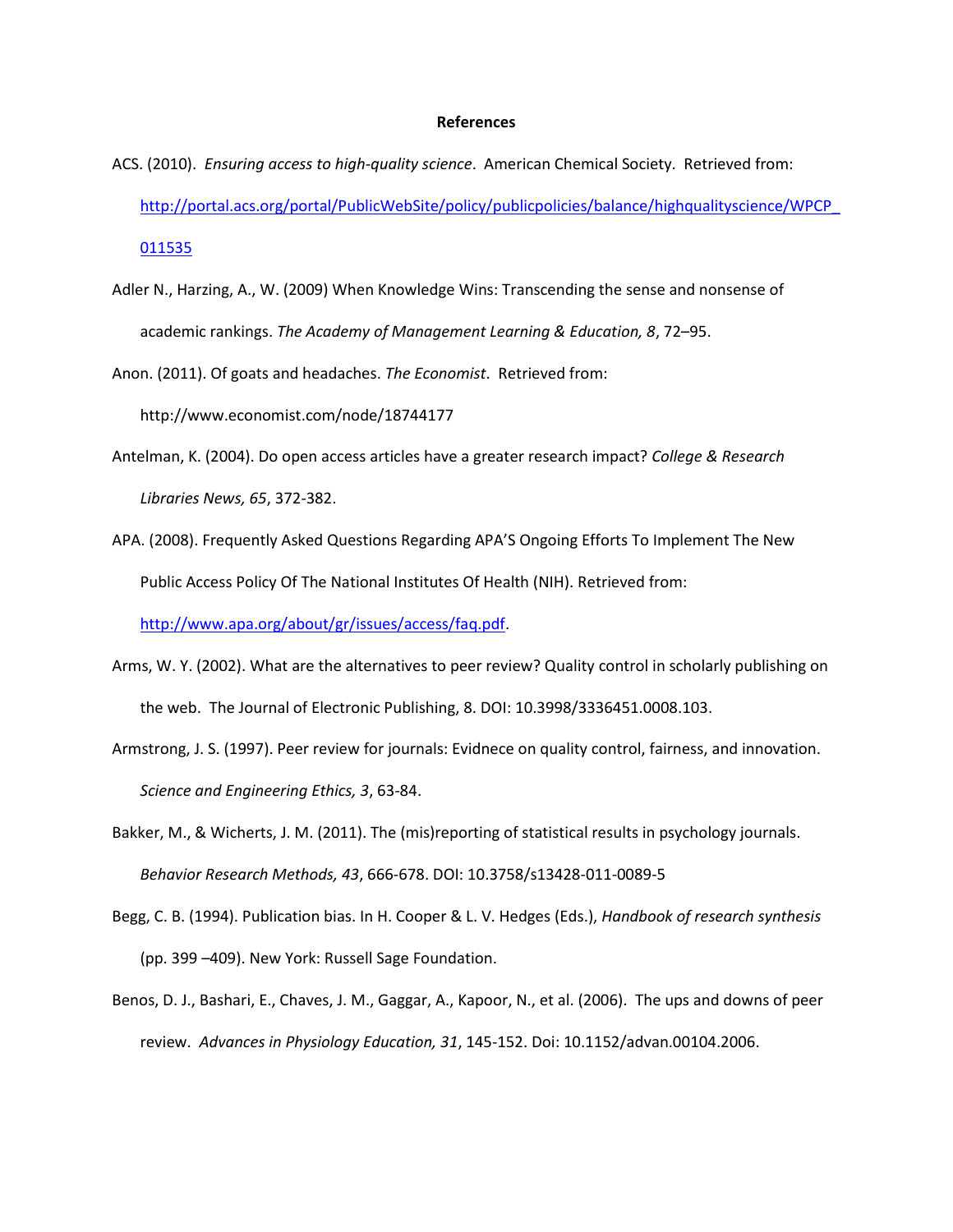- Berle, D., & Starcevic, V. (2007). Inconsistencies between reported test statistics and p-values in two psychiatry journals. *International Journal of Methods in Psychiatric Research, 16*, 202–207. doi:10.1002/mpr.225
- Bielo, D. (January 26, 2007). Open Access to Science Under Attack. *Scientific American*.
- Bishop, D. (2012)[. http://deevybee.blogspot.com/2012/03/time-for-neuroimaging-to-clean-up-its.html.](http://deevybee.blogspot.com/2012/03/time-for-neuroimaging-to-clean-up-its.html) Retrieved on April 24, 2012.
- Björk, B-C., Roos, A. & Lauri, M. (2009). Scientific journal publishing: yearly volume and open access availability. *Information Research*, 14(1), paper 391. [\[http://InformationR.net/ir/14-](http://informationr.net/ir/14-1/paper391.html)

```
1/paper391.html]
```
- Bor, D. (2012). [http://www.danielbor.com/dilemma-weak-neuroimaging/.](http://www.danielbor.com/dilemma-weak-neuroimaging/) Retrieved on April 24, 2012.
- Bornmann, L., Mutz, R., & Daniel, H.-D. (2010). A reliability-generalization study of journal peer reviews: a multilevel meta-analysis of inter-rater reliability and its determinants. *PloS ONE, 5(12)*, e14331. doi:10.1371/journal.pone.0014331

Brehm, S. (2007). Open access: a thorny debate. *APA Monitor on Psychology, 38*, 5.

- Budd, J. M., Sievert, M., & Schultz, T. R. (1998). Phenomena of retraction: reasons for retraction and citations to the publications. *The Journal of the American Medical Association, 280(3)*, 296-297. Retrieved from http://www.ncbi.nlm.nih.gov/pubmed/9676689
- Cameron, B., D. (2005). Trends in the usage of ISI bibliometric data: uses, abuses and implications. *Portal: Libraries and the Academy, 5*, 105-125.
- Cicchetti, D. V. (1991). The reliability of peer review for manuscript and grant submissions: A crossdisciplinary investigation. *Behavioral and Brain Sciences, 14*, 119-135.

Cole, S. (1983). The hierarchy of the sciences? *American Journal of Sociology, 89*, 111-139.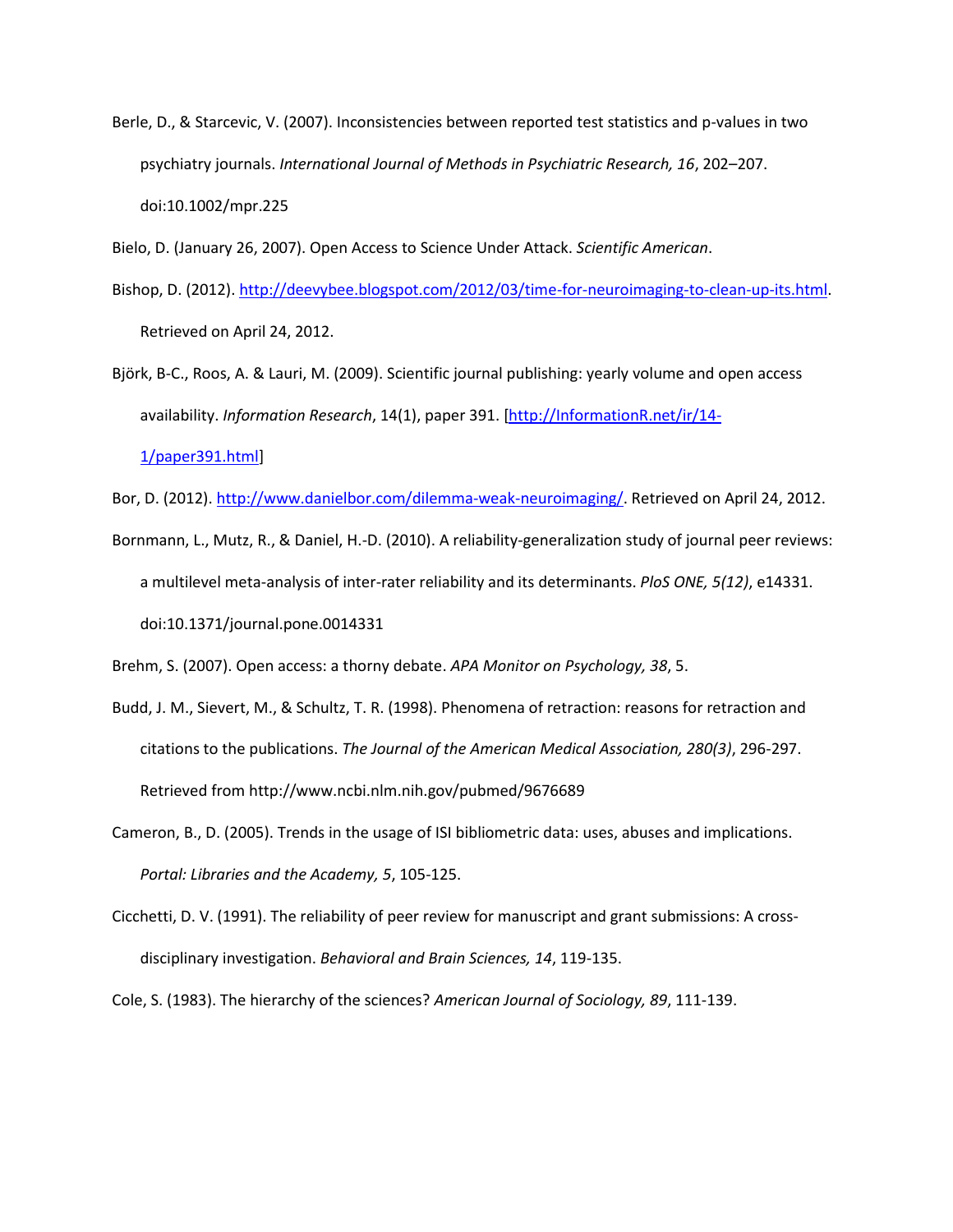- Davis, P. M., Lewenstein, B. V., Simon, D. H., Booth, J. G., & Connolly, M. J. L. (2008). Open access publishing, article downloads, and citations: Randomised controlled trial. *British Medical Journal, 337*, a568. doi:10.1136/bmj.a568
- Egger, M., Davey Smith, G., Schneider, M., & Minder, C. (1997). Bias in meta-analysis detected by a simple, graphical test. *British Journal of Medicine, 315(7109)*, 629-34.
- Eysenbach, G. (2006). Citation advantage of open access articles. *PLoS Biology, 4(5),* e157. DOI: 10.1371/journal.pbio.0040157
- Faculty Advisory Council. (2012). *Faculty Advisory Council Memorandum on Journal Pricing*. Harvard University. Retrieved from:

<http://isites.harvard.edu/icb/icb.do?keyword=k77982&tabgroupid=icb.tabgroup143448>

- Fanelli, D. (2010). "Positive" results increase down the hierarchy of the sciences. *PLoS ONE, 5*, e10068. doi:10.1371/journal.pone.0010068
- Fanelli, D. (2012). Negative results are disappearing from most disciplines and countries. *Scientometrics, 90*, 891-904.
- Fiske, D. W., & Fogg, L. (1990). But the reviewers are making different criticisms of my paper! Diversity and uniqueness in reviewer comments. *American Psychologist, 45*, 591-598.
- Garcia-Berthou, E., & Alcaraz, C. (2004). Incongruence between test statistics and p-values in medical papers. *BMC Medical Research Methodology, 4*, 13. doi:10.1186/1471-2288-4-13
- Gargouri Y, Hajjem C, Larivie`re V, Gingras Y, Carr L, et al. (2010). Self-Selected or Mandated, Open Access Increases Citation Impact for Higher Quality Research. *PLoS ONE, 5(10)*, e13636. doi:10.1371/journal.pone.0013636

- Giles, J. (2007). PR's 'pit bull' takes on open access". *Nature, 445*, 347. doi:10.1038/445347a.
- Goldbeck-Wood, S. (1999). Evidence on peer review- Scientific quality control or smokescreen? BMJ, 318, 44. DOI: 10.1136/bmj.318.7175.44.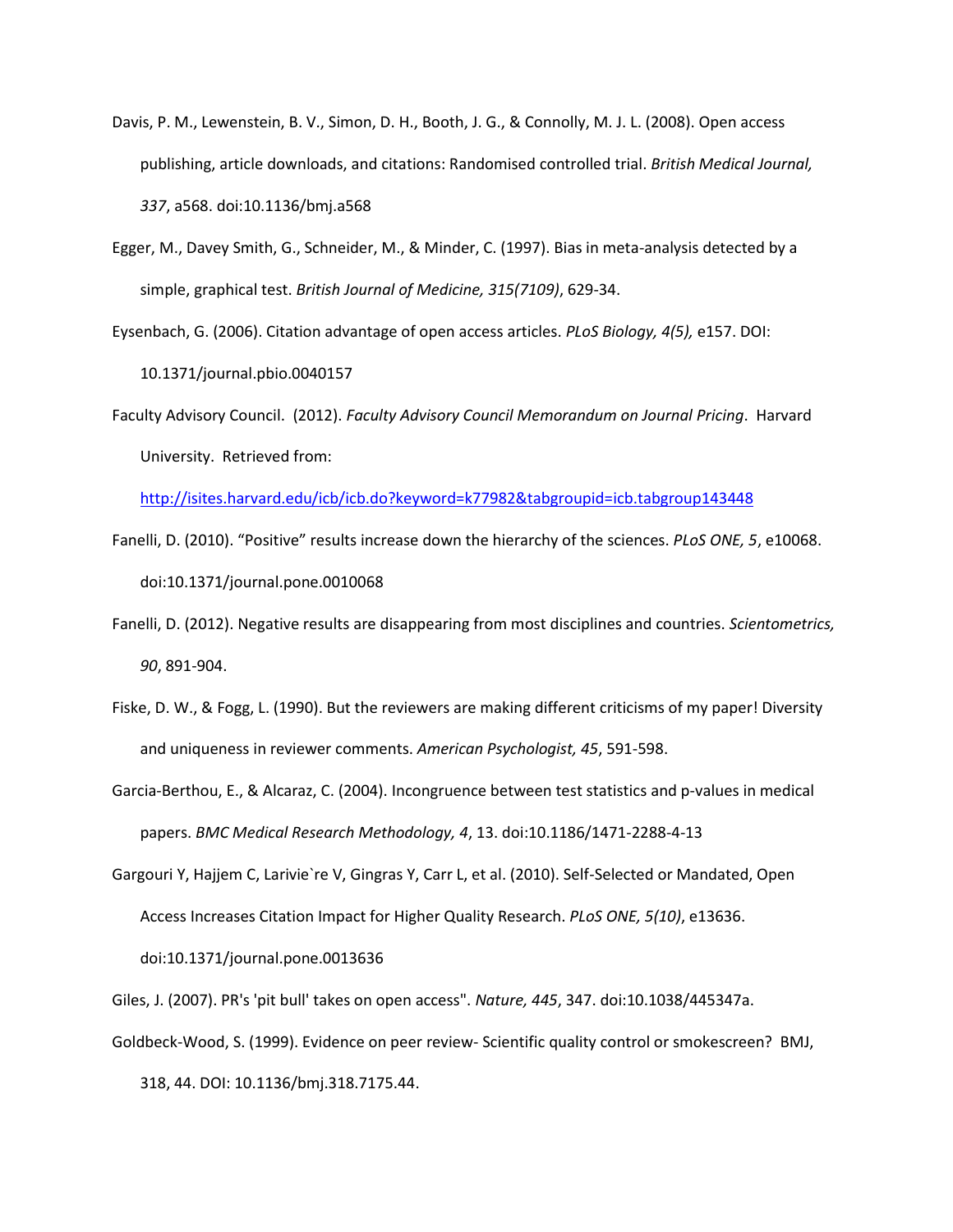- Goodstein, D. (2011). How science works. In the National Research Council *Reference Manual on Scientific Evidence, 3rd Edition* (pp. 37-54). Washington, DC: The National Academies Press.
- Greenwald, A. G. (1975). Consequences of prejudice against the null hypothesis. *Psychological Bulletin, 82*, 1–20.
- Greenwald, A. G., McGhee, D. E., & Schwartz, J. K. L. (1998). Measuring individual differences in implicit cognition: The implicit association test. *Journal of Personality and Social Psychology, 74*, 1464-1480.
- Greenwald, A. G., Pratkanis, A. R., Leippe, M. R., & Baumgardner, M. H. (1986). Under what conditions does theory obstruct research progress? *Psychological Review, 93*, 216-229.
- Hardisty, D. J., & Haaga, D. A. F. (2008). Diffusion of treatment research: Does open access matter? *Journal of Clinical Psychology, 64*, 821-839.
- Hargens, L. L. (1988). Scholarly consensus and journal rejection rates. *American Sociological Review, 53*, 139-151.

Harnad, S. (1998). The invisible hand of peer review. *Nature* [online] (5 Nov. 1998).

- Harnad S. (2003). Open Access to Peer-Reviewed Research through Author/Institution Self-Archiving: Maximizing Research Impact by Maximizing Online Access*. Journal of Postgrad Medicine, 49*, 337- 342.
- Holden, G., Rosenberg, G., Barker, K., & Onghena, P. (2006). An assessment of the predictive validity of impact factor scores: implications for academic employment decisions in social work. *Research on Social Work Practice, 16*, 613-24.
- Horrobin, D. F. (1990). The philosophical basis of peer review and the suppression of innovation. *Journal of the American Medical Association, 263*, 1438-1441. DOI: 10.1001/jama.1990.03440100162024
- Houghton, J. (2009). Open access What are the economic benefits? A comparison of the United Kingdom, Netherlands, and Denmark. *Knowledge Exchange*.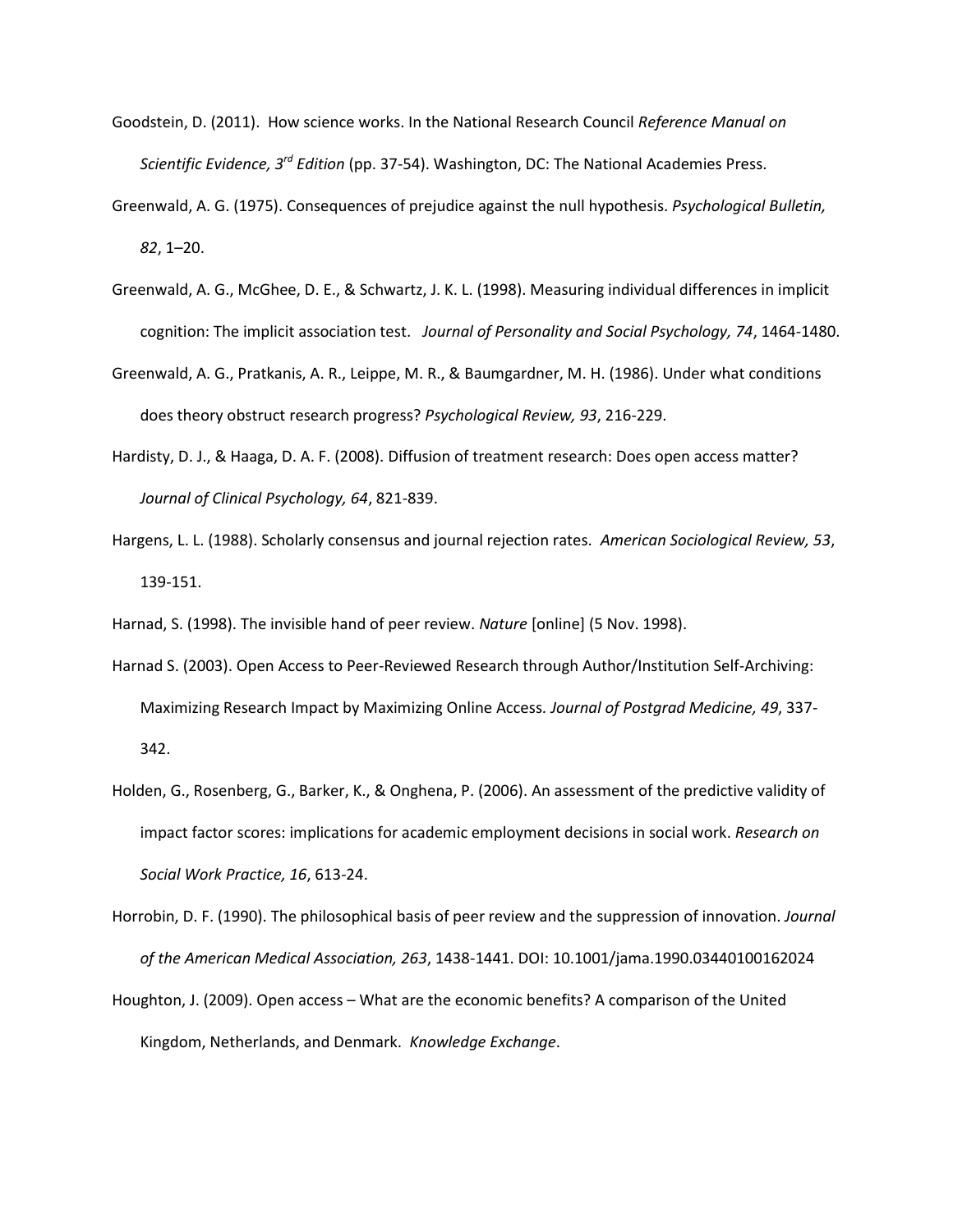Houghton, J.W., Rasmussen, B., Sheehan, P.J., Oppenheim, C., Morris, A., Creaser, C., Greenwood, H., Summers, M. and Gourlay, A. (2009) *Economic Implications of Alternative Scholarly Publishing Models: Exploring the Costs and Benefits, London & Bristol: The Joint Information Systems Committee (JISC)*. Available [http://www.cfses.com/EI-ASPM/.](http://www.cfses.com/EI-ASPM/)

Ioannidis, J. P. A. (2005). Why most published research findings are false. *PLoS Medicine, 2*, e124.

- Ioannidis, J. P. A. (2011). Excess significance bias in the literature on brain volume abnormalities. *Arch Gen Psychiatry, 68*, 773-780. doi: 10.1001/archgenpsychiatry.2011.28
- Jinha, A.E. (2010). Article 50 million: an estimate of the number of scholarly articles in existence. *Learned Publishing, 23*, 258–263.
- Kriegeskorte, N., Simmons, W. K., Bellgowan, P. S. F., & Baker, C. I. (2009). Circular analysis in systems neuroscience: the dangers of double dipping. *Nature Neuroscience, 12*, 535-540. [10.1038/nn.2303].
- Lerner, J. S., & Tetlock, P. E. (1999). Accounting for the effects of accountability. *Psychological Bulletin, 125*, 255-275.
- Mathieu,S., Boutron, I., Moher, D., Altman, D. G., & Ravaud, P. (2009). Comparison of registered and published primary outcomes in randomized controlled trials. *Journal of the American Medical Association, 302*, 977-984. doi:10.1001/jama.2009.1242
- Marris, E. (2005). American Chemical Society: Chemical reaction. *Nature, 437*, 807-809. doi:10.1038/437807a.
- Marsh, H. W., Ball, S. (1989). The Peer Review Process Used to Evaluate Manuscripts Submitted to Academic Journals : Interjudgmental Reliability, *The Journal of Experimental Education, 57(2)*, 151- 169.
- Morin, A., Urban, J., Adams, P. D., Foster, I., Sali, A., Baker, D., & Sliz, P. (2012). Shining light into black boxes. *Science, 336*, 159-160.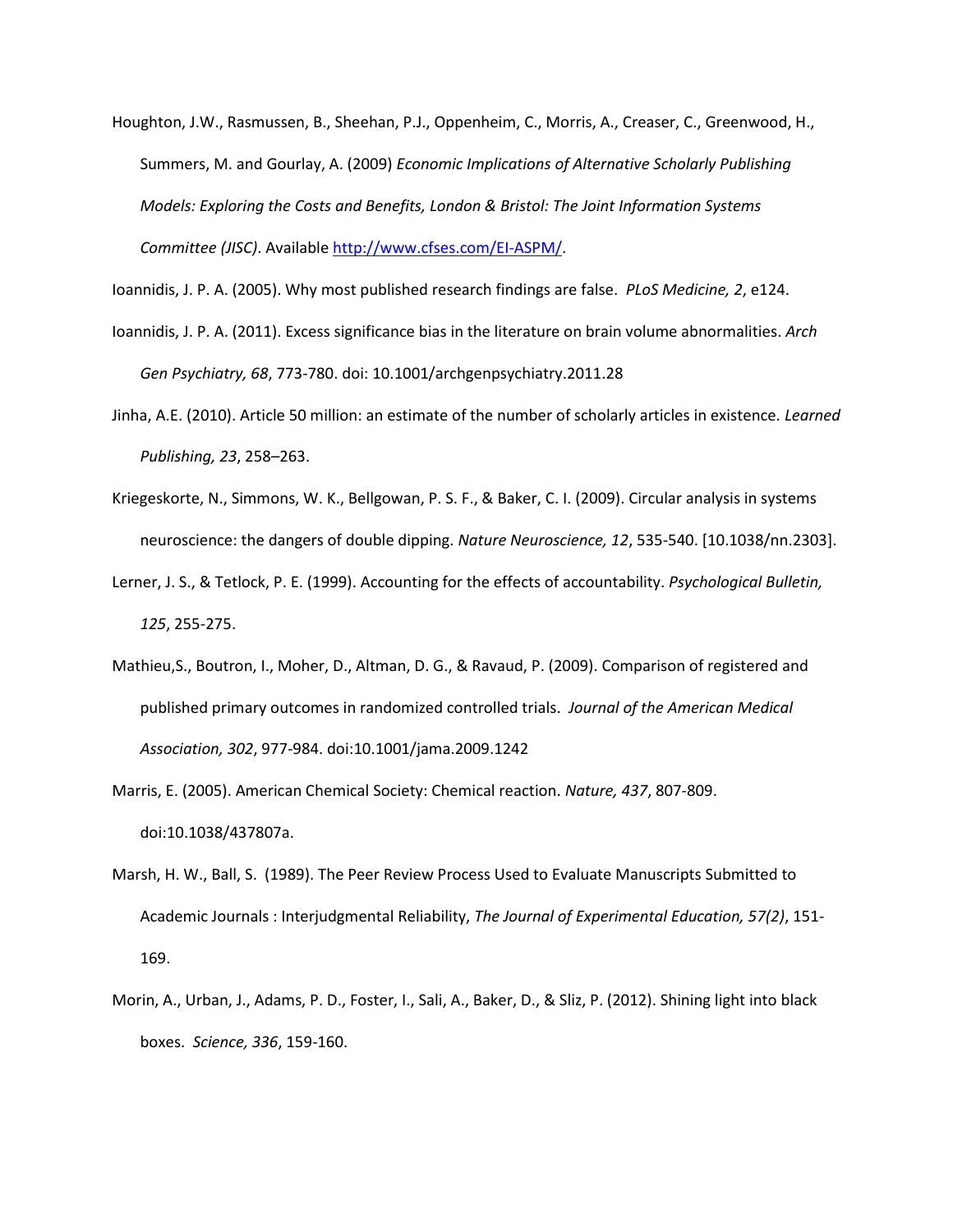- Neurocritic, The. (2012). [http://neurocritic.blogspot.com/2012/03/how-much-of-neuroimaging](http://neurocritic.blogspot.com/2012/03/how-much-of-neuroimaging-literature.html)[literature.html.](http://neurocritic.blogspot.com/2012/03/how-much-of-neuroimaging-literature.html) Retrieved on April 24, 2012.
- Nieuwenhuis, S., Forstmann, B. U., & Wagenmakers, E.-J. (2011). Erroneous analyses of interactions in neuroscience: a problem of significance. *Nature Neuroscience, 14*, 1105-1107. [10.1038/nn.2886].

Nielsen, M. (2012). *Reinventing Discovery*. Princeton, NJ: Princeton University Press.

- Nosek, B. A. (2012). Scientific utopia: II. Restructuring incentives and practices to promote true results, not just publishable results. Unpublished manuscript.
- Nosek, B. A., Hawkins, C. B., & Frazier, R. S. (2011). Implicit social cognition: From measures to mechanisms. *Trends in Cognitive Sciences, 15*, 152-159.
- Peine, M. (2011). *2010 Study of Subscription Prices for Scholarly Society Journals: Society Journal Pricing Trends and Industry Overview*. Lawrence, KS: Allen Press.
- Peters, D. P., & Ceci, S. J. (1982). Peer-review practices of psychological journals: The fate of published articles, submitted again. *Behavioral and Brain Sciences, 5*, 187–255.
- Petty, R. E., Fleming, M. A., & Fabrigar, L. R. (1999). The Review Process at PSPB: Correlates of Interreviewer Agreement and Manuscript Acceptance. *Personality and Social Psychology Bulletin, 25(2)*, 188-203. doi:10.1177/0146167299025002005
- PLoS. (2010). *Public Library of Science 2010 Progress Report*. Retrieved from: [http://www.plos.org/media/downloads/2011/2010\\_PLoS\\_Progress\\_Update\\_lo.pdf.](http://www.plos.org/media/downloads/2011/2010_PLoS_Progress_Update_lo.pdf)
- Poldrack, R. (2012). [http://www.russpoldrack.org/2012/03/skeletons-in-closet.html.](http://www.russpoldrack.org/2012/03/skeletons-in-closet.html) Retrieved on April 24, 2012.
- Redman, B. K., Yarandi, H. N., & Merz, J. F. (2008). Empirical developments in retraction. *Journal of medical ethics, 34(11)*, 807-809. doi:10.1136/jme.2007.023069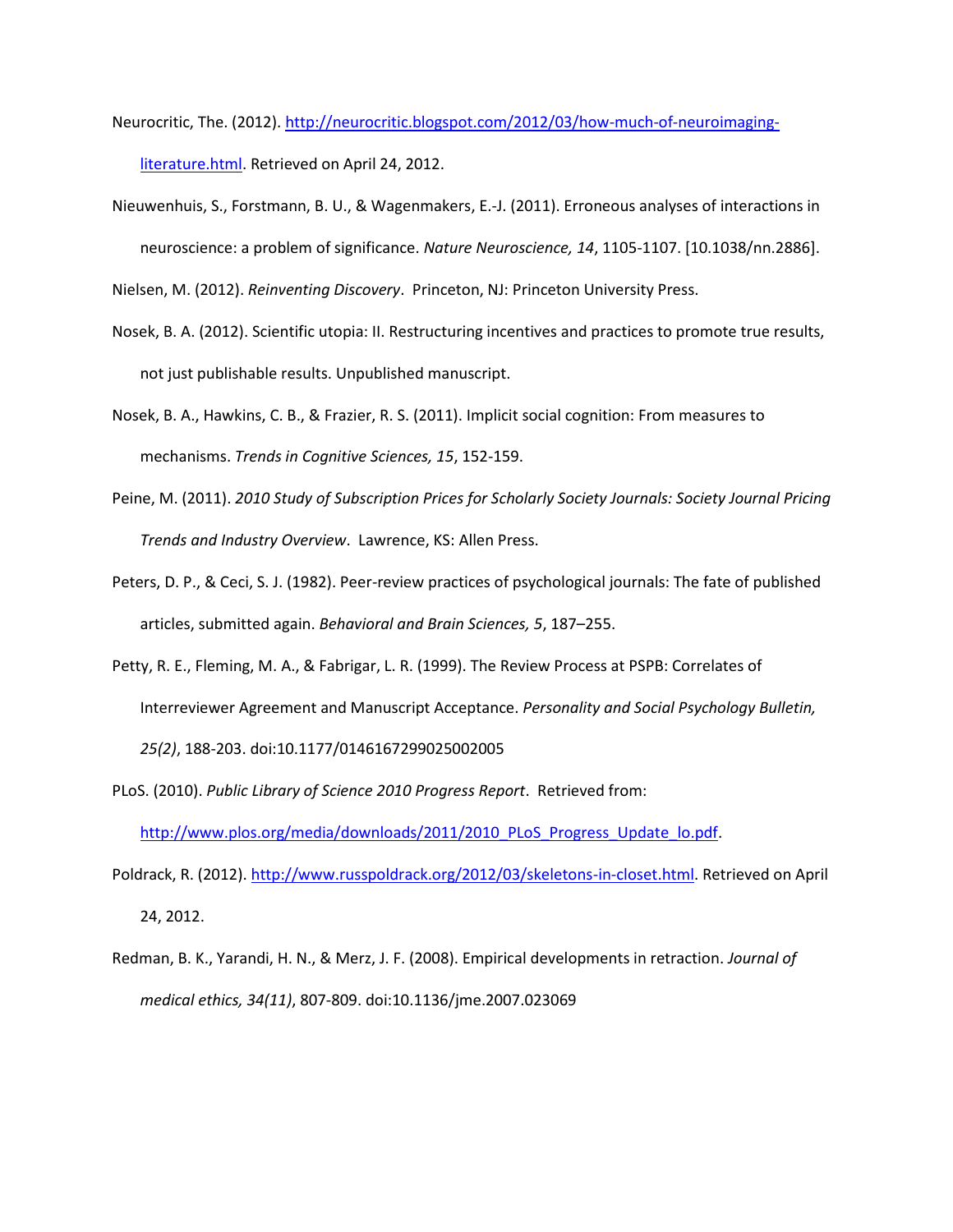- Reich, D. A., Green, M. C., Brock, T. C., & Tetlock, P. E. (2007). Biases in research evaluation: Inflated assessment, oversight, or error-type weighting? *Journal of Experimental Social Psychology, 43*, 633– 640.
- Reichman, O. J., Jones, M. B., & Schildhauer, M. P. (2011). Challenges and opportunities of open data in ecology. *Science, 331*, 703-705. DOI: 10.1126/science.1197962
- Research Information Network. (2008). Activities, costs and funding flows in the scholarly communications system in the UK. Retrieved from: http://www.rin.ac.uk/our-work/communicatingand-disseminating-research/activities-costs-and-funding-flows-scholarly-commu
- Rosenthal, R. (1978). How often are our numbers wrong? *American Psychologist, 33*, 1005–1008. doi:10.1037/0003-066X.33.11.1005
- Rosenthal, R. (1979). The file drawer problem and tolerance for null results. *Psychological Bulletin, 86*, 638-641.
- Rossi, J. S. (1987). How often are our statistics wrong? A statistics class exercise. *Teaching of Psychology, 14*, 98–101. doi:10.1207/s15328023top1402\_8
- Rothstein, H. R., Sutton, A. J., & Borenstein, M. (Eds.). (2005). *Publication bias in meta-analysis Prevention, assessment and adjustments*. Hoboken, NJ: Wiley

Schooler, J. W. (2011). Unpublished results hide the decline effect. *Nature, 470*, 437.

- Seglen, P. O. (1994). Causal relationship between article citedness and journal impact. *Journal of the American Society for Information Science, 45*, 1-11.
- Seglen, P. O. (1997). Why the impact factor of journals should not be used for evaluating research. *British Medical Journal, 314*, 498-502.

Smith, R. (1999). Opening up BMJ peer review. BMJ, 318, 4. DOI: 10.1136/bmj.318.7175.4.

Starbuck, W. H. (2005). How much better are the most-prestigious journals? The statistics of academic publication. *Organization Science, 16*, 180–200.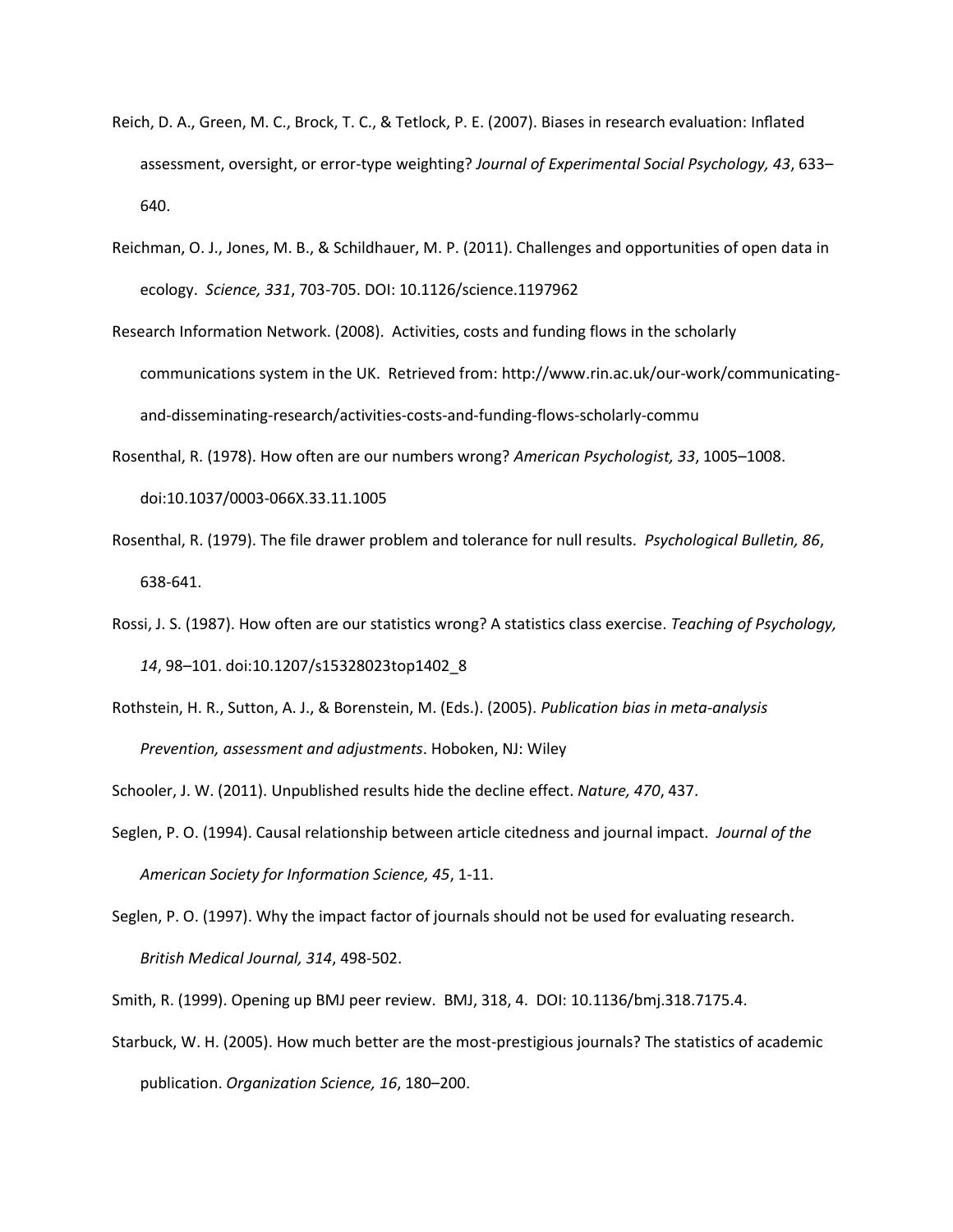- Sterling, T. D. (1959). Publication decisions and their possible effects on inferences drawn from tests of significance—or vice versa. *Journal of the American Statistical Association, 54*, 30-34.
- Sterling, T. D., Rosenbaum, W. L., & Weinkam, J. J. (1995). Publication decisions revisited: The effect of the outcome of statistical tests on the decision to publish and vice versa. *American Statistician, 49*, 108–112.
- Stodden, V. (July 2011). Trust your science? Open your data and code. *Amstat News*, 21-22.

Sunstein, C. (2009). *Republic.com 2.0*. Princeton, NJ: Princeton University Press.

- Sutton, A. J., Duval, S. J., Tweedie, R. L., Abrams, K. R., & Jones, D. R. (2000). Empirical assessment of effect of publication bias on metaanalysis. *British Journal of Medicine, 320*, 1574 –1577.
- Taylor, M. P. (March 19, 2012). Academic publishing Is broken. *The Scientist*. Retrieved from: [http://the](http://the-scientist.com/2012/03/19/opinion-academic-publishing-is-broken/)[scientist.com/2012/03/19/opinion-academic-publishing-is-broken/](http://the-scientist.com/2012/03/19/opinion-academic-publishing-is-broken/)
- Temple, E., Deutsch, G. K., Poldrack, R. A., Miller, S. L., Tallal, P., Merzenich, M. M., & Gabrieli, J. D. E. (2003). Neural deficits in children with dyslexia ameliorated by behavioral remediation: Evidence from functional MRI. *Proceedings of the National Academy of Sciences, 100*, 2860-2865. doi: 10.1073/pnas.0030098100
- van Rooyen, S., Godlee, F., Evans, S., Black, N., & Smith, R. (1999). Effect of open peer review on quality of reviews and on reviewers' recommendations: A randomised trial. BMJ, 318, 23. DOI: 10.1136/bmj.318.7175.23.
- Whitehurst, G. J. (1984). Interrater agreement for journal manuscript reviews. *American Psychologist, 39*, 22-28. doi:10.1037//0003-066X.39.1.22

Wicherts, J. M. (2011). Psychology must learn a lesson from fraud case. *Nature, 480*, 7.

Wicherts, J. M., Borsboom, D., Kats, J., and Molenaar, D. (2006). The poor availability of psychological research data for reanalysis. *American Psychologist, 61*, 726–728.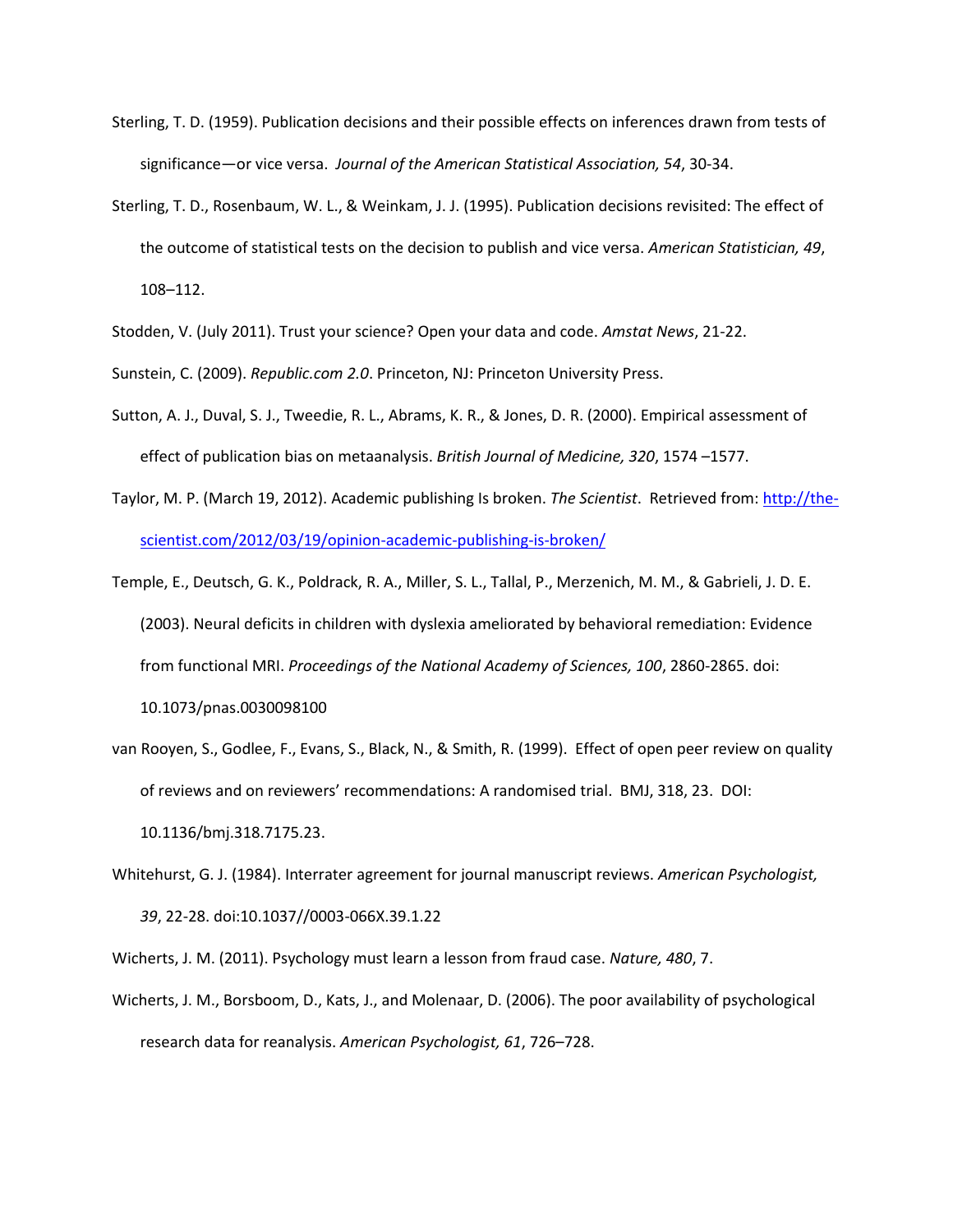- Wicherts, J. M., Kievit, R. A., Bakker, M., & Borsboom, D. (2012). Letting the daylight in: reviewing the reviewers and other ways to maximize transparency in science. *Frontiers in Computational Neuroscience, 6*, 20. doi: 10.3389/fncom.2012.00020
- Wilson, T. D., DePaulo, B. M., Mook, D. G., & Klaaren, K. J. (1993). Scientists' evaluations of research: the biasing effects of the importance of the topic. *Psychological Science, 4*, 322–325.
- Yarkoni, T., Poldrack, R. A., Van Essen, D. C., & Wager, T. D. (2010). Cognitive neuroscience 2.0: Building a cumulative science of human brain function. *Trends in Cognitive Sciences, 14*, 489-496.
- Zuckerman, H. A., & Merton, R. K. (1971). Patterns of evaluation in science: Institutionalization, structure and functions of the referee system. *Minerva, 9*, 66-100.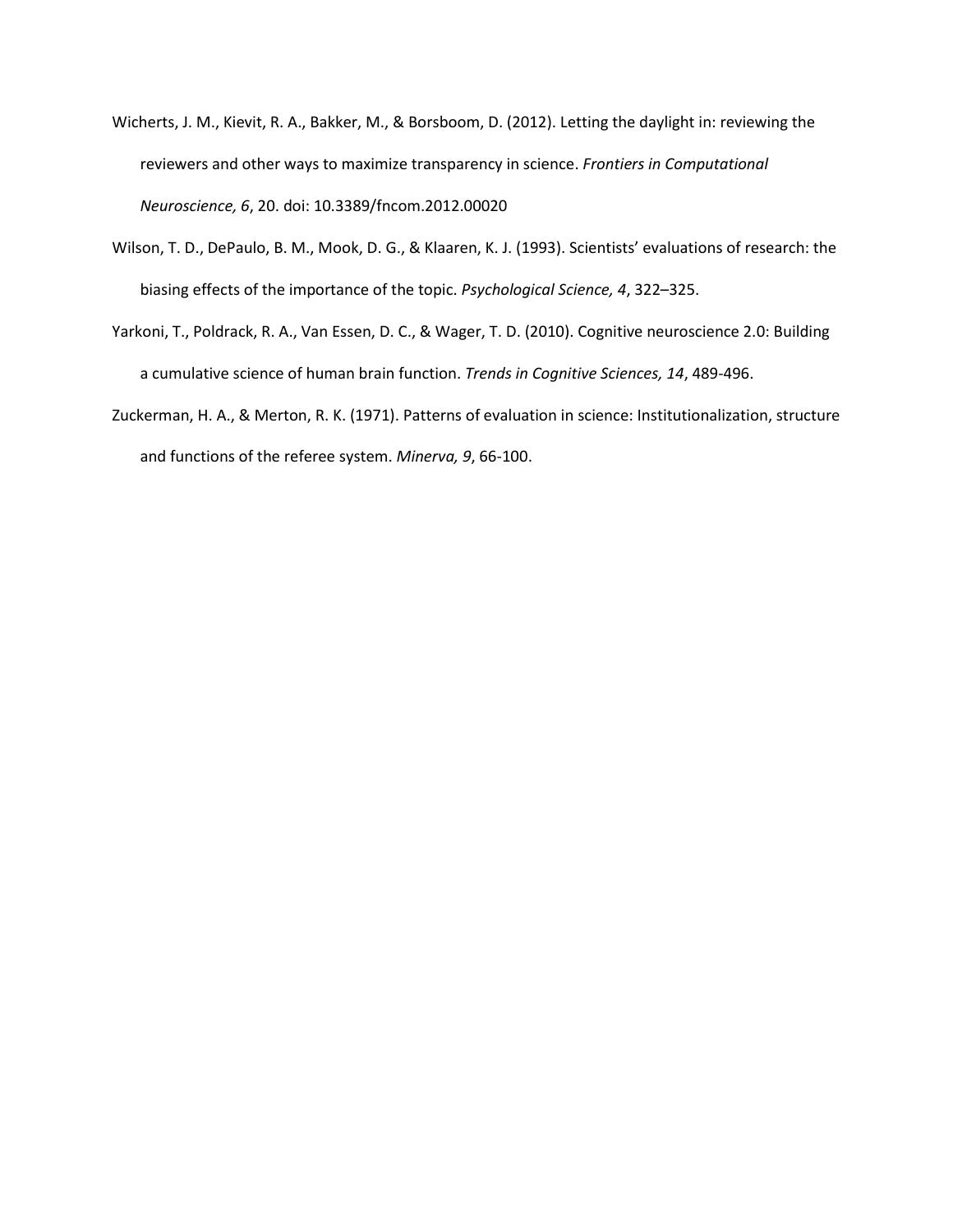Table 1. Submission and publication history of all 62 unsolicited articles co-authored by Brian Nosek (July 1999 - April 2012)

Notes: Column IF = Impact Factor (U = Unknown), O = Outcome (A = Accept, R = Reject, U = Unknown), Att = Number of journals attempted; Article IF = average number of citations per year for the two years following publication in ISI database, the same database used for calculating journal IF (blank if not available or less than two years since publication); Journal abbreviations: AERJ = American Educational Research Journal; ASAP = Analyses of Social Issues and Public Policy; BASP = Basic and Applied Social Psychology; BRAT = Behaviour Research and Therapy; BJSP = British Journal of Social Psychology; CE = Cognition and Emotion; DAD = Drug and Alcohol Dependence; EP = Experimental Psychology; ERSP = European Review of Social Psychology; GD = Group Dynamics; GPIR = Group Processes and Intergroup Relations; HR = Human Reproduction; IJMH = International Journal of Men's Health; JAbP = Journal of Abnormal Psychology; JApP = Journal of Applied Psychology; JASP = Journal of Applied Social Psychology; JCR = Journal of Consumer Research; JEP = Journal of Educational Psychology; JEP:G = Journal of Experimental Psychology: General; JEP:LMC = Journal of Experimental Psychology: Learning, Memory, and Cognition; JESP = Journal of Experimental Social Psychology; JFP = Journal of Family Psychology; JHCPU = Journal of Health Care for the Poor and Underserved; JNMD = Journal of Nervous and Mental Disease; JPSP = Journal of Personality and Social Psychology; JSCP = Journal of Social and Clinical Psychology; JSPR = Journal of Social and Personal Relationships; JSSR = Journal for the Scientific Study of Religion; PA = Psychology and Aging; PS = Psychological Science; PSPB = Personality and Social Psychology Bulletin; QJEP = Quarterly Journal of Experimetal Psychology; SPPS = Social and Personality Psychological Science; SJR = Social Justice Research; SRA = Stigma Research and Action; SM = Statistical Methodology; SSM = Social Science and Medicine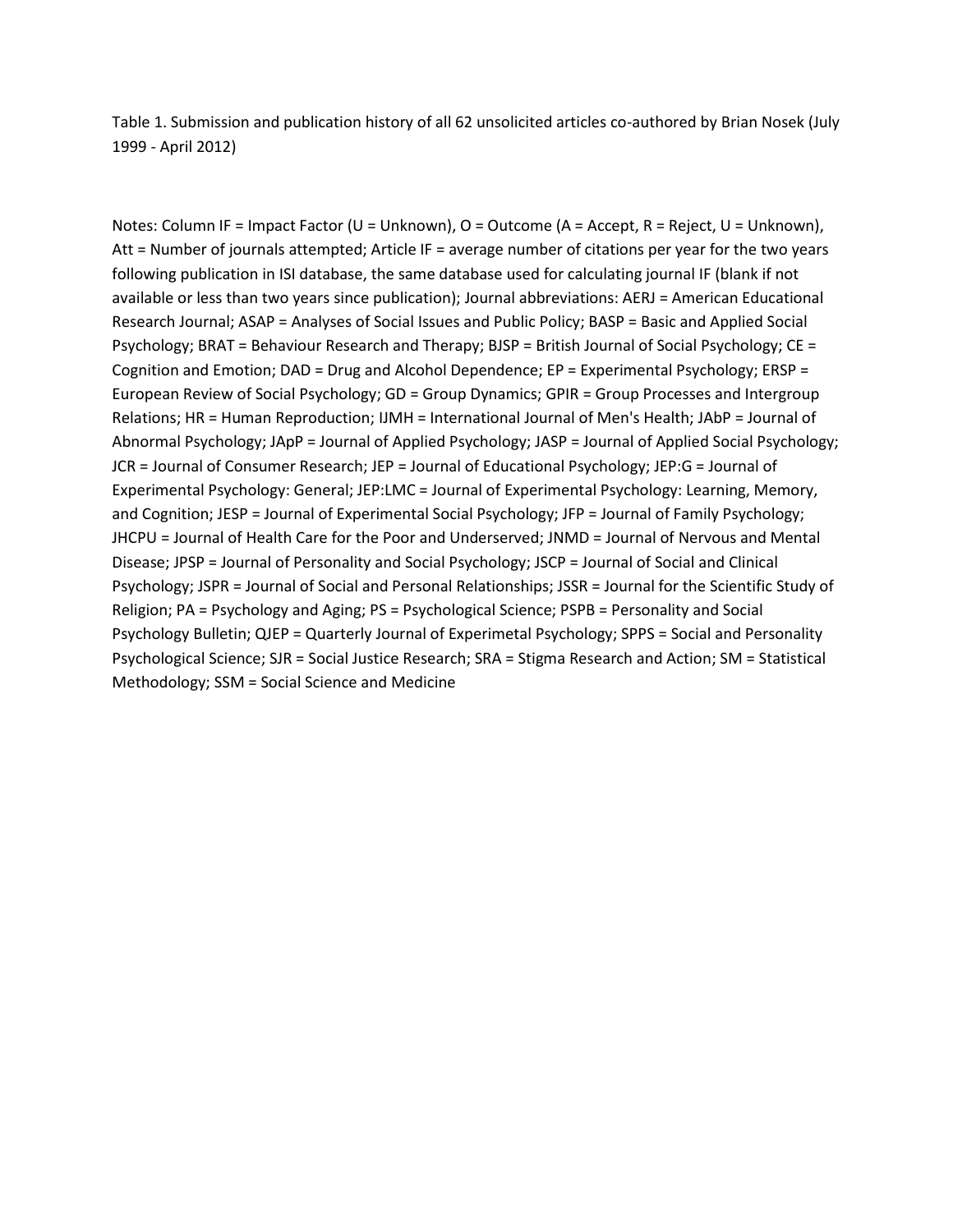|                                                 |            | 1st Submission   |                  |              | 2nd Submission             |              |  | 3rd Submission                     |              |          | 4th Submission                  |         |  |              |           |  | 5th Submission 6th Submission |         |       |            | Outcomes       |         |                |              |                      |
|-------------------------------------------------|------------|------------------|------------------|--------------|----------------------------|--------------|--|------------------------------------|--------------|----------|---------------------------------|---------|--|--------------|-----------|--|-------------------------------|---------|-------|------------|----------------|---------|----------------|--------------|----------------------|
|                                                 | First      |                  |                  |              |                            |              |  |                                    |              |          |                                 |         |  |              |           |  |                               |         |       |            |                |         | Total          |              |                      |
|                                                 | Submission |                  |                  |              |                            |              |  |                                    |              |          |                                 |         |  |              |           |  |                               |         |       | Published  |                | Days to | Times          |              | Citations Article II |
| Article                                         | Date       | Journal          |                  |              | IF O Journal               |              |  | IF O Journal                       |              |          | IF O Journal                    |         |  | IF O Journal |           |  | IF O Journal                  |         | IF O  | Date       | Att.           | publish | Cited          | per year     | (ISI)                |
|                                                 |            |                  |                  |              |                            |              |  |                                    |              |          |                                 |         |  |              |           |  |                               |         |       |            |                |         |                |              |                      |
| <b>Published articles</b>                       |            |                  |                  |              |                            |              |  |                                    |              |          |                                 |         |  |              |           |  |                               |         |       |            |                |         |                |              |                      |
| Dunn, Moore, & Nosek (2005)                     | 1/27/2005  | ASAP             |                  | $U$   A      |                            |              |  |                                    |              |          |                                 |         |  |              |           |  |                               |         |       | 5/2/2005   | $\overline{1}$ | 95      | 19             | 2.7          |                      |
| Nosek, Sriram, & Umansky (2012)                 | 1/18/2012  | PLoS ONE         | $4.4 \mid A$     |              |                            |              |  |                                    |              |          |                                 |         |  |              |           |  |                               |         |       | 5/5/2012   | $\overline{1}$ | 108     | $\mathbf{0}$   | $\mathbf{0}$ |                      |
| Vilathong T., Lindner, & Nosek (2010)           | 2/24/2010  | <b>JSSR</b>      | $1.3$ A          |              |                            |              |  |                                    |              |          |                                 |         |  |              |           |  |                               |         |       | 9/1/2010   | $\overline{1}$ | 189     | $\mathbf{1}$   | 0.5          |                      |
| Schw artz, Vartanian, Nosek, & Brow nell (2006) | 7/25/2005  | Obesity          | $3.5\quad$ A     |              |                            |              |  |                                    |              |          |                                 |         |  |              |           |  |                               |         |       | 3/1/2006   | $\mathbf{1}$   | 219     | 126            | 21.0         | 7.5                  |
| Greenwald et al. (2009)                         | 4/3/2009   | ASAP             |                  | $U \mid A$   |                            |              |  |                                    |              |          |                                 |         |  |              |           |  |                               |         |       | 11/24/2009 | $\overline{1}$ | 235     | 31             | 10.3         | 6.0                  |
| Schmidt & Nosek (2010)                          | 7/5/2009   | <b>JESP</b>      | 2.2 A            |              |                            |              |  |                                    |              |          |                                 |         |  |              |           |  |                               |         |       | 3/1/2010   | $\mathbf{1}$   | 239     | 13             | 6.5          |                      |
| Greenw ald, Nosek, & Banaji (2003)              | 10/31/2002 | <b>JPSP</b>      | 5.2 A            |              |                            |              |  |                                    |              |          |                                 |         |  |              |           |  |                               |         |       | 8/1/2003   | $\overline{1}$ | 274     | 1375           | 152.8        | 27.5                 |
| Nosek & Banaji (2001)                           | 1/15/2001  | Social Cognition | $1.8$ A          |              |                            |              |  |                                    |              |          |                                 |         |  |              |           |  |                               |         |       | 11/1/2001  | $\overline{1}$ | 290     | 432            | 39.3         | 7.5                  |
| Nosek et al. (2009)                             | 9/10/2008  | Science          |                  |              | 31.4 R Nature              |              |  | 36.1 R PNAS                        | $9.8$ A      |          |                                 |         |  |              |           |  |                               |         |       | 6/30/2009  | 3              | 293     | 51             | 17.0         | 7.0                  |
| Ranganath & Nosek (2008)                        | 3/25/2007  | PS               | 4.7 <sup>h</sup> |              |                            |              |  |                                    |              |          |                                 |         |  |              |           |  |                               |         |       | 3/1/2008   | $\mathbf{1}$   | 342     | 27             | 6.8          | 5.0                  |
|                                                 |            |                  |                  |              |                            |              |  |                                    |              |          |                                 |         |  |              |           |  |                               |         |       |            |                |         |                |              |                      |
| Hofmann, Gschw endner, Nosek, & Schmitt (2005)  | 12/13/2004 | <b>ERSP</b>      | $2.0$ A          |              |                            |              |  |                                    |              |          |                                 |         |  |              |           |  |                               |         |       | 12/1/2005  | $\overline{1}$ | 353     | 94             | 13.4         |                      |
| Nosek et al. (2010)                             | 9/14/2009  | Psych. Methods   |                  |              | 3.2 R JPSP                 |              |  | 5.2 R PSPB                         | $2.5\quad$ A |          |                                 |         |  |              |           |  |                               |         |       | 10/1/2010  | 3              | 382     | $\overline{2}$ | 1.0          |                      |
| Graham, Haidt, & Nosek (2009)                   | 3/13/2008  | <b>JPSP</b>      | $5.2$ A          |              |                            |              |  |                                    |              |          |                                 |         |  |              |           |  |                               |         |       | 5/1/2009   | $\overline{1}$ | 414     | 181            | 60.3         | 26.5                 |
| Peris, Teachman, & Nosek (2008)                 | 8/7/2007   | <b>JNMD</b>      | $1.8$ A          |              |                            |              |  |                                    |              |          |                                 |         |  |              |           |  |                               |         |       | 10/1/2008  | $\overline{1}$ | 421     | 22             | 5.5          | 5.5                  |
| Lindner & Nosek (2009)                          | 11/5/2007  | Political Psych. | $1.6$ A          |              |                            |              |  |                                    |              |          |                                 |         |  |              |           |  |                               |         |       | 1/1/2009   | $\mathbf{1}$   | 423     | 5              | 1.7          | 1.0                  |
| Haeffel et al. (2007)                           | 4/3/2006   | <b>BRAT</b>      | $3.0\,$ A        |              |                            |              |  |                                    |              |          |                                 |         |  |              |           |  |                               |         |       | 6/1/2007   | $\mathbf{1}$   | 424     | 42             | 8.4          | 3.0                  |
| Houben, Nosek, & Wiers (2010)                   | 10/10/2008 | DAD              | $3.4 \, A$       |              |                            |              |  |                                    |              |          |                                 |         |  |              |           |  |                               |         |       | 1/15/2010  | $\overline{1}$ | 462     | $\overline{7}$ | 3.5          |                      |
| Kugler, Cooper, & Nosek (2010)                  | 3/2/2009   | <b>PSPR</b>      |                  |              | 6.1 R JPSP                 |              |  | $5.2$ R SJR                        | $1.0\,$ A    |          |                                 |         |  |              |           |  |                               |         |       | 9/1/2010   | 3              | 548     | $\overline{7}$ | 3.5          |                      |
| Joy-Gaba & Nosek (2010)                         | 2/15/2009  | Social Psych.    | $1.0$ A          |              |                            |              |  |                                    |              |          |                                 |         |  |              |           |  |                               |         |       | 9/1/2010   | $\overline{1}$ | 563     | 13             | 6.5          |                      |
| Nosek, Banaji, & Greenw ald (2002)              | 6/16/2000  | GD               | $0.9$ A          |              |                            |              |  |                                    |              |          |                                 |         |  |              |           |  |                               |         |       | 1/1/2002   | $\overline{1}$ | 564     | 495            | 49.5         | 18.0                 |
| Nosek, Greenw ald, & Banaji (2005)              | 7/8/2003   | <b>JPSP</b>      |                  |              | 5.2 R PSPB                 | $2.5$ A      |  |                                    |              |          |                                 |         |  |              |           |  |                               |         |       | 2/1/2005   | $\overline{2}$ | 574     | 359            | 51.3         | 25.5                 |
| Bar-Anan, De Houw er, & Nosek (2010)            | 3/2/2009   | JEP:LMC          |                  | $2.8$ R      | QJEP                       | $2.2$ A      |  |                                    |              |          |                                 |         |  |              |           |  |                               |         |       | 12/1/2010  | $\overline{2}$ | 639     | 10             | 5.0          |                      |
| Nosek, Banaji, & Greenw ald (2002)              | 9/26/2000  | <b>JPSP</b>      | $5.2$ A          |              |                            |              |  |                                    |              |          |                                 |         |  |              |           |  |                               |         |       | 7/1/2002   | $\mathbf{1}$   | 643     | 337            | 33.7         | 13.0                 |
| Nosek (2005)                                    | 1/17/2004  | <b>JPSP</b>      |                  |              | 5.2 R JEP.G                | $5.0\;\;A$   |  |                                    |              |          |                                 |         |  |              |           |  |                               |         |       | 11/1/2005  | $\overline{2}$ | 654     | 302            | 43.1         | 19.5                 |
| Graham et al. (2011)                            | 4/15/2009  | <b>JPSP</b>      | 5.2 A            |              |                            |              |  |                                    |              |          |                                 |         |  |              |           |  |                               |         |       | 2/1/2011   | $\overline{1}$ | 657     | 21             | 21.0         |                      |
| Ranganath, Smith, & Nosek (2008)                | 5/9/2006   | <b>JESP</b>      | $2.2$ A          |              |                            |              |  |                                    |              |          |                                 |         |  |              |           |  |                               |         |       | 3/1/2008   | $\mathbf{1}$   | 662     | 50             | 12.5         | 4.0                  |
| Bar-Anan, Nosek, & Vianello (2009)              | 11/14/2007 | <b>JESP</b>      |                  | $2.2 \mid R$ | EP                         | $2.1$ A      |  |                                    |              |          |                                 |         |  |              |           |  |                               |         |       | 10/1/2009  | $\overline{2}$ | 687     | 29             | 9.7          | 6.0                  |
| Nosek & Smyth (2011)                            | 10/1/2009  | JEP              |                  |              | 3.6 R AERJ                 | $2.5$ A      |  |                                    |              |          |                                 |         |  |              |           |  |                               |         |       | 9/12/2011  | $\overline{2}$ | 711     | 3              | 3.0          |                      |
| Greenwald et al. (2002)                         | 1/19/2000  | Psych. Review    | $7.8$ A          |              |                            |              |  |                                    |              |          |                                 |         |  |              |           |  |                               |         |       | 1/1/2002   | $\overline{1}$ | 713     | 802            | 80.2         | 24.0                 |
| Ratliff & Nosek (2011)                          | 12/1/2009  | PSPB             | $2.5$ A          |              |                            |              |  |                                    |              |          |                                 |         |  |              |           |  |                               |         |       | 12/1/2011  | $\overline{1}$ | 730     | $\mathbf 0$    | 0.0          |                      |
| Nosek & Smyth (2007)                            | 7/21/2004  | PS               |                  | 4.7 R        | <b>PSPB</b>                |              |  | $2.5$ R JESP                       | $2.2$ R EP   |          |                                 | $2.1$ A |  |              |           |  |                               |         |       | 1/1/2007   | $\overline{4}$ | 894     | 104            | 20.8         | 9.5                  |
| Mitchell, Nosek, & Banaji (2003)                | 11/7/2000  | <b>JPSP</b>      |                  | $5.2 \, R$   | JEP:G                      | $5.0$ A      |  |                                    |              |          |                                 |         |  |              |           |  |                               |         |       | 9/1/2003   | $\overline{2}$ | 1028    | 210            | 23.3         | 10.5                 |
| Ratliff & Nosek (2010)                          | 11/3/2007  | EP               | 2.1              | R            | <b>JESP</b>                | $2.2$ A      |  |                                    |              |          |                                 |         |  |              |           |  |                               |         |       | 9/1/2010   | $\overline{2}$ | 1033    | $\overline{7}$ | 3.5          |                      |
| Sabin, Nosek, Greenwald, & Rivara (2009)        | 8/15/2006  | Medical Care     | $3.2 \mid R$     |              | <b>SSM</b>                 |              |  | U R JHCPU                          | $1.0$ A      |          |                                 |         |  |              |           |  |                               |         |       | 8/20/2009  | 3              | 1101    | 27             | 9.0          | 6.0                  |
| Sriram, Greenw ald, & Nosek (2010)              | 8/10/2006  | Psych. Methods   |                  |              | 3.2 R Psychometrika        | $1.8$ R      |  | <b>SM</b>                          | U            | A        |                                 |         |  |              |           |  |                               |         |       | 5/1/2010   | 3              | 1360    | 5              | 2.5          |                      |
| Smith & Nosek (2011)                            | 8/9/2007   | <b>BJSP</b>      |                  | $2.1 \mid R$ | Social Cognition   1.8   R |              |  | Social Psych.                      | $1.0$ A      |          |                                 |         |  |              |           |  |                               |         |       | 12/1/2011  | 3              | 1575    | 13             | 13.0         |                      |
| Nosek & Hansen (2008)                           | 1/4/2004   | <b>JPSP</b>      |                  | $5.2$ R      | <b>JPSP</b>                |              |  | 5.2 R JEP.G                        |              | 5.0 R CE |                                 | 2.1 A   |  |              |           |  |                               |         |       | 6/1/2008   | $\overline{4}$ | 1610    | 59             | 14.8         | 8.0                  |
| Smith, Ratliff, & Nosek (2012)                  | 7/13/2007  | <b>JESP</b>      |                  | $2.2 \mid R$ | PSPB                       |              |  | 2.5   R Social Cognition   1.8   A |              |          |                                 |         |  |              |           |  |                               |         |       | 4/1/2012   | 3              | 1724    | $\Omega$       | 0.0          |                      |
| Uhlmann & Nosek (2012)                          | 3/31/2005  | <b>JESP</b>      |                  | 2.2 R CE     |                            |              |  | 2.1 R Social Psych.                | $1.0$ A      |          |                                 |         |  |              |           |  |                               |         |       | 4/1/2012   | 3              | 2558    | 0              | 0.0          |                      |
|                                                 |            |                  |                  |              |                            |              |  |                                    |              |          |                                 |         |  |              |           |  |                               |         |       |            |                |         |                |              |                      |
| Accepted but not yet published                  |            |                  |                  |              |                            |              |  |                                    |              |          |                                 |         |  |              |           |  |                               |         |       |            |                |         |                |              |                      |
| Hunt, Gonsalkorale, & Nosek (2012)              | 2/7/2011   | <b>UMH</b>       | U                | A            |                            |              |  |                                    |              |          |                                 |         |  |              |           |  |                               |         |       |            | $\overline{1}$ | 451     |                |              |                      |
| Haw kins & Nosek (2012)                         | 10/20/2010 | <b>JPSP</b>      |                  | 5.2 R        | <b>PNAS</b>                |              |  | 9.8 R Science                      | 31.4 R PS    |          |                                 |         |  | 4.7 R PSPB   | $2.5$ A   |  |                               |         |       |            | 5              | 561     |                |              |                      |
| Menatti, Smyth, Teachman, & Nosek (2012)        | 10/6/2010  | SPPS             | U                |              | R JSCP                     |              |  | $1.3$ R JNMD                       |              |          | $1.8$ R BASP                    |         |  | $0.7$ R GPIR | 1.4 R SRA |  |                               |         | $U$ A |            | 6              | 575     |                |              |                      |
| Ratliff, Sw inkels, Klerx, & Nosek (2012)       | 9/6/2010   | <b>JCR</b>       | 2.4              | R            | PM                         | $1.4$ A      |  |                                    |              |          |                                 |         |  |              |           |  |                               |         |       |            | $\overline{2}$ | 605     |                |              |                      |
| Bar-Anan & Nosek (2012)                         | 8/10/2009  | <b>JPSP</b>      |                  |              | 5.2 R JESP                 | $2.2 \mid R$ |  | <b>PSPB</b>                        |              |          | 2.5 R Social Cognition 1.8 R CE |         |  |              | $2.1$ R   |  | PSPB                          | $2.5$ A |       |            | 6              | 997     |                |              |                      |
|                                                 |            |                  |                  |              |                            |              |  |                                    |              |          |                                 |         |  |              |           |  |                               |         |       |            |                |         |                |              |                      |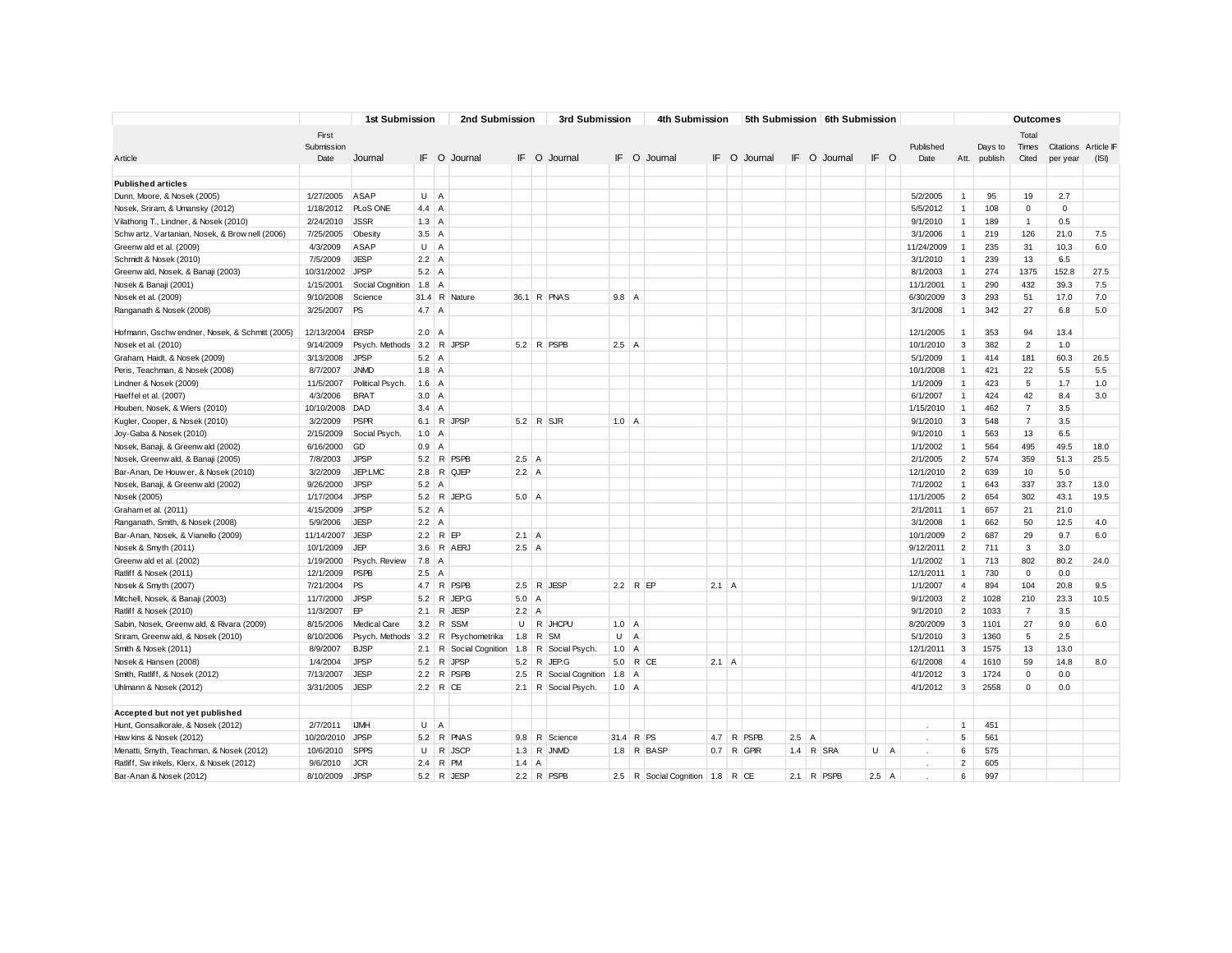| Not yet accepted                                |                    |                             |               |                     |              |                  |               |            |       |                 |            |     |                |                |      |              |      |        |
|-------------------------------------------------|--------------------|-----------------------------|---------------|---------------------|--------------|------------------|---------------|------------|-------|-----------------|------------|-----|----------------|----------------|------|--------------|------|--------|
| Sabin, Marini, & Nosek                          | 1/22/2012          | Obesity                     | $3.5$ R       |                     |              |                  |               |            |       |                 |            |     | $\cdot$        |                | 102  |              |      |        |
| Marini, et al.                                  | 1/12/2012          | Science                     |               | 31.4 R Nature       |              | 36.1 R PNAS      | $9.8$ R       |            |       |                 |            |     | $\cdot$        | 3              | 112  |              |      |        |
| Nosek, Bar-Anan, Sriram, & Greenw ald           | 1/1/2012           | <b>JESP</b>                 | 2.2 R         |                     |              |                  |               |            |       |                 |            |     | $\cdot$        |                | 123  |              |      |        |
| Friese, Smith, Plischke, Bluemke, & Nosek       | 12/12/2011         | JApP                        |               | $4.0 \, R$ JEP.G    |              | $5.0$ R PLoS ONE | $4.4 \quad U$ |            |       |                 |            |     | $\cdot$        | 3              | 143  |              |      |        |
| Smith & Nosek                                   | 8/12/2011          | <b>JPSP</b>                 | 5.2 R         |                     |              |                  |               |            |       |                 |            |     | $\sim$         |                | 265  |              |      |        |
| Smith, De Houw er, & Nosek                      | 7/14/2011          | <b>JESP</b>                 | $2.2 \quad R$ | <b>PSPB</b>         | $2.5$ U      |                  |               |            |       |                 |            |     | $\cdot$        | $\overline{2}$ | 294  |              |      |        |
| Lindner, Graser, & Nosek                        | 2/14/2011          | PA                          |               | $3.1$ R JASP        | $0.7$ U      |                  |               |            |       |                 |            |     | $\cdot$        | $\overline{2}$ | 444  |              |      |        |
| Graham, Sherman, Iyer, Haw kins, Haidt, & Nosek | 12/15/2010 Science |                             |               | 31.4 R PNAS         |              | 9.8 R Cognition  | 3.7           | R JEP.G    | 5.0 R |                 |            |     | $\cdot$        | $\overline{4}$ | 505  |              |      |        |
| Riskind, Nosek, & Patterson                     | 12/10/2010 PS      |                             |               | 4.7 R JFP           | $1.9$ R HR   |                  |               | 4.4 R JSPR |       | 1.0 R Parenting | $U \mid R$ |     | $\cdot$        | 5              | 510  |              |      |        |
| Haw kins & Nosek                                | 8/16/2010          | PSPB                        |               | $2.5$ R BJSP        |              | $2.1$ R PloS ONE | $4.4 \quad U$ |            |       |                 |            |     | $\cdot$        | 3              | 626  |              |      |        |
| Smyth, Greenwald, & Nosek                       | 6/29/2009          | <b>SPPS</b>                 |               | U R JESP            | $2.2 \mid R$ |                  |               |            |       |                 |            |     | $\blacksquare$ | $\overline{2}$ | 1039 |              |      |        |
| Graham, Nosek, & Haidt                          |                    | 12/18/2008 Political Psych. |               | 1.6 R PSPB          |              | $2.5$ R JESP     | $2.2$ U       |            |       |                 |            |     | $\cdot$        | 3              | 1232 |              |      |        |
| Bar-Anan & Nosek                                | 6/26/2007          | <b>JPSP</b>                 |               | 5.2 R JESP          | 2.2 R        |                  |               |            |       |                 |            |     | $\cdot$        | $\overline{2}$ | 1773 |              |      |        |
| Devos, Nosek, & Banaji                          | 3/30/2007          | GPIR                        | $1.4$ R       |                     |              |                  |               |            |       |                 |            |     | $\sim$         |                | 1861 |              |      |        |
| Sriram, Nosek, & Greenw ald                     |                    | 11/28/2006 Psychometrika    |               | 1.8 R Psych. Review | 7.8 R        |                  |               |            |       |                 |            |     | $\cdot$        | $\overline{2}$ | 1983 |              |      |        |
| Friedman et al.                                 | 12/1/2001          | JAbP                        | 5.2 R         |                     |              |                  |               |            |       |                 |            |     | $\mathbf{r}$   |                | 3806 |              |      |        |
| Nosek                                           | 10/24/2001         | PS                          | 4.7 R         |                     |              |                  |               |            |       |                 |            |     | $\cdot$        |                | 3844 |              |      |        |
| Nosek & Ahn                                     | 7/15/1999          | PS                          | 4.7 R         |                     |              |                  |               |            |       |                 |            |     | $\cdot$        |                | 4676 |              |      |        |
| Summary                                         |                    |                             |               |                     |              |                  |               |            |       |                 |            |     |                |                |      |              |      |        |
| Published articles                              |                    | Median IFs                  | 3.2           |                     | 2.5          |                  | 1.8           |            | 2.1   |                 |            |     | Means          | 1.7            | 677  | 135          | 19.4 | 11.5   |
| Accepted but not yet published                  |                    |                             | 3.2           |                     | 2.5          |                  | 2.0           |            | 2.1   |                 | 2.1        | 2.5 |                | 4.0            | 638  | $\mathbf{r}$ |      | $\sim$ |
| Not yet accepted                                |                    |                             | 4.0           |                     | 2.5          |                  | 4.4           |            | 3.0   |                 |            |     |                | 2.1            | 1297 |              |      |        |
| Total                                           |                    |                             | 3.4           |                     | 2.5          |                  | 2.5           |            | 2.1   |                 | 2.1        | 2.5 |                | 2.0            | 854  |              |      |        |